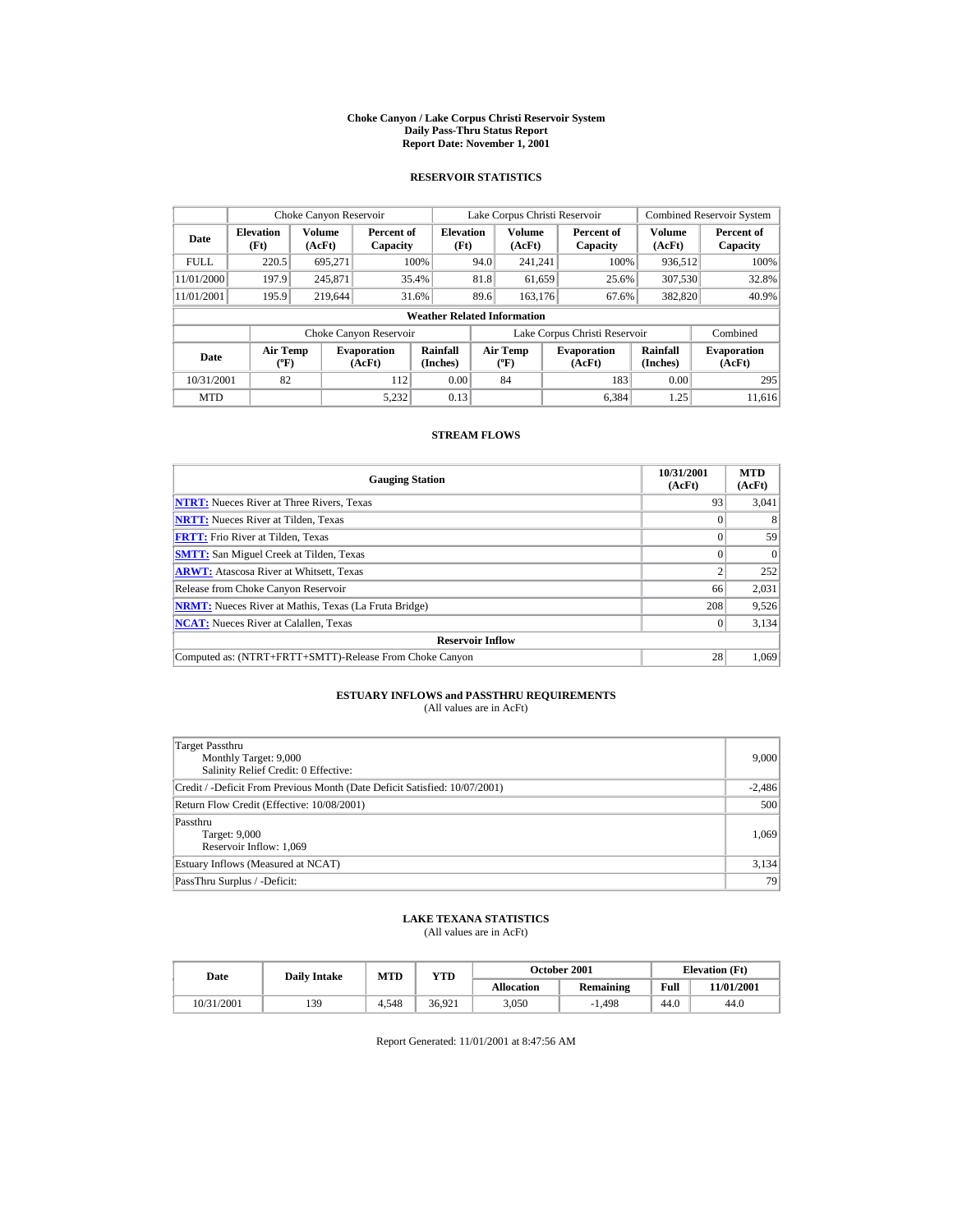#### **Choke Canyon / Lake Corpus Christi Reservoir System Daily Pass-Thru Status Report Report Date: November 2, 2001**

### **RESERVOIR STATISTICS**

|             | Choke Canyon Reservoir                                                                                                                                                               |                  |                              |                                    |      | Lake Corpus Christi Reservoir |                               |                  | <b>Combined Reservoir System</b> |
|-------------|--------------------------------------------------------------------------------------------------------------------------------------------------------------------------------------|------------------|------------------------------|------------------------------------|------|-------------------------------|-------------------------------|------------------|----------------------------------|
| Date        | <b>Elevation</b><br>(Ft)                                                                                                                                                             | Volume<br>(AcFt) | Percent of<br>Capacity       | <b>Elevation</b><br>(Ft)           |      | <b>Volume</b><br>(AcFt)       | Percent of<br>Capacity        | Volume<br>(AcFt) | Percent of<br>Capacity           |
| <b>FULL</b> | 220.5                                                                                                                                                                                | 695.271          |                              | 100%                               | 94.0 | 241.241                       | 100%                          | 936,512          | 100%                             |
| 11/02/2000  | 197.9                                                                                                                                                                                | 246,289          |                              | 35.4%                              | 81.8 | 61,150                        | 25.3%                         | 307.439          | 32.8%                            |
| 11/02/2001  | 195.9                                                                                                                                                                                | 219.259          |                              | 31.5%                              | 89.6 | 163,011                       | 67.6%                         | 382,270          | 40.8%                            |
|             |                                                                                                                                                                                      |                  |                              | <b>Weather Related Information</b> |      |                               |                               |                  |                                  |
|             |                                                                                                                                                                                      |                  | Choke Canyon Reservoir       |                                    |      |                               | Lake Corpus Christi Reservoir |                  | Combined                         |
| Date        | Rainfall<br>Rainfall<br><b>Air Temp</b><br><b>Air Temp</b><br><b>Evaporation</b><br><b>Evaporation</b><br>(Inches)<br>$(^{\circ}F)$<br>(Inches)<br>(AcFt)<br>$(^{\circ}F)$<br>(AcFt) |                  | <b>Evaporation</b><br>(AcFt) |                                    |      |                               |                               |                  |                                  |
| 11/01/2001  | 86                                                                                                                                                                                   |                  | 127                          | 0.00                               |      | 86                            | 183                           | 0.00             | 310                              |
| <b>MTD</b>  |                                                                                                                                                                                      |                  | 127                          | 0.00                               |      |                               | 183                           | 0.00             | 310                              |

### **STREAM FLOWS**

| <b>Gauging Station</b>                                       | 11/01/2001<br>(AcFt) | <b>MTD</b><br>(AcFt) |
|--------------------------------------------------------------|----------------------|----------------------|
| <b>NTRT:</b> Nueces River at Three Rivers, Texas             | 93                   | 93                   |
| <b>NRTT:</b> Nueces River at Tilden, Texas                   |                      | $\Omega$             |
| <b>FRTT:</b> Frio River at Tilden, Texas                     |                      | $\mathbf{0}$         |
| <b>SMTT:</b> San Miguel Creek at Tilden, Texas               |                      | $\Omega$             |
| <b>ARWT:</b> Atascosa River at Whitsett, Texas               |                      |                      |
| Release from Choke Canyon Reservoir                          | 66                   | 66                   |
| <b>NRMT:</b> Nueces River at Mathis, Texas (La Fruta Bridge) | 218                  | 218                  |
| <b>NCAT:</b> Nueces River at Calallen, Texas                 |                      | $\Omega$             |
| <b>Reservoir Inflow</b>                                      |                      |                      |
| Computed as: (NTRT+FRTT+SMTT)-Release From Choke Canyon      | 28                   | 28                   |

# **ESTUARY INFLOWS and PASSTHRU REQUIREMENTS**<br>(All values are in AcFt)

| Target Passthru<br>Monthly Target: 4,000<br>Salinity Relief Credit: 0 Effective: | 4,000     |
|----------------------------------------------------------------------------------|-----------|
| Credit / -Deficit From Previous Month (Date Deficit Satisfied:)                  | 79        |
| Return Flow Credit (Effective: 11/01/2001)                                       | 500       |
| Passthru<br>Target: 4,000<br>Reservoir Inflow: 28                                | 28        |
| Estuary Inflows (Measured at NCAT)                                               | $\vert$ 0 |
| PassThru Surplus / -Deficit:                                                     | 0         |

## **LAKE TEXANA STATISTICS**

(All values are in AcFt)

| Date      | <b>Daily Intake</b> | <b>MTD</b> | YTD    |                   | November 2001    |      | <b>Elevation</b> (Ft) |
|-----------|---------------------|------------|--------|-------------------|------------------|------|-----------------------|
|           |                     |            |        | <b>Allocation</b> | <b>Remaining</b> | Full | 1/02/2001             |
| 1/01/2001 | 139                 | 139        | 37,060 | 3.050             | 2.911            | 44.0 | 44.0                  |

Report Generated: 11/02/2001 at 8:31:50 AM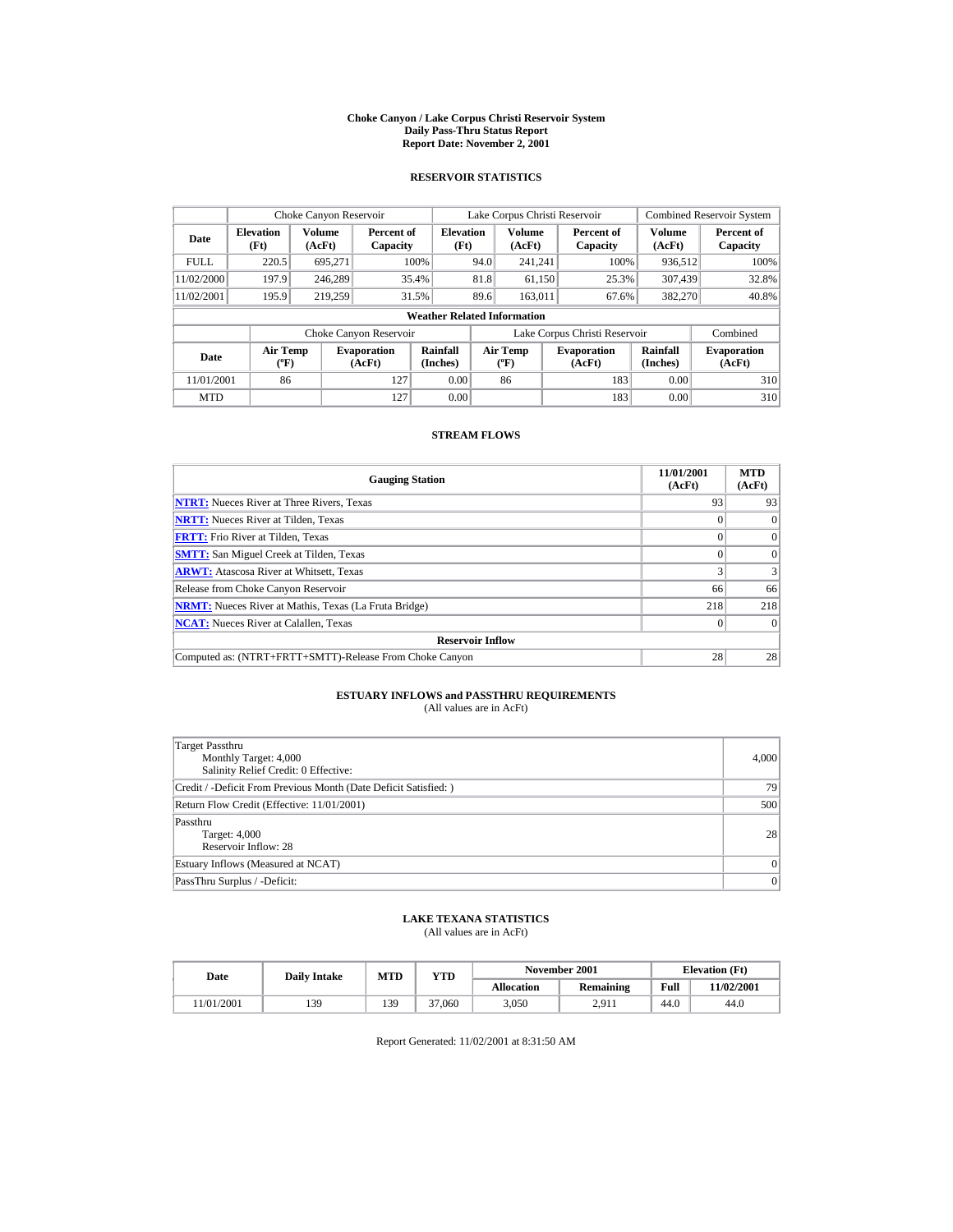#### **Choke Canyon / Lake Corpus Christi Reservoir System Daily Pass-Thru Status Report Report Date: November 3, 2001**

### **RESERVOIR STATISTICS**

| Choke Canyon Reservoir |                                  |                  |                              |                                    |      | Lake Corpus Christi Reservoir    |                               |                      | <b>Combined Reservoir System</b> |
|------------------------|----------------------------------|------------------|------------------------------|------------------------------------|------|----------------------------------|-------------------------------|----------------------|----------------------------------|
| Date                   | <b>Elevation</b><br>(Ft)         | Volume<br>(AcFt) | Percent of<br>Capacity       | <b>Elevation</b><br>(Ft)           |      | Volume<br>(AcFt)                 | Percent of<br>Capacity        | Volume<br>(AcFt)     | Percent of<br>Capacity           |
| <b>FULL</b>            | 220.5                            | 695.271          |                              | 100%                               | 94.0 | 241.241                          | 100%                          | 936.512              | 100%                             |
| 11/03/2000             | 197.9                            | 246,289          |                              | 35.4%                              | 81.7 | 60.812                           | 25.2%                         | 307.101              | 32.8%                            |
| 11/03/2001             | 195.8                            | 219,002          |                              | 31.5%                              | 89.6 | 163.011                          | 67.6%                         | 382,013              | 40.8%                            |
|                        |                                  |                  |                              | <b>Weather Related Information</b> |      |                                  |                               |                      |                                  |
|                        |                                  |                  | Choke Canyon Reservoir       |                                    |      |                                  | Lake Corpus Christi Reservoir |                      | Combined                         |
| Date                   | <b>Air Temp</b><br>$(^{\circ}F)$ |                  | <b>Evaporation</b><br>(AcFt) | Rainfall<br>(Inches)               |      | <b>Air Temp</b><br>$(^{\circ}F)$ | <b>Evaporation</b><br>(AcFt)  | Rainfall<br>(Inches) | <b>Evaporation</b><br>(AcFt)     |
| 11/02/2001             | 87                               |                  | 112                          | 0.00                               |      | 86                               | 125                           | 0.00                 | 237                              |
| <b>MTD</b>             |                                  |                  | 239                          | 0.00                               |      |                                  | 308                           | 0.00                 | 547                              |

### **STREAM FLOWS**

| <b>Gauging Station</b>                                       | 11/02/2001<br>(AcFt) | <b>MTD</b><br>(AcFt) |
|--------------------------------------------------------------|----------------------|----------------------|
| <b>NTRT:</b> Nueces River at Three Rivers, Texas             | 93                   | 187                  |
| <b>NRTT:</b> Nueces River at Tilden, Texas                   |                      | $\Omega$             |
| <b>FRTT:</b> Frio River at Tilden, Texas                     |                      | $\Omega$             |
| <b>SMTT:</b> San Miguel Creek at Tilden, Texas               |                      | $\Omega$             |
| <b>ARWT:</b> Atascosa River at Whitsett, Texas               |                      | 6                    |
| Release from Choke Canyon Reservoir                          | 66                   | 131                  |
| <b>NRMT:</b> Nueces River at Mathis, Texas (La Fruta Bridge) | 208                  | 427                  |
| <b>NCAT:</b> Nueces River at Calallen, Texas                 |                      | $\Omega$             |
| <b>Reservoir Inflow</b>                                      |                      |                      |
| Computed as: (NTRT+FRTT+SMTT)-Release From Choke Canyon      | 28                   | 56                   |

# **ESTUARY INFLOWS and PASSTHRU REQUIREMENTS**<br>(All values are in AcFt)

| Target Passthru<br>Monthly Target: 4,000<br>Salinity Relief Credit: 0 Effective: | 4,000     |
|----------------------------------------------------------------------------------|-----------|
| Credit / -Deficit From Previous Month (Date Deficit Satisfied:)                  | 79        |
| Return Flow Credit (Effective: 11/01/2001)                                       | 500       |
| Passthru<br>Target: 4,000<br>Reservoir Inflow: 56                                | 56        |
| Estuary Inflows (Measured at NCAT)                                               | $\vert$ 0 |
| PassThru Surplus / -Deficit:                                                     | 0         |

## **LAKE TEXANA STATISTICS**

(All values are in AcFt)

| Date      | <b>Daily Intake</b> | <b>MTD</b> | YTD    |                   | November 2001                                |      | <b>Elevation</b> (Ft) |
|-----------|---------------------|------------|--------|-------------------|----------------------------------------------|------|-----------------------|
|           |                     |            |        | <b>Allocation</b> | <b>Remaining</b>                             | Full | 11/03/2001            |
| 1/02/2001 | 139                 | 278        | 37.198 | 3.050             | 2772<br><u>.</u><br>$\overline{\phantom{0}}$ | 44.0 | 44.0                  |

Report Generated: 11/04/2001 at 7:29:19 AM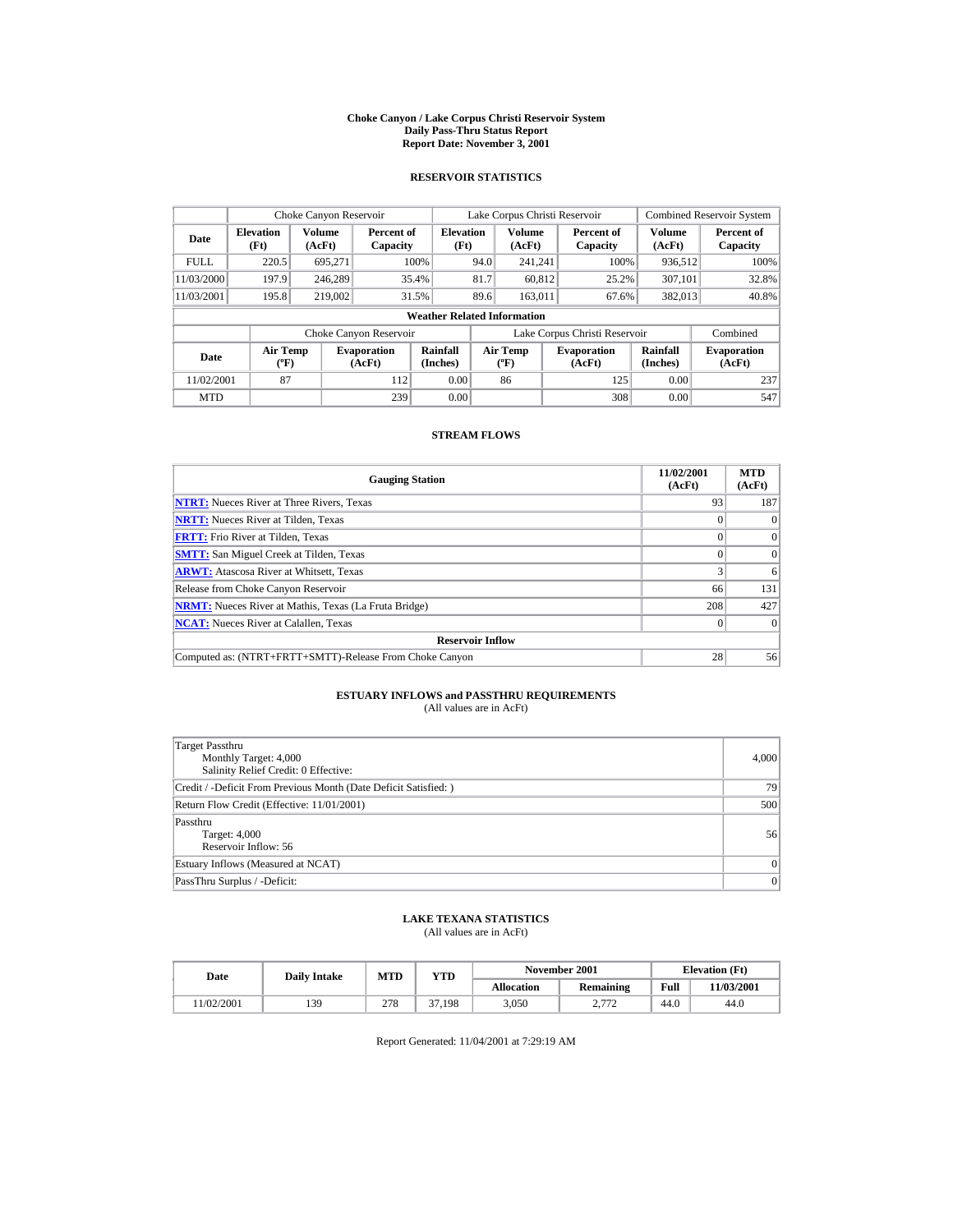#### **Choke Canyon / Lake Corpus Christi Reservoir System Daily Pass-Thru Status Report Report Date: November 4, 2001**

### **RESERVOIR STATISTICS**

|                                  | Choke Canyon Reservoir           |                  |                              |                                    |      | Lake Corpus Christi Reservoir           |                               |                      | <b>Combined Reservoir System</b> |
|----------------------------------|----------------------------------|------------------|------------------------------|------------------------------------|------|-----------------------------------------|-------------------------------|----------------------|----------------------------------|
| <b>Elevation</b><br>Date<br>(Ft) |                                  | Volume<br>(AcFt) | Percent of<br>Capacity       | <b>Elevation</b><br>(Ft)           |      | Volume<br>(AcFt)                        | Percent of<br>Capacity        | Volume<br>(AcFt)     | Percent of<br>Capacity           |
| <b>FULL</b>                      | 220.5                            | 695.271          |                              | 100%                               | 94.0 | 241.241                                 | 100%                          | 936.512              | 100%                             |
| 11/04/2000                       | 198.0                            | 247,545          |                              | 35.6%                              | 81.6 | 59.806                                  | 24.8%                         | 307.351              | 32.8%                            |
| 11/04/2001                       | 195.8                            | 218,746          |                              | 31.5%                              | 89.6 | 162,681                                 | 67.4%                         | 381,427              | 40.7%                            |
|                                  |                                  |                  |                              | <b>Weather Related Information</b> |      |                                         |                               |                      |                                  |
|                                  |                                  |                  | Choke Canyon Reservoir       |                                    |      |                                         | Lake Corpus Christi Reservoir |                      | Combined                         |
| Date                             | <b>Air Temp</b><br>$(^{\circ}F)$ |                  | <b>Evaporation</b><br>(AcFt) | Rainfall<br>(Inches)               |      | <b>Air Temp</b><br>$(^{\circ}\text{F})$ | <b>Evaporation</b><br>(AcFt)  | Rainfall<br>(Inches) | <b>Evaporation</b><br>(AcFt)     |
| 11/03/2001                       | 83                               |                  | 97                           | 0.00                               |      | 81                                      | 125                           | 0.00                 | 222                              |
| <b>MTD</b>                       |                                  |                  | 336                          | 0.00                               |      |                                         | 433                           | 0.00                 | 769                              |

### **STREAM FLOWS**

| <b>Gauging Station</b>                                       | 11/03/2001<br>(AcFt) | <b>MTD</b><br>(AcFt) |
|--------------------------------------------------------------|----------------------|----------------------|
| <b>NTRT:</b> Nueces River at Three Rivers, Texas             | 93                   | 280                  |
| <b>NRTT:</b> Nueces River at Tilden, Texas                   |                      | $\Omega$             |
| <b>FRTT:</b> Frio River at Tilden, Texas                     |                      | $\Omega$             |
| <b>SMTT:</b> San Miguel Creek at Tilden, Texas               |                      | $\Omega$             |
| <b>ARWT:</b> Atascosa River at Whitsett, Texas               |                      | 8                    |
| Release from Choke Canyon Reservoir                          | 66                   | 197                  |
| <b>NRMT:</b> Nueces River at Mathis, Texas (La Fruta Bridge) | 298                  | 725                  |
| <b>NCAT:</b> Nueces River at Calallen, Texas                 |                      | $\Omega$             |
| <b>Reservoir Inflow</b>                                      |                      |                      |
| Computed as: (NTRT+FRTT+SMTT)-Release From Choke Canyon      | 28                   | 84                   |

# **ESTUARY INFLOWS and PASSTHRU REQUIREMENTS**<br>(All values are in AcFt)

| Target Passthru<br>Monthly Target: 4,000<br>Salinity Relief Credit: 0 Effective: | 4,000     |
|----------------------------------------------------------------------------------|-----------|
| Credit / -Deficit From Previous Month (Date Deficit Satisfied:)                  | 79        |
| Return Flow Credit (Effective: 11/01/2001)                                       | 500       |
| Passthru<br>Target: 4,000<br>Reservoir Inflow: 84                                | 84        |
| Estuary Inflows (Measured at NCAT)                                               | $\vert$ 0 |
| PassThru Surplus / -Deficit:                                                     | 0         |

## **LAKE TEXANA STATISTICS**

(All values are in AcFt)

| Date      | <b>Daily Intake</b> | <b>MTD</b><br>YTD |        |            | November 2001    | <b>Elevation</b> (Ft) |            |
|-----------|---------------------|-------------------|--------|------------|------------------|-----------------------|------------|
|           |                     |                   |        | Allocation | <b>Remaining</b> | Full                  | 11/04/2001 |
| 1/03/2001 | 130                 | 408               | 37.328 | 3.050      | 2.642            | 44.0                  | 44.0       |

Report Generated: 11/04/2001 at 8:20:35 AM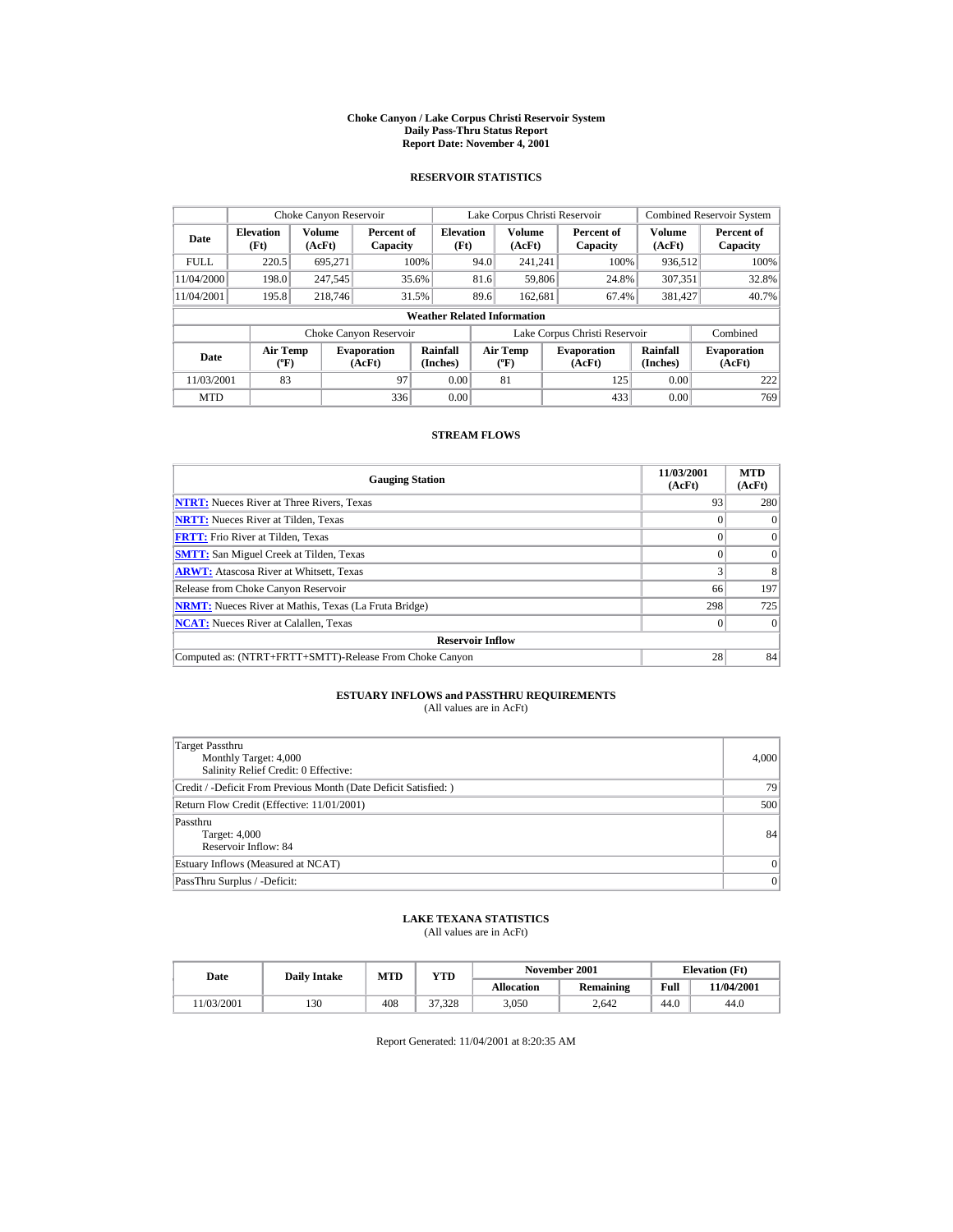#### **Choke Canyon / Lake Corpus Christi Reservoir System Daily Pass-Thru Status Report Report Date: November 5, 2001**

### **RESERVOIR STATISTICS**

|                                                             | Choke Canyon Reservoir           |         |                              |                                    |      | Lake Corpus Christi Reservoir    |                               |                             | <b>Combined Reservoir System</b> |
|-------------------------------------------------------------|----------------------------------|---------|------------------------------|------------------------------------|------|----------------------------------|-------------------------------|-----------------------------|----------------------------------|
| <b>Volume</b><br><b>Elevation</b><br>Date<br>(Ft)<br>(AcFt) |                                  |         | Percent of<br>Capacity       | <b>Elevation</b><br>(Ft)           |      | <b>Volume</b><br>(AcFt)          | Percent of<br>Capacity        | Volume<br>(AcFt)            | Percent of<br>Capacity           |
| <b>FULL</b>                                                 | 220.5                            | 695.271 |                              | 100%                               | 94.0 | 241.241                          | 100%                          | 936.512                     | 100%                             |
| 11/05/2000                                                  | 198.0                            | 247,965 |                              | 35.7%                              | 81.5 | 59.141                           | 24.5%                         | 307,106                     | 32.8%                            |
| 11/05/2001                                                  | 195.8                            | 218,489 |                              | 31.4%                              | 89.6 | 162.186                          | 67.2%                         | 380,675                     | 40.6%                            |
|                                                             |                                  |         |                              | <b>Weather Related Information</b> |      |                                  |                               |                             |                                  |
|                                                             |                                  |         | Choke Canyon Reservoir       |                                    |      |                                  | Lake Corpus Christi Reservoir |                             | Combined                         |
| Date                                                        | <b>Air Temp</b><br>$(^{\circ}F)$ |         | <b>Evaporation</b><br>(AcFt) | Rainfall<br>(Inches)               |      | <b>Air Temp</b><br>$(^{\circ}F)$ | <b>Evaporation</b><br>(AcFt)  | <b>Rainfall</b><br>(Inches) | <b>Evaporation</b><br>(AcFt)     |
| 11/04/2001                                                  | 82                               |         | 142                          | 0.00                               |      | 81                               | 173                           | 0.00                        | 315                              |
| <b>MTD</b>                                                  |                                  |         | 478                          | 0.00                               |      |                                  | 606                           | 0.00                        | 1.084                            |

### **STREAM FLOWS**

| <b>Gauging Station</b>                                       | 11/04/2001<br>(AcFt) | <b>MTD</b><br>(AcFt) |
|--------------------------------------------------------------|----------------------|----------------------|
| <b>NTRT:</b> Nueces River at Three Rivers, Texas             | 93                   | 373                  |
| <b>NRTT:</b> Nueces River at Tilden, Texas                   |                      | $\Omega$             |
| <b>FRTT:</b> Frio River at Tilden, Texas                     |                      | 2                    |
| <b>SMTT:</b> San Miguel Creek at Tilden, Texas               |                      | $\Omega$             |
| <b>ARWT:</b> Atascosa River at Whitsett, Texas               |                      | 11                   |
| Release from Choke Canyon Reservoir                          | 66                   | 262                  |
| <b>NRMT:</b> Nueces River at Mathis, Texas (La Fruta Bridge) | 443                  | 1.167                |
| <b>NCAT:</b> Nueces River at Calallen, Texas                 |                      |                      |
| <b>Reservoir Inflow</b>                                      |                      |                      |
| Computed as: (NTRT+FRTT+SMTT)-Release From Choke Canyon      | 29                   | 113                  |

# **ESTUARY INFLOWS and PASSTHRU REQUIREMENTS**<br>(All values are in AcFt)

| Target Passthru<br>Monthly Target: 4,000<br>Salinity Relief Credit: 0 Effective: | 4,000          |
|----------------------------------------------------------------------------------|----------------|
| Credit / -Deficit From Previous Month (Date Deficit Satisfied: )                 | 79             |
| Return Flow Credit (Effective: 11/01/2001)                                       | 500            |
| Passthru<br>Target: 4,000<br>Reservoir Inflow: 113                               | 113            |
| Estuary Inflows (Measured at NCAT)                                               | 7 <sup>1</sup> |
| PassThru Surplus / -Deficit:                                                     | 0              |

## **LAKE TEXANA STATISTICS**

(All values are in AcFt)

| Date      | <b>Daily Intake</b> | <b>MTD</b> | YTD    |            | November 2001    |      | <b>Elevation</b> (Ft) |
|-----------|---------------------|------------|--------|------------|------------------|------|-----------------------|
|           |                     |            |        | Allocation | <b>Remaining</b> | Full | 1/05/2001             |
| 1/04/2001 | $\overline{1}$      | 529        | 37.450 | 3.050      | 2.521            | 44.0 | 44.0                  |

Report Generated: 11/05/2001 at 8:26:15 AM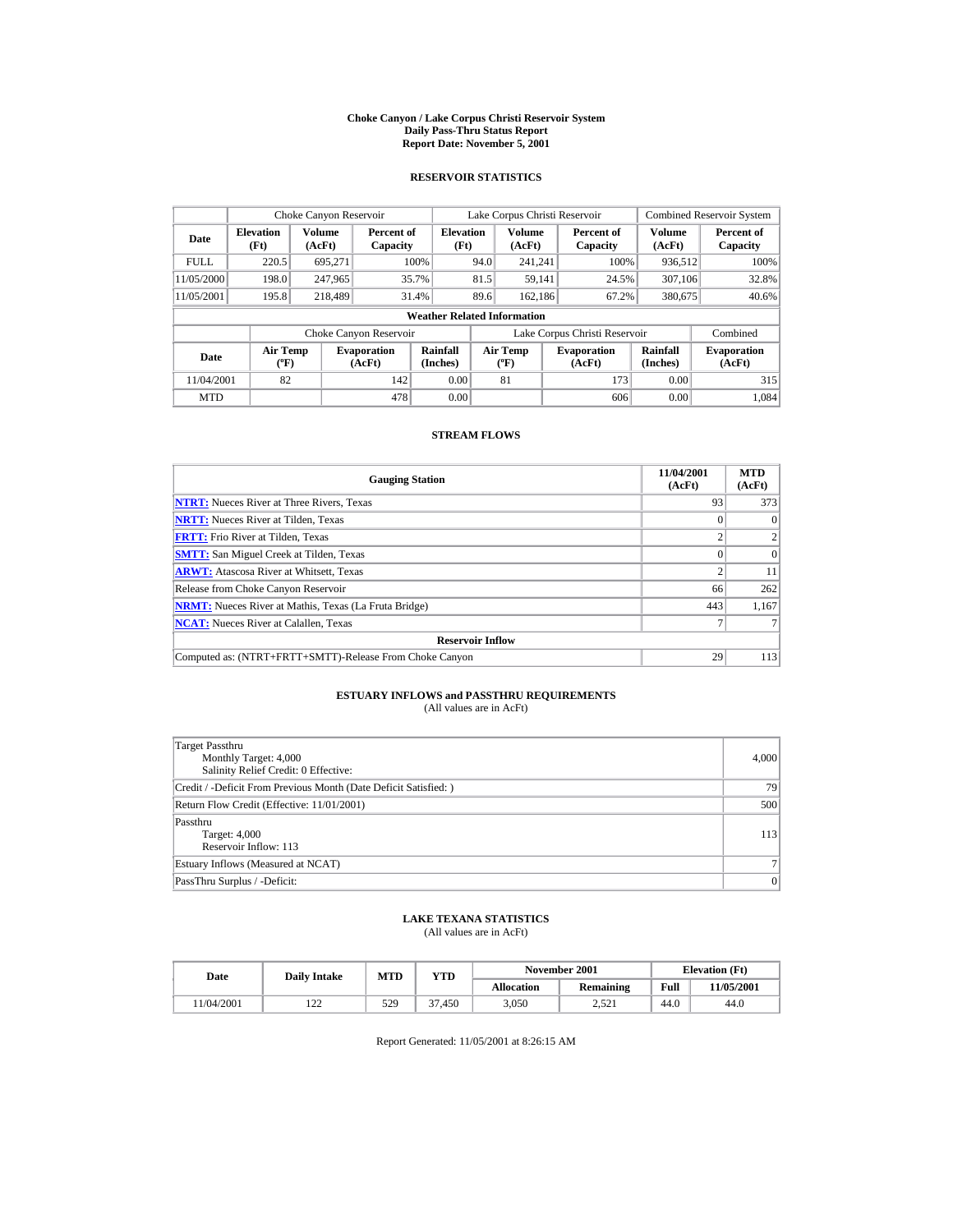#### **Choke Canyon / Lake Corpus Christi Reservoir System Daily Pass-Thru Status Report Report Date: November 6, 2001**

### **RESERVOIR STATISTICS**

|                                  | Choke Canyon Reservoir           |                         |                              |                                    |      | Lake Corpus Christi Reservoir    |                               |                             | <b>Combined Reservoir System</b> |
|----------------------------------|----------------------------------|-------------------------|------------------------------|------------------------------------|------|----------------------------------|-------------------------------|-----------------------------|----------------------------------|
| <b>Elevation</b><br>Date<br>(Ft) |                                  | <b>Volume</b><br>(AcFt) | Percent of<br>Capacity       | <b>Elevation</b><br>(Ft)           |      | <b>Volume</b><br>(AcFt)          | Percent of<br>Capacity        | Volume<br>(AcFt)            | Percent of<br>Capacity           |
| <b>FULL</b>                      | 220.5                            | 695.271                 |                              | 100%                               | 94.0 | 241.241                          | 100%                          | 936.512                     | 100%                             |
| 11/06/2000                       | 198.1                            | 249,508                 |                              | 35.9%                              | 81.5 | 58,728                           | 24.3%                         | 308.236                     | 32.9%                            |
| 11/06/2001                       | 195.8                            | 218.361                 |                              | 31.4%                              | 89.5 | 161,528                          | 67.0%                         | 379,889                     | 40.6%                            |
|                                  |                                  |                         |                              | <b>Weather Related Information</b> |      |                                  |                               |                             |                                  |
|                                  |                                  |                         | Choke Canyon Reservoir       |                                    |      |                                  | Lake Corpus Christi Reservoir |                             | Combined                         |
| Date                             | <b>Air Temp</b><br>$(^{\circ}F)$ |                         | <b>Evaporation</b><br>(AcFt) | Rainfall<br>(Inches)               |      | <b>Air Temp</b><br>$(^{\circ}F)$ | <b>Evaporation</b><br>(AcFt)  | <b>Rainfall</b><br>(Inches) | <b>Evaporation</b><br>(AcFt)     |
| 11/05/2001                       | 81                               |                         | 179                          | 0.00                               |      | 80                               | 307                           | 0.00                        | 486                              |
| <b>MTD</b>                       |                                  |                         | 657                          | 0.00                               |      |                                  | 913                           | 0.00                        | 1.570                            |

### **STREAM FLOWS**

| <b>Gauging Station</b>                                       | 11/05/2001<br>(AcFt) | <b>MTD</b><br>(AcFt) |
|--------------------------------------------------------------|----------------------|----------------------|
| <b>NTRT:</b> Nueces River at Three Rivers, Texas             | 93                   | 466                  |
| <b>NRTT:</b> Nueces River at Tilden, Texas                   |                      | $\theta$             |
| <b>FRTT:</b> Frio River at Tilden, Texas                     |                      | 3                    |
| <b>SMTT:</b> San Miguel Creek at Tilden, Texas               |                      | $\Omega$             |
| <b>ARWT:</b> Atascosa River at Whitsett, Texas               |                      | 14                   |
| Release from Choke Canyon Reservoir                          | 66                   | 328                  |
| <b>NRMT:</b> Nueces River at Mathis, Texas (La Fruta Bridge) | 445                  | 1,612                |
| <b>NCAT:</b> Nueces River at Calallen, Texas                 | 50                   | 57                   |
| <b>Reservoir Inflow</b>                                      |                      |                      |
| Computed as: (NTRT+FRTT+SMTT)-Release From Choke Canyon      | 29                   | 142                  |

# **ESTUARY INFLOWS and PASSTHRU REQUIREMENTS**<br>(All values are in AcFt)

| Target Passthru<br>Monthly Target: 4,000<br>Salinity Relief Credit: 0 Effective: | 4,000 |
|----------------------------------------------------------------------------------|-------|
| Credit / -Deficit From Previous Month (Date Deficit Satisfied: )                 | 79    |
| Return Flow Credit (Effective: 11/01/2001)                                       | 500   |
| Passthru<br>Target: 4,000<br>Reservoir Inflow: 142                               | 142   |
| Estuary Inflows (Measured at NCAT)                                               | 57    |
| PassThru Surplus / -Deficit:                                                     | 0     |

## **LAKE TEXANA STATISTICS**

(All values are in AcFt)

| Date      | <b>Daily Intake</b> | MTD | YTD    |                   | November 2001    |      | <b>Elevation</b> (Ft) |
|-----------|---------------------|-----|--------|-------------------|------------------|------|-----------------------|
|           |                     |     |        | <b>Allocation</b> | <b>Remaining</b> | Full | 1/06/2001             |
| 1/05/2001 | ີ່                  | 583 | 37.503 | 3.050             | 2.467            | 44.0 | 44.0                  |

Report Generated: 11/06/2001 at 8:10:21 AM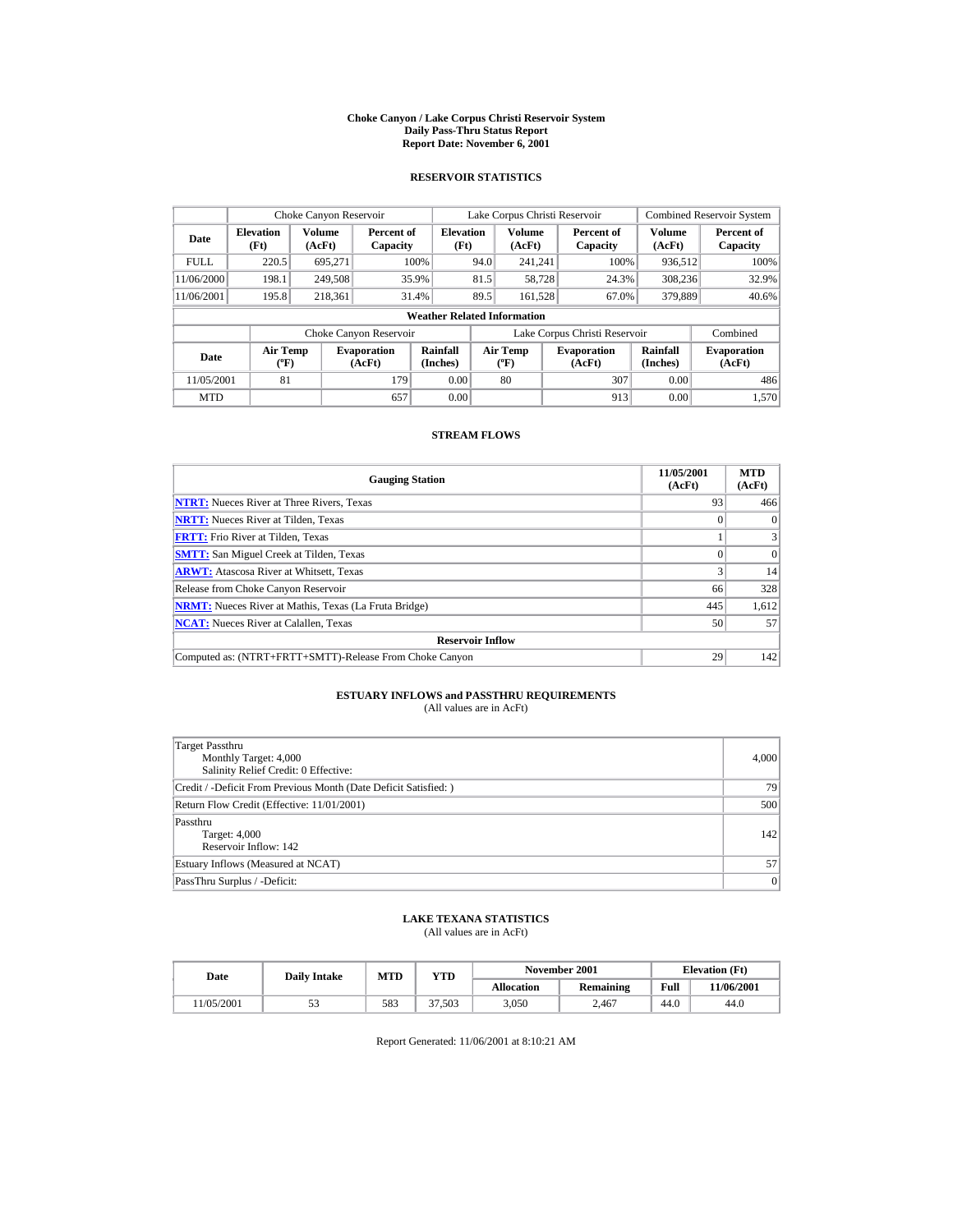#### **Choke Canyon / Lake Corpus Christi Reservoir System Daily Pass-Thru Status Report Report Date: November 7, 2001**

### **RESERVOIR STATISTICS**

|                                                                                                  | Choke Canyon Reservoir   |                                         |                              |                                    |                              | Lake Corpus Christi Reservoir |                               |                  | <b>Combined Reservoir System</b> |
|--------------------------------------------------------------------------------------------------|--------------------------|-----------------------------------------|------------------------------|------------------------------------|------------------------------|-------------------------------|-------------------------------|------------------|----------------------------------|
| Date                                                                                             | <b>Elevation</b><br>(Ft) | Volume<br>(AcFt)                        | Percent of<br>Capacity       | <b>Elevation</b><br>(Ft)           |                              | <b>Volume</b><br>(AcFt)       | Percent of<br>Capacity        | Volume<br>(AcFt) | Percent of<br>Capacity           |
| <b>FULL</b>                                                                                      | 220.5                    | 695,271                                 |                              | 100%                               | 94.0                         | 241.241                       | 100%                          | 936,512          | 100%                             |
| 11/07/2000                                                                                       | 198.1                    | 249.227                                 | 35.8%                        |                                    | 82.0                         | 62,598                        | 25.9%                         | 311,825          | 33.3%                            |
| 11/07/2001                                                                                       | 195.8                    | 218.233                                 | 31.4%                        |                                    | 89.5                         | 160.871                       | 66.7%                         | 379,104          | 40.5%                            |
|                                                                                                  |                          |                                         |                              | <b>Weather Related Information</b> |                              |                               |                               |                  |                                  |
|                                                                                                  |                          |                                         | Choke Canyon Reservoir       |                                    |                              |                               | Lake Corpus Christi Reservoir |                  | Combined                         |
| Rainfall<br><b>Air Temp</b><br><b>Evaporation</b><br>Date<br>$(^{\circ}F)$<br>(Inches)<br>(AcFt) |                          | <b>Air Temp</b><br>$(^{\circ}\text{F})$ | <b>Evaporation</b><br>(AcFt) | <b>Rainfall</b><br>(Inches)        | <b>Evaporation</b><br>(AcFt) |                               |                               |                  |                                  |
| 11/06/2001                                                                                       | 81                       |                                         | 149                          | 0.00                               |                              | 80                            | 172                           | 0.00             | 321                              |
| <b>MTD</b>                                                                                       |                          |                                         | 806                          | 0.00                               |                              |                               | 1.085                         | 0.00             | 1.891                            |

### **STREAM FLOWS**

| <b>Gauging Station</b>                                       | 11/06/2001<br>(AcFt) | <b>MTD</b><br>(AcFt) |
|--------------------------------------------------------------|----------------------|----------------------|
| <b>NTRT:</b> Nueces River at Three Rivers, Texas             | 93                   | 560                  |
| <b>NRTT:</b> Nueces River at Tilden, Texas                   |                      | $\Omega$             |
| <b>FRTT:</b> Frio River at Tilden, Texas                     |                      | $\overline{4}$       |
| <b>SMTT:</b> San Miguel Creek at Tilden, Texas               |                      | $\Omega$             |
| <b>ARWT:</b> Atascosa River at Whitsett, Texas               |                      | 16                   |
| Release from Choke Canyon Reservoir                          | 66                   | 393                  |
| <b>NRMT:</b> Nueces River at Mathis, Texas (La Fruta Bridge) | 407                  | 2,019                |
| <b>NCAT:</b> Nueces River at Calallen, Texas                 | 17                   | 74                   |
| <b>Reservoir Inflow</b>                                      |                      |                      |
| Computed as: (NTRT+FRTT+SMTT)-Release From Choke Canyon      | 29                   | 171                  |

# **ESTUARY INFLOWS and PASSTHRU REQUIREMENTS**<br>(All values are in AcFt)

| Target Passthru<br>Monthly Target: 4,000<br><b>Salinity Relief Credit: 0 Effective:</b> | 4,000 |
|-----------------------------------------------------------------------------------------|-------|
| Credit / -Deficit From Previous Month (Date Deficit Satisfied:)                         | 79    |
| Return Flow Credit (Effective: 11/01/2001)                                              | 500   |
| Passthru<br>Target: 4,000<br>Reservoir Inflow: 171                                      | 171   |
| Estuary Inflows (Measured at NCAT)                                                      | 74    |
| PassThru Surplus / -Deficit:                                                            | 0     |

## **LAKE TEXANA STATISTICS**

(All values are in AcFt)

| Date      | <b>Daily Intake</b> | MTD | YTD    | November 2001     |                  |      | <b>Elevation</b> (Ft) |
|-----------|---------------------|-----|--------|-------------------|------------------|------|-----------------------|
|           |                     |     |        | <b>Allocation</b> | <b>Remaining</b> | Full | 11/07/2001            |
| 1/06/2001 |                     | 583 | 37.503 | 3.050             | 2.467            | 44.0 | 43.9                  |

Report Generated: 11/07/2001 at 8:06:08 AM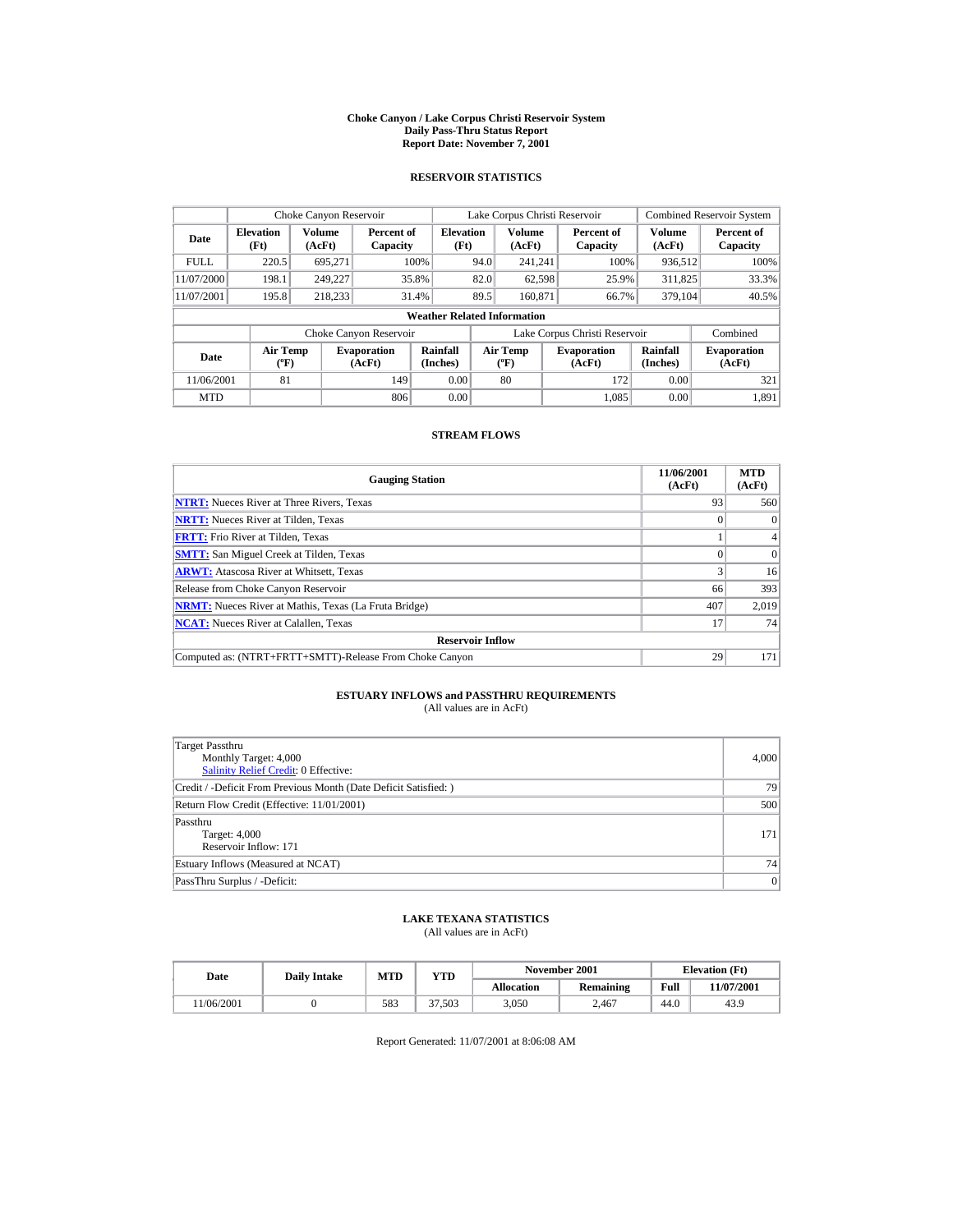#### **Choke Canyon / Lake Corpus Christi Reservoir System Daily Pass-Thru Status Report Report Date: November 8, 2001**

### **RESERVOIR STATISTICS**

|                                          | Choke Canyon Reservoir   |                  |                              |                                    |      | Lake Corpus Christi Reservoir           |                               |                      | <b>Combined Reservoir System</b> |
|------------------------------------------|--------------------------|------------------|------------------------------|------------------------------------|------|-----------------------------------------|-------------------------------|----------------------|----------------------------------|
| Date                                     | <b>Elevation</b><br>(Ft) | Volume<br>(AcFt) | Percent of<br>Capacity       | <b>Elevation</b><br>(Ft)           |      | <b>Volume</b><br>(AcFt)                 | Percent of<br>Capacity        | Volume<br>(AcFt)     | Percent of<br>Capacity           |
| <b>FULL</b>                              | 220.5                    | 695,271          |                              | 100%                               | 94.0 | 241.241                                 | 100%                          | 936,512              | 100%                             |
| 11/08/2000                               | 198.1                    | 249.789          |                              | 35.9%                              | 82.0 | 63,374                                  | 26.3%                         | 313,163              | 33.4%                            |
| 11/08/2001                               | 195.8                    | 217,977          |                              | 31.4%                              | 89.5 | 160,379                                 | 66.5%                         | 378,356              | 40.4%                            |
|                                          |                          |                  |                              | <b>Weather Related Information</b> |      |                                         |                               |                      |                                  |
|                                          |                          |                  | Choke Canyon Reservoir       |                                    |      |                                         | Lake Corpus Christi Reservoir |                      | Combined                         |
| <b>Air Temp</b><br>Date<br>$(^{\circ}F)$ |                          |                  | <b>Evaporation</b><br>(AcFt) | Rainfall<br>(Inches)               |      | <b>Air Temp</b><br>$(^{\circ}\text{F})$ | <b>Evaporation</b><br>(AcFt)  | Rainfall<br>(Inches) | <b>Evaporation</b><br>(AcFt)     |
| 11/07/2001                               | 82                       |                  | 112                          | 0.00                               |      | 83                                      | 134                           | 0.00                 | 246                              |
| <b>MTD</b>                               |                          |                  | 918                          | 0.00                               |      |                                         | 1.219                         | 0.00                 | 2,137                            |

### **STREAM FLOWS**

| <b>Gauging Station</b>                                       | 11/07/2001<br>(AcFt) | <b>MTD</b><br>(AcFt) |
|--------------------------------------------------------------|----------------------|----------------------|
| <b>NTRT:</b> Nueces River at Three Rivers, Texas             | 93                   | 653                  |
| <b>NRTT:</b> Nueces River at Tilden, Texas                   |                      | $\Omega$             |
| <b>FRTT:</b> Frio River at Tilden, Texas                     |                      |                      |
| <b>SMTT:</b> San Miguel Creek at Tilden, Texas               |                      | $\Omega$             |
| <b>ARWT:</b> Atascosa River at Whitsett, Texas               |                      | 19                   |
| Release from Choke Canyon Reservoir                          | 66                   | 459                  |
| <b>NRMT:</b> Nueces River at Mathis, Texas (La Fruta Bridge) | 399                  | 2,418                |
| <b>NCAT:</b> Nueces River at Calallen, Texas                 | 20                   | 94                   |
| <b>Reservoir Inflow</b>                                      |                      |                      |
| Computed as: (NTRT+FRTT+SMTT)-Release From Choke Canyon      | 29                   | 200                  |

# **ESTUARY INFLOWS and PASSTHRU REQUIREMENTS**<br>(All values are in AcFt)

| Target Passthru<br>Monthly Target: 4,000<br>Salinity Relief Credit: 0 Effective: | 4,000 |
|----------------------------------------------------------------------------------|-------|
| Credit / -Deficit From Previous Month (Date Deficit Satisfied: )                 | 79    |
| Return Flow Credit (Effective: 11/01/2001)                                       | 500   |
| Passthru<br><b>Target: 4,000</b><br>Reservoir Inflow: 200                        | 200   |
| Estuary Inflows (Measured at NCAT)                                               | 94    |
| PassThru Surplus / -Deficit:                                                     | 0     |

### **LAKE TEXANA STATISTICS**

(All values are in AcFt)

| Date      | <b>Daily Intake</b> | MTD | YTD    | November 2001     |                  |      | <b>Elevation</b> (Ft) |
|-----------|---------------------|-----|--------|-------------------|------------------|------|-----------------------|
|           |                     |     |        | <b>Allocation</b> | <b>Remaining</b> | Full | 11/08/2001            |
| 1/07/2001 |                     | 583 | 37.503 | 3.050             | 2.467            | 44.0 | 43.9                  |

Report Generated: 11/08/2001 at 9:45:37 AM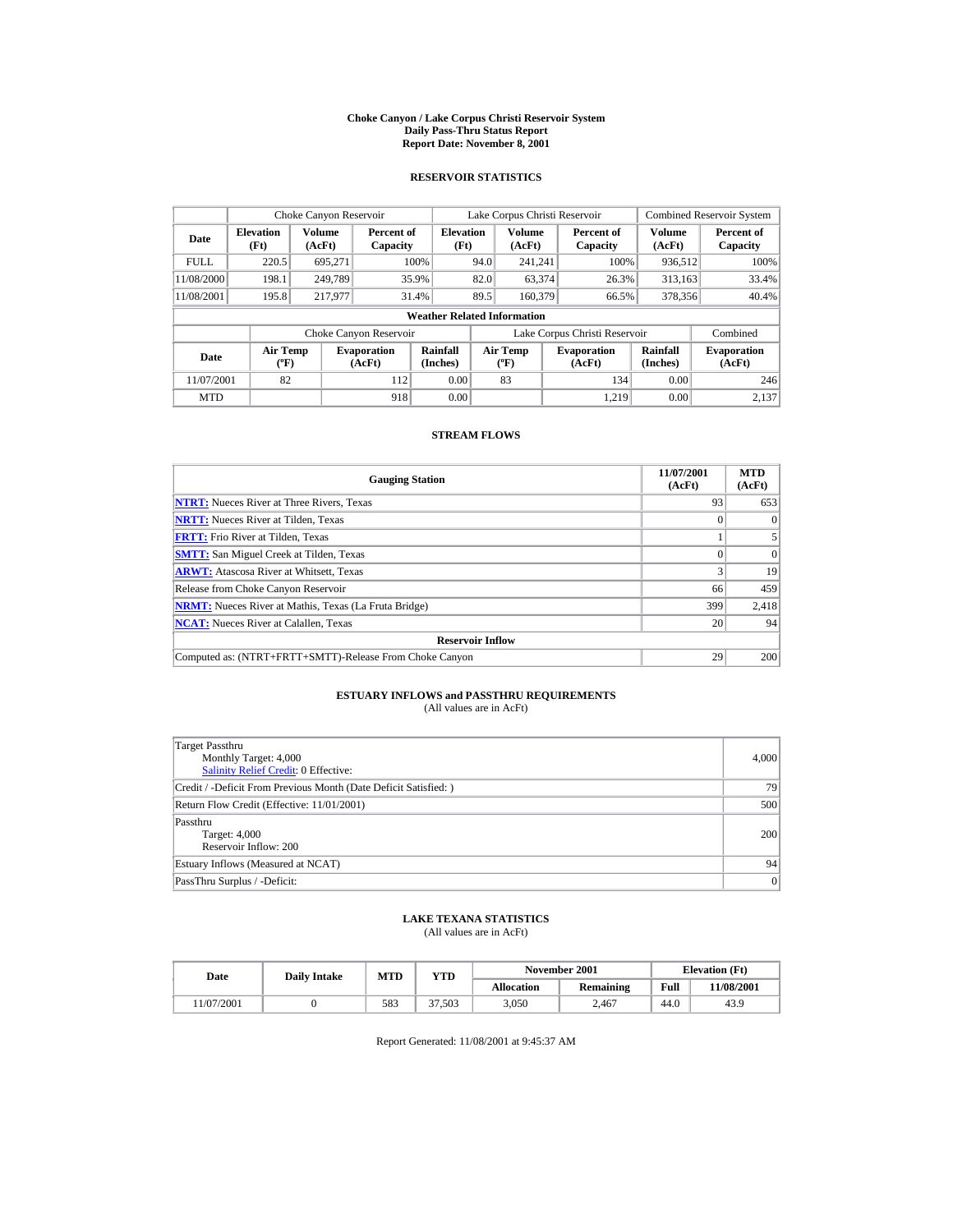#### **Choke Canyon / Lake Corpus Christi Reservoir System Daily Pass-Thru Status Report Report Date: November 9, 2001**

### **RESERVOIR STATISTICS**

|                                                                          | Choke Canyon Reservoir   |                      |                                  |                                    |                              | Lake Corpus Christi Reservoir |                               |                  | <b>Combined Reservoir System</b> |
|--------------------------------------------------------------------------|--------------------------|----------------------|----------------------------------|------------------------------------|------------------------------|-------------------------------|-------------------------------|------------------|----------------------------------|
| Date                                                                     | <b>Elevation</b><br>(Ft) | Volume<br>(AcFt)     | Percent of<br>Capacity           | <b>Elevation</b><br>(Ft)           |                              | Volume<br>(AcFt)              | Percent of<br>Capacity        | Volume<br>(AcFt) | Percent of<br>Capacity           |
| <b>FULL</b>                                                              | 220.5                    | 695.271              |                                  | 100%                               | 94.0                         | 241.241                       | 100%                          | 936,512          | 100%                             |
| 11/09/2000                                                               | 198.2                    | 250,494              |                                  | 36.0%                              | 82.2                         | 64,867                        | 26.9%                         | 315,361          | 33.7%                            |
| 11/09/2001                                                               | 195.7                    | 217.721              |                                  | 31.3%                              | 89.5                         | 161.035                       | 66.8%                         | 378,756          | 40.4%                            |
|                                                                          |                          |                      |                                  | <b>Weather Related Information</b> |                              |                               |                               |                  |                                  |
|                                                                          |                          |                      | Choke Canyon Reservoir           |                                    |                              |                               | Lake Corpus Christi Reservoir |                  | Combined                         |
| <b>Air Temp</b><br><b>Evaporation</b><br>Date<br>$(^{\circ}F)$<br>(AcFt) |                          | Rainfall<br>(Inches) | <b>Air Temp</b><br>$(^{\circ}F)$ |                                    | <b>Evaporation</b><br>(AcFt) | <b>Rainfall</b><br>(Inches)   | <b>Evaporation</b><br>(AcFt)  |                  |                                  |
| 11/08/2001                                                               | 84                       |                      | 142                              | 0.00                               |                              | 85                            | 124                           | 0.00             | 266                              |
| <b>MTD</b>                                                               |                          |                      | 1.060                            | 0.00                               |                              |                               | 1.343                         | 0.00             | 2.403                            |

### **STREAM FLOWS**

| <b>Gauging Station</b>                                       | 11/08/2001<br>(AcFt) | <b>MTD</b><br>(AcFt) |
|--------------------------------------------------------------|----------------------|----------------------|
| <b>NTRT:</b> Nueces River at Three Rivers, Texas             | 93                   | 746                  |
| <b>NRTT:</b> Nueces River at Tilden, Texas                   |                      | $\Omega$             |
| <b>FRTT:</b> Frio River at Tilden, Texas                     |                      | 6                    |
| <b>SMTT:</b> San Miguel Creek at Tilden, Texas               |                      | $\Omega$             |
| <b>ARWT:</b> Atascosa River at Whitsett, Texas               |                      | 22                   |
| Release from Choke Canyon Reservoir                          | 66                   | 524                  |
| <b>NRMT:</b> Nueces River at Mathis, Texas (La Fruta Bridge) | 314                  | 2,731                |
| <b>NCAT:</b> Nueces River at Calallen, Texas                 |                      | 99                   |
| <b>Reservoir Inflow</b>                                      |                      |                      |
| Computed as: (NTRT+FRTT+SMTT)-Release From Choke Canyon      | 29                   | 228                  |

# **ESTUARY INFLOWS and PASSTHRU REQUIREMENTS**<br>(All values are in AcFt)

| Target Passthru<br>Monthly Target: 4,000<br>Salinity Relief Credit: 0 Effective: | 4,000 |
|----------------------------------------------------------------------------------|-------|
| Credit / -Deficit From Previous Month (Date Deficit Satisfied: )                 | 79    |
| Return Flow Credit (Effective: 11/01/2001)                                       | 500   |
| Passthru<br><b>Target: 4,000</b><br>Reservoir Inflow: 228                        | 228   |
| Estuary Inflows (Measured at NCAT)                                               | 99    |
| PassThru Surplus / -Deficit:                                                     | 0     |

### **LAKE TEXANA STATISTICS**

(All values are in AcFt)

| Date      | <b>Daily Intake</b> | MTD | YTD    | November 2001     |                  |      | <b>Elevation</b> (Ft) |
|-----------|---------------------|-----|--------|-------------------|------------------|------|-----------------------|
|           |                     |     |        | <b>Allocation</b> | <b>Remaining</b> | Full | 1/09/2001             |
| 1/08/2001 |                     | 583 | 37.503 | 3.050             | 2.467            | 44.0 | 43.9                  |

Report Generated: 11/09/2001 at 8:14:41 AM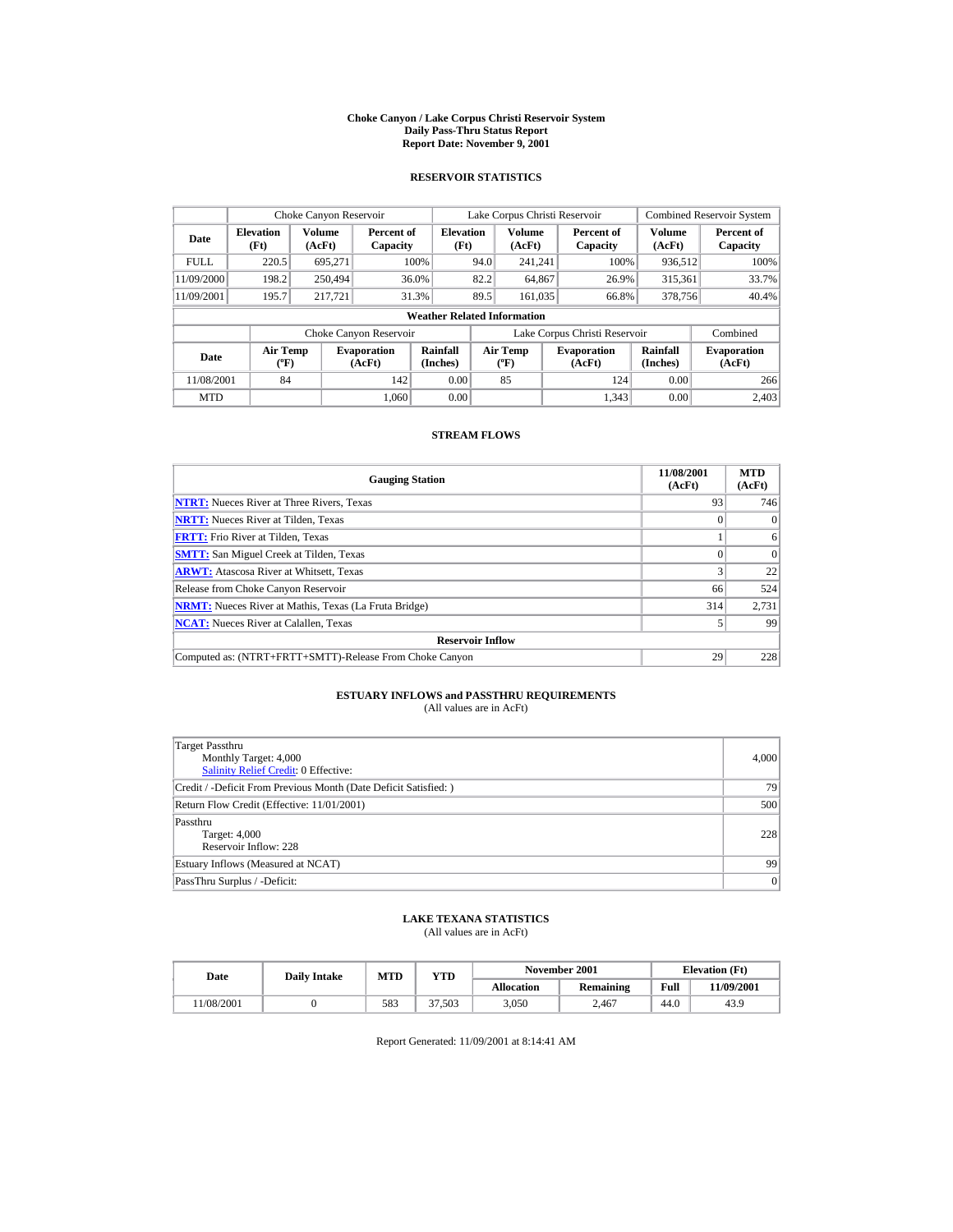#### **Choke Canyon / Lake Corpus Christi Reservoir System Daily Pass-Thru Status Report Report Date: November 10, 2001**

### **RESERVOIR STATISTICS**

|                                                                                     | Choke Canyon Reservoir |                  |                        |                                    |                                           | Lake Corpus Christi Reservoir |                               |                              | <b>Combined Reservoir System</b> |
|-------------------------------------------------------------------------------------|------------------------|------------------|------------------------|------------------------------------|-------------------------------------------|-------------------------------|-------------------------------|------------------------------|----------------------------------|
| <b>Elevation</b><br>Date<br>(Ft)                                                    |                        | Volume<br>(AcFt) | Percent of<br>Capacity | <b>Elevation</b><br>(Ft)           |                                           | Volume<br>(AcFt)              | Percent of<br>Capacity        | Volume<br>(AcFt)             | Percent of<br>Capacity           |
| <b>FULL</b>                                                                         | 220.5                  | 695.271          |                        | 100%                               | 94.0                                      | 241.241                       | 100%                          | 936,512                      | 100%                             |
| 11/10/2000                                                                          | 198.2                  | 251,058          |                        | 36.1%                              | 82.3                                      | 65,583                        | 27.2%                         | 316,641                      | 33.8%                            |
| 11/10/2001                                                                          | 195.7                  | 217,465          |                        | 31.3%                              | 89.5                                      | 160,379                       | 66.5%                         | 377,844                      | 40.3%                            |
|                                                                                     |                        |                  |                        | <b>Weather Related Information</b> |                                           |                               |                               |                              |                                  |
|                                                                                     |                        |                  | Choke Canyon Reservoir |                                    |                                           |                               | Lake Corpus Christi Reservoir |                              | Combined                         |
| <b>Air Temp</b><br><b>Evaporation</b><br>Date<br>$({}^{\circ}\mathrm{F})$<br>(AcFt) |                        |                  | Rainfall<br>(Inches)   |                                    | <b>Air Temp</b><br>$({}^{\circ}\text{F})$ | <b>Evaporation</b><br>(AcFt)  | Rainfall<br>(Inches)          | <b>Evaporation</b><br>(AcFt) |                                  |
| 11/09/2001                                                                          | 75                     |                  | 119                    | 0.00                               |                                           | 84                            | 134                           | 0.04                         | 253                              |
| <b>MTD</b>                                                                          |                        |                  | 1.179                  | 0.00                               |                                           |                               | 1.477                         | 0.04                         | 2,656                            |

## **STREAM FLOWS**

| <b>Gauging Station</b>                                       | 11/09/2001<br>(AcFt) | <b>MTD</b><br>(AcFt) |
|--------------------------------------------------------------|----------------------|----------------------|
| <b>NTRT:</b> Nueces River at Three Rivers, Texas             | 93                   | 840                  |
| <b>NRTT:</b> Nueces River at Tilden, Texas                   |                      | $\Omega$             |
| <b>FRTT:</b> Frio River at Tilden, Texas                     |                      |                      |
| <b>SMTT:</b> San Miguel Creek at Tilden, Texas               |                      | $\Omega$             |
| <b>ARWT:</b> Atascosa River at Whitsett, Texas               |                      | 25                   |
| Release from Choke Canyon Reservoir                          | 66                   | 590                  |
| <b>NRMT:</b> Nueces River at Mathis, Texas (La Fruta Bridge) | 199                  | 2,930                |
| <b>NCAT:</b> Nueces River at Calallen, Texas                 |                      | 99                   |
| <b>Reservoir Inflow</b>                                      |                      |                      |
| Computed as: (NTRT+FRTT+SMTT)-Release From Choke Canyon      | 29                   | 257                  |

# **ESTUARY INFLOWS and PASSTHRU REQUIREMENTS**<br>(All values are in AcFt)

| Target Passthru<br>Monthly Target: 4,000<br>Salinity Relief Credit: 0 Effective: | 4,000 |
|----------------------------------------------------------------------------------|-------|
| Credit / -Deficit From Previous Month (Date Deficit Satisfied:)                  | 79    |
| Return Flow Credit (Effective: 11/01/2001)                                       | 500   |
| Passthru<br>Target: 4,000<br>Reservoir Inflow: 257                               | 257   |
| Estuary Inflows (Measured at NCAT)                                               | 99    |
| PassThru Surplus / -Deficit:                                                     | 0     |

## **LAKE TEXANA STATISTICS**

(All values are in AcFt)

| Date      | <b>Daily Intake</b> | MTD | YTD     |                   | November 2001    |      | <b>Elevation</b> (Ft) |
|-----------|---------------------|-----|---------|-------------------|------------------|------|-----------------------|
|           |                     |     |         | <b>Allocation</b> | <b>Remaining</b> | Full | 11/10/2001            |
| 1/09/2001 | 56                  | 638 | 51,559ء | 3.050             | 2.412            | 44.0 | 43.9                  |

Report Generated: 11/10/2001 at 7:57:12 AM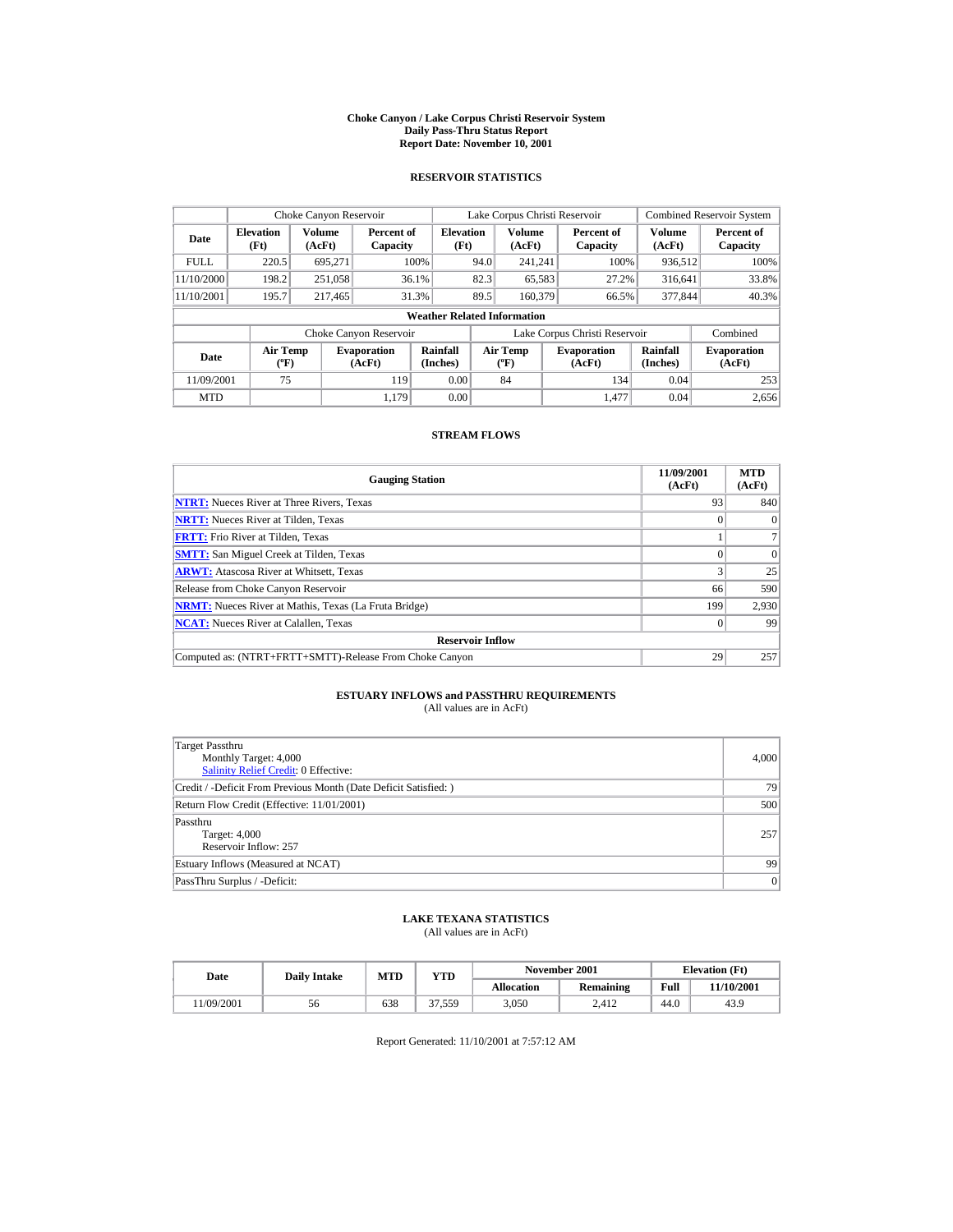#### **Choke Canyon / Lake Corpus Christi Reservoir System Daily Pass-Thru Status Report Report Date: November 11, 2001**

### **RESERVOIR STATISTICS**

|                                                      | Choke Canyon Reservoir           |         |                              |                                    |      | Lake Corpus Christi Reservoir    |                               |                             | <b>Combined Reservoir System</b> |
|------------------------------------------------------|----------------------------------|---------|------------------------------|------------------------------------|------|----------------------------------|-------------------------------|-----------------------------|----------------------------------|
| Volume<br><b>Elevation</b><br>Date<br>(Ft)<br>(AcFt) |                                  |         | Percent of<br>Capacity       | <b>Elevation</b><br>(Ft)           |      | Volume<br>(AcFt)                 | Percent of<br>Capacity        | Volume<br>(AcFt)            | Percent of<br>Capacity           |
| <b>FULL</b>                                          | 220.5                            | 695.271 |                              | 100%                               | 94.0 | 241.241                          | 100%                          | 936,512                     | 100%                             |
| 11/11/2000                                           | 198.4                            | 253,608 |                              | 36.5%                              | 82.3 | 66,034                           | 27.4%                         | 319,642                     | 34.1%                            |
| 11/11/2001                                           | 195.7                            | 217.210 |                              | 31.2%                              | 89.4 | 159,723                          | 66.2%                         | 376,933                     | 40.2%                            |
|                                                      |                                  |         |                              | <b>Weather Related Information</b> |      |                                  |                               |                             |                                  |
|                                                      |                                  |         | Choke Canyon Reservoir       |                                    |      |                                  | Lake Corpus Christi Reservoir |                             | Combined                         |
| Date                                                 | <b>Air Temp</b><br>$(^{\circ}F)$ |         | <b>Evaporation</b><br>(AcFt) | Rainfall<br>(Inches)               |      | <b>Air Temp</b><br>$(^{\circ}F)$ | <b>Evaporation</b><br>(AcFt)  | <b>Rainfall</b><br>(Inches) | <b>Evaporation</b><br>(AcFt)     |
| 11/10/2001                                           | 80                               |         | 104                          | 0.00                               |      | 84                               | 219                           | 0.00                        | 323                              |
| <b>MTD</b>                                           |                                  |         | 1.283                        | 0.00                               |      |                                  | 1.696                         | 0.04                        | 2.979                            |

### **STREAM FLOWS**

| <b>Gauging Station</b>                                       | 11/10/2001<br>(AcFt) | <b>MTD</b><br>(AcFt) |
|--------------------------------------------------------------|----------------------|----------------------|
| <b>NTRT:</b> Nueces River at Three Rivers, Texas             | 93                   | 933                  |
| <b>NRTT:</b> Nueces River at Tilden, Texas                   |                      | $\Omega$             |
| <b>FRTT:</b> Frio River at Tilden, Texas                     |                      | 8                    |
| <b>SMTT:</b> San Miguel Creek at Tilden, Texas               |                      | $\Omega$             |
| <b>ARWT:</b> Atascosa River at Whitsett, Texas               |                      | 28                   |
| Release from Choke Canyon Reservoir                          | 66                   | 655                  |
| <b>NRMT:</b> Nueces River at Mathis, Texas (La Fruta Bridge) | 199                  | 3,128                |
| <b>NCAT:</b> Nueces River at Calallen, Texas                 |                      | 99                   |
| <b>Reservoir Inflow</b>                                      |                      |                      |
| Computed as: (NTRT+FRTT+SMTT)-Release From Choke Canyon      | 29                   | 286                  |

# **ESTUARY INFLOWS and PASSTHRU REQUIREMENTS**<br>(All values are in AcFt)

| Target Passthru<br>Monthly Target: 4,000<br><b>Salinity Relief Credit: 0 Effective:</b> | 4,000 |
|-----------------------------------------------------------------------------------------|-------|
| Credit / -Deficit From Previous Month (Date Deficit Satisfied:)                         | 79    |
| Return Flow Credit (Effective: 11/01/2001)                                              | 500   |
| Passthru<br>Target: 4,000<br>Reservoir Inflow: 286                                      | 286   |
| Estuary Inflows (Measured at NCAT)                                                      | 99    |
| PassThru Surplus / -Deficit:                                                            | 0     |

## **LAKE TEXANA STATISTICS**

(All values are in AcFt)

| Date      | <b>Daily Intake</b> | MTD | YTD    |                   | November 2001    |      | <b>Elevation</b> (Ft) |
|-----------|---------------------|-----|--------|-------------------|------------------|------|-----------------------|
|           |                     |     |        | <b>Allocation</b> | <b>Remaining</b> | Full | 11/11/2001            |
| 1/10/2001 | $1 \angle 1$        | 759 | 37.680 | 3.050             | 2,291            | 44.0 | 43.9                  |

Report Generated: 11/11/2001 at 10:23:34 AM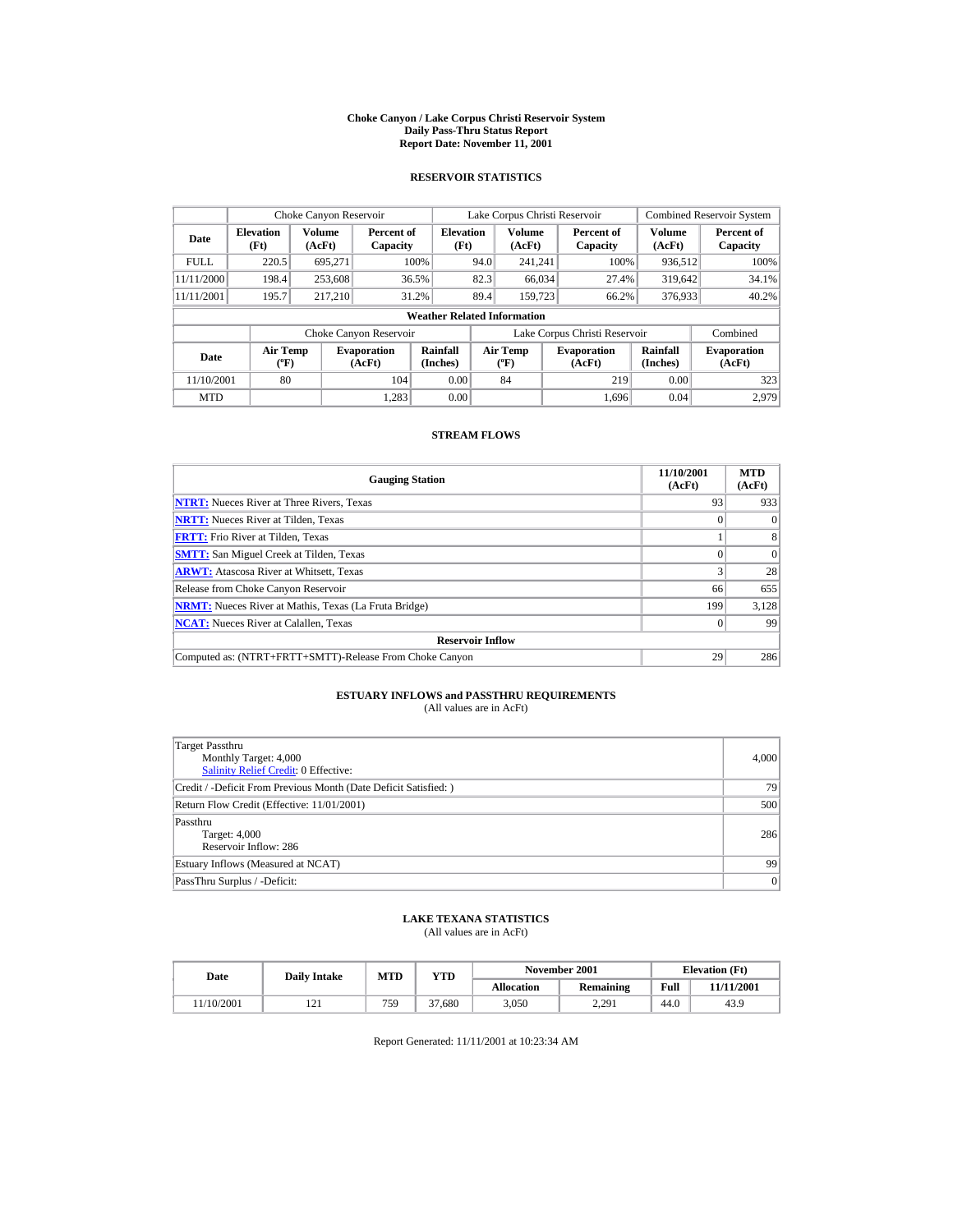#### **Choke Canyon / Lake Corpus Christi Reservoir System Daily Pass-Thru Status Report Report Date: November 12, 2001**

### **RESERVOIR STATISTICS**

|                                                             | Choke Canyon Reservoir                      |         |                              |                                    |      | Lake Corpus Christi Reservoir    |                               |                      | <b>Combined Reservoir System</b> |
|-------------------------------------------------------------|---------------------------------------------|---------|------------------------------|------------------------------------|------|----------------------------------|-------------------------------|----------------------|----------------------------------|
| <b>Volume</b><br><b>Elevation</b><br>Date<br>(Ft)<br>(AcFt) |                                             |         | Percent of<br>Capacity       | <b>Elevation</b><br>(Ft)           |      | <b>Volume</b><br>(AcFt)          | Percent of<br>Capacity        | Volume<br>(AcFt)     | Percent of<br>Capacity           |
| <b>FULL</b>                                                 | 220.5                                       | 695.271 |                              | 100%                               | 94.0 | 241.241                          | 100%                          | 936,512              | 100%                             |
| 11/12/2000                                                  | 198.6                                       | 256,033 |                              | 36.8%                              | 82.4 | 66,580                           | 27.6%                         | 322,613              | 34.4%                            |
| 11/12/2001                                                  | 195.7                                       | 216,955 |                              | 31.2%                              | 89.4 | 159,396                          | 66.1%                         | 376,351              | 40.2%                            |
|                                                             |                                             |         |                              | <b>Weather Related Information</b> |      |                                  |                               |                      |                                  |
|                                                             |                                             |         | Choke Canyon Reservoir       |                                    |      |                                  | Lake Corpus Christi Reservoir |                      | Combined                         |
| Date                                                        | <b>Air Temp</b><br>$({}^{\circ}\mathrm{F})$ |         | <b>Evaporation</b><br>(AcFt) | Rainfall<br>(Inches)               |      | Air Temp<br>$(^{\circ}\text{F})$ | <b>Evaporation</b><br>(AcFt)  | Rainfall<br>(Inches) | <b>Evaporation</b><br>(AcFt)     |
| 11/11/2001                                                  | 81                                          |         | 104                          | 0.00                               |      | 81                               | 152                           | 0.00                 | 256                              |
| <b>MTD</b>                                                  |                                             |         | 1.387                        | 0.00                               |      |                                  | 1.848                         | 0.04                 | 3,235                            |

### **STREAM FLOWS**

| <b>Gauging Station</b>                                       | 11/11/2001<br>(AcFt) | <b>MTD</b><br>(AcFt) |
|--------------------------------------------------------------|----------------------|----------------------|
| <b>NTRT:</b> Nueces River at Three Rivers, Texas             | 93                   | 1.026                |
| <b>NRTT:</b> Nueces River at Tilden, Texas                   |                      | $\Omega$             |
| <b>FRTT:</b> Frio River at Tilden, Texas                     |                      | 8                    |
| <b>SMTT:</b> San Miguel Creek at Tilden, Texas               |                      | $\Omega$             |
| <b>ARWT:</b> Atascosa River at Whitsett, Texas               |                      | 31                   |
| Release from Choke Canyon Reservoir                          | 66                   | 721                  |
| <b>NRMT:</b> Nueces River at Mathis, Texas (La Fruta Bridge) | 199                  | 3,327                |
| <b>NCAT:</b> Nueces River at Calallen, Texas                 |                      | 99                   |
| <b>Reservoir Inflow</b>                                      |                      |                      |
| Computed as: (NTRT+FRTT+SMTT)-Release From Choke Canyon      | 29                   | 314                  |

# **ESTUARY INFLOWS and PASSTHRU REQUIREMENTS**<br>(All values are in AcFt)

| Target Passthru<br>Monthly Target: 4,000<br>Salinity Relief Credit: 0 Effective: | 4,000 |
|----------------------------------------------------------------------------------|-------|
| Credit / -Deficit From Previous Month (Date Deficit Satisfied: )                 | 79    |
| Return Flow Credit (Effective: 11/01/2001)                                       | 500   |
| Passthru<br><b>Target: 4,000</b><br>Reservoir Inflow: 314                        | 314   |
| Estuary Inflows (Measured at NCAT)                                               | 99    |
| PassThru Surplus / -Deficit:                                                     | 0     |

### **LAKE TEXANA STATISTICS**

(All values are in AcFt)

| Date      | <b>Daily Intake</b> | <b>MTD</b> | YTD    |                   | November 2001    |      | <b>Elevation</b> (Ft) |
|-----------|---------------------|------------|--------|-------------------|------------------|------|-----------------------|
|           |                     |            |        | <b>Allocation</b> | <b>Remaining</b> | Full | 1/12/2001             |
| 1/11/2001 | 1/1                 | 880        | 37,801 | 3.050             | 2,170            | 44.0 | 43.9                  |

Report Generated: 11/12/2001 at 8:03:19 AM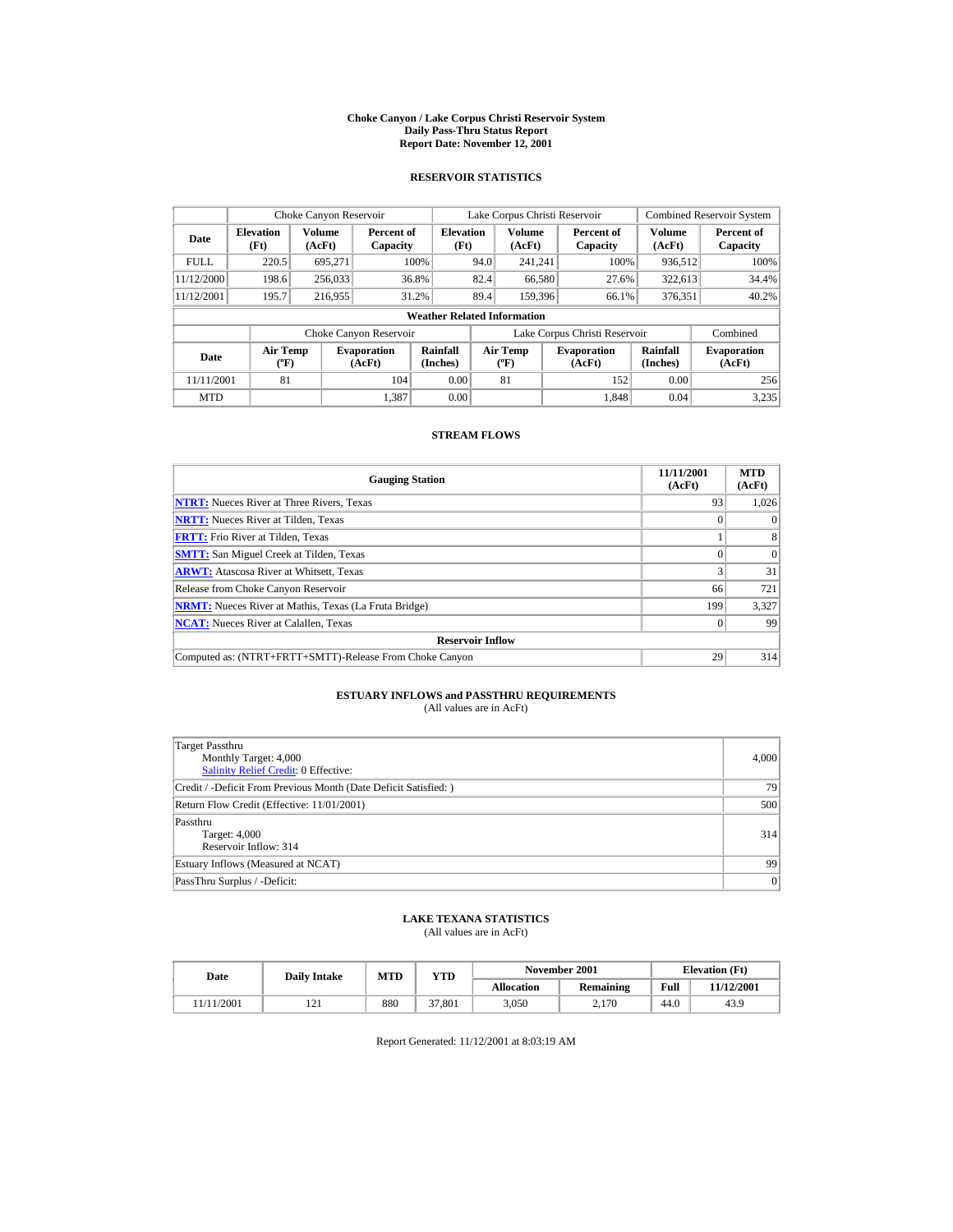#### **Choke Canyon / Lake Corpus Christi Reservoir System Daily Pass-Thru Status Report Report Date: November 13, 2001**

### **RESERVOIR STATISTICS**

|             | Choke Canyon Reservoir           |                  |                              |                                    |      | Lake Corpus Christi Reservoir    |                               |                             | <b>Combined Reservoir System</b> |
|-------------|----------------------------------|------------------|------------------------------|------------------------------------|------|----------------------------------|-------------------------------|-----------------------------|----------------------------------|
| Date        | <b>Elevation</b><br>(Ft)         | Volume<br>(AcFt) | Percent of<br>Capacity       | <b>Elevation</b><br>(Ft)           |      | Volume<br>(AcFt)                 | Percent of<br>Capacity        | Volume<br>(AcFt)            | Percent of<br>Capacity           |
| <b>FULL</b> | 220.5                            | 695.271          |                              | 100%                               | 94.0 | 241.241                          | 100%                          | 936,512                     | 100%                             |
| 11/13/2000  | 198.8                            | 259,627          |                              | 37.3%                              | 82.4 | 66,947                           | 27.8%                         | 326,574                     | 34.9%                            |
| 11/13/2001  | 195.7                            | 216,700          |                              | 31.2%                              | 89.4 | 159.233                          | 66.0%                         | 375,933                     | 40.1%                            |
|             |                                  |                  |                              | <b>Weather Related Information</b> |      |                                  |                               |                             |                                  |
|             |                                  |                  | Choke Canyon Reservoir       |                                    |      |                                  | Lake Corpus Christi Reservoir |                             | Combined                         |
| Date        | <b>Air Temp</b><br>$(^{\circ}F)$ |                  | <b>Evaporation</b><br>(AcFt) | Rainfall<br>(Inches)               |      | <b>Air Temp</b><br>$(^{\circ}F)$ | <b>Evaporation</b><br>(AcFt)  | <b>Rainfall</b><br>(Inches) | <b>Evaporation</b><br>(AcFt)     |
| 11/12/2001  | 81                               |                  | 97                           | 0.00                               |      | 80                               | 114                           | 0.00                        | 211                              |
| <b>MTD</b>  |                                  |                  | 1.484                        | 0.00                               |      |                                  | 1.962                         | 0.04                        | 3,446                            |

### **STREAM FLOWS**

| <b>Gauging Station</b>                                       | 11/12/2001<br>(AcFt) | <b>MTD</b><br>(AcFt) |
|--------------------------------------------------------------|----------------------|----------------------|
| <b>NTRT:</b> Nueces River at Three Rivers, Texas             | 93                   | 1,120                |
| <b>NRTT:</b> Nueces River at Tilden, Texas                   |                      | $\theta$             |
| <b>FRTT:</b> Frio River at Tilden, Texas                     |                      | 8                    |
| <b>SMTT:</b> San Miguel Creek at Tilden, Texas               |                      | $\Omega$             |
| <b>ARWT:</b> Atascosa River at Whitsett, Texas               |                      | 44                   |
| Release from Choke Canyon Reservoir                          | 66                   | 786                  |
| <b>NRMT:</b> Nueces River at Mathis, Texas (La Fruta Bridge) | 197                  | 3,523                |
| <b>NCAT:</b> Nueces River at Calallen, Texas                 | Q                    | 118                  |
| <b>Reservoir Inflow</b>                                      |                      |                      |
| Computed as: (NTRT+FRTT+SMTT)-Release From Choke Canyon      | 28                   | 342                  |

# **ESTUARY INFLOWS and PASSTHRU REQUIREMENTS**<br>(All values are in AcFt)

| Target Passthru<br>Monthly Target: 4,000<br>Salinity Relief Credit: 0 Effective: | 4,000 |
|----------------------------------------------------------------------------------|-------|
| Credit / -Deficit From Previous Month (Date Deficit Satisfied:)                  | 79    |
| Return Flow Credit (Effective: 11/01/2001)                                       | 500   |
| Passthru<br>Target: 4,000<br>Reservoir Inflow: 342                               | 342   |
| Estuary Inflows (Measured at NCAT)                                               | 118   |
| PassThru Surplus / -Deficit:                                                     | 0     |

## **LAKE TEXANA STATISTICS**

(All values are in AcFt)

| Date      | <b>Daily Intake</b> | MTD  | YTD    |                   | November 2001    |      | <b>Elevation</b> (Ft) |
|-----------|---------------------|------|--------|-------------------|------------------|------|-----------------------|
|           |                     |      |        | <b>Allocation</b> | <b>Remaining</b> | Full | 11/13/2001            |
| 1/12/2001 | 1/1                 | .001 | 37.922 | 3.050             | 2.049            | 44.0 | 43.9                  |

Report Generated: 11/13/2001 at 9:06:23 AM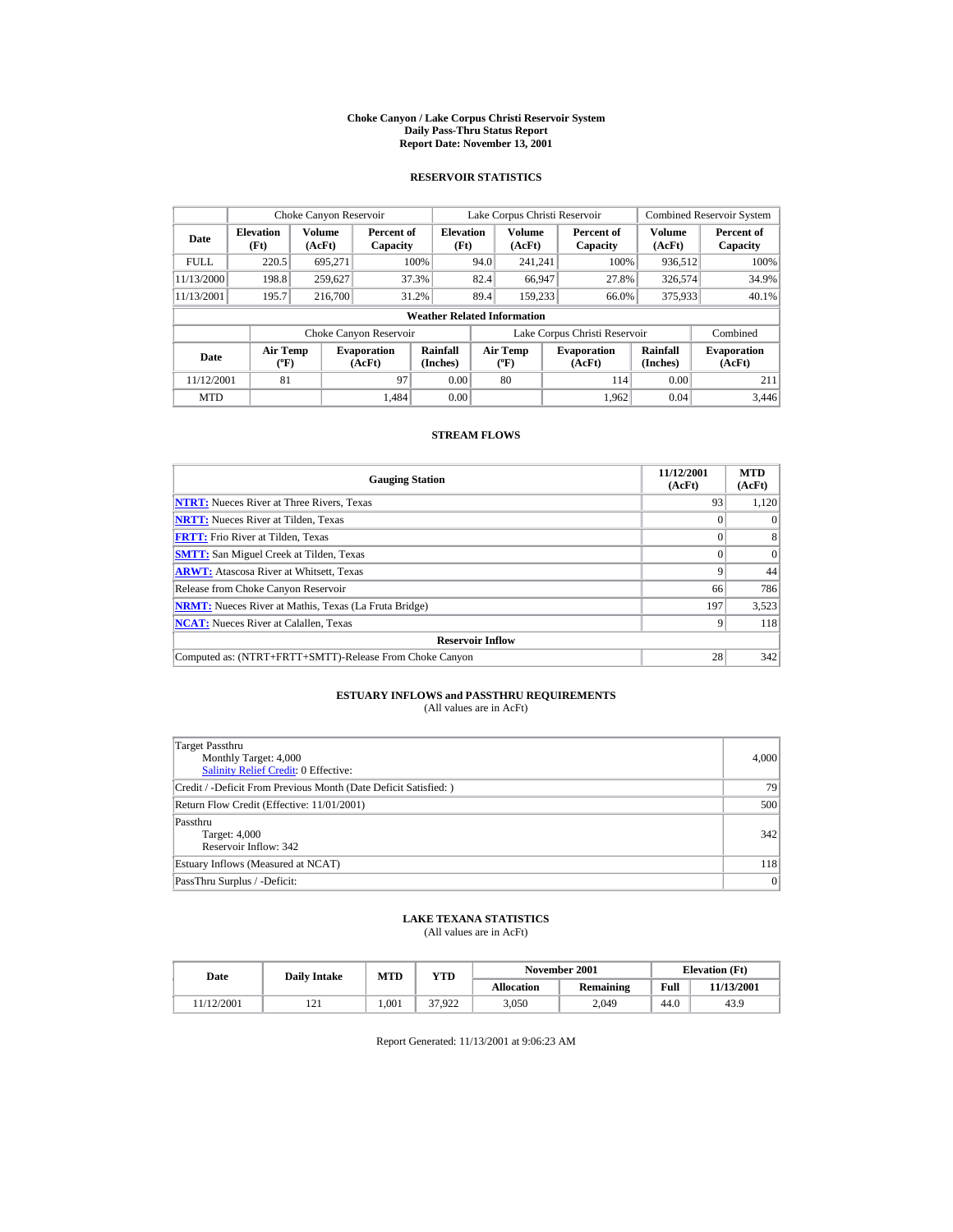#### **Choke Canyon / Lake Corpus Christi Reservoir System Daily Pass-Thru Status Report Report Date: November 14, 2001**

### **RESERVOIR STATISTICS**

|             | Choke Canyon Reservoir           |                  |                              |                                    |      | Lake Corpus Christi Reservoir    |                               |                             | <b>Combined Reservoir System</b> |
|-------------|----------------------------------|------------------|------------------------------|------------------------------------|------|----------------------------------|-------------------------------|-----------------------------|----------------------------------|
| Date        | <b>Elevation</b><br>(Ft)         | Volume<br>(AcFt) | Percent of<br>Capacity       | <b>Elevation</b><br>(Ft)           |      | Volume<br>(AcFt)                 | Percent of<br>Capacity        | Volume<br>(AcFt)            | Percent of<br>Capacity           |
| <b>FULL</b> | 220.5                            | 695.271          |                              | 100%                               | 94.0 | 241.241                          | 100%                          | 936,512                     | 100%                             |
| 11/14/2000  | 199.0                            | 261,946          |                              | 37.7%                              | 82.5 | 67,594                           | 28.0%                         | 329,540                     | 35.2%                            |
| 11/14/2001  | 195.6                            | 216.317          |                              | 31.1%                              | 89.4 | 158,743                          | 65.8%                         | 375,060                     | 40.0%                            |
|             |                                  |                  |                              | <b>Weather Related Information</b> |      |                                  |                               |                             |                                  |
|             |                                  |                  | Choke Canyon Reservoir       |                                    |      |                                  | Lake Corpus Christi Reservoir |                             | Combined                         |
| Date        | <b>Air Temp</b><br>$(^{\circ}F)$ |                  | <b>Evaporation</b><br>(AcFt) | Rainfall<br>(Inches)               |      | <b>Air Temp</b><br>$(^{\circ}F)$ | <b>Evaporation</b><br>(AcFt)  | <b>Rainfall</b><br>(Inches) | <b>Evaporation</b><br>(AcFt)     |
| 11/13/2001  | 81                               |                  | 111                          | 0.00                               |      | 81                               | 162                           | 0.00                        | 273                              |
| <b>MTD</b>  |                                  |                  | 1.595                        | 0.00                               |      |                                  | 2.124                         | 0.04                        | 3.719                            |

### **STREAM FLOWS**

| <b>Gauging Station</b>                                       | 11/13/2001<br>(AcFt) | <b>MTD</b><br>(AcFt) |
|--------------------------------------------------------------|----------------------|----------------------|
| <b>NTRT:</b> Nueces River at Three Rivers, Texas             | 119                  | 1,239                |
| <b>NRTT:</b> Nueces River at Tilden, Texas                   |                      | $\theta$             |
| <b>FRTT:</b> Frio River at Tilden, Texas                     |                      | 8                    |
| <b>SMTT:</b> San Miguel Creek at Tilden, Texas               |                      | $\Omega$             |
| <b>ARWT:</b> Atascosa River at Whitsett, Texas               |                      | 51                   |
| Release from Choke Canyon Reservoir                          | 66                   | 852                  |
| <b>NRMT:</b> Nueces River at Mathis, Texas (La Fruta Bridge) | 212                  | 3.736                |
| <b>NCAT:</b> Nueces River at Calallen, Texas                 |                      | 118                  |
| <b>Reservoir Inflow</b>                                      |                      |                      |
| Computed as: (NTRT+FRTT+SMTT)-Release From Choke Canyon      | 54                   | 395                  |

# **ESTUARY INFLOWS and PASSTHRU REQUIREMENTS**<br>(All values are in AcFt)

| Target Passthru<br>Monthly Target: 4,000<br>Salinity Relief Credit: 0 Effective: | 4,000 |
|----------------------------------------------------------------------------------|-------|
| Credit / -Deficit From Previous Month (Date Deficit Satisfied: )                 | 79    |
| Return Flow Credit (Effective: 11/01/2001)                                       | 500   |
| Passthru<br><b>Target: 4,000</b><br>Reservoir Inflow: 395                        | 395   |
| Estuary Inflows (Measured at NCAT)                                               | 118   |
| PassThru Surplus / -Deficit:                                                     | 0     |

### **LAKE TEXANA STATISTICS**

(All values are in AcFt)

| Date      | <b>Daily Intake</b> | MTD          | YTD    |                   | November 2001    |      | <b>Elevation</b> (Ft) |
|-----------|---------------------|--------------|--------|-------------------|------------------|------|-----------------------|
|           |                     |              |        | <b>Allocation</b> | <b>Remaining</b> | Full | 11/14/2001            |
| 1/13/2001 | 1/1                 | 122<br>1.144 | 38.043 | 3.050             | .928             | 44.0 | 43.8                  |

Report Generated: 11/16/2001 at 11:06:25 AM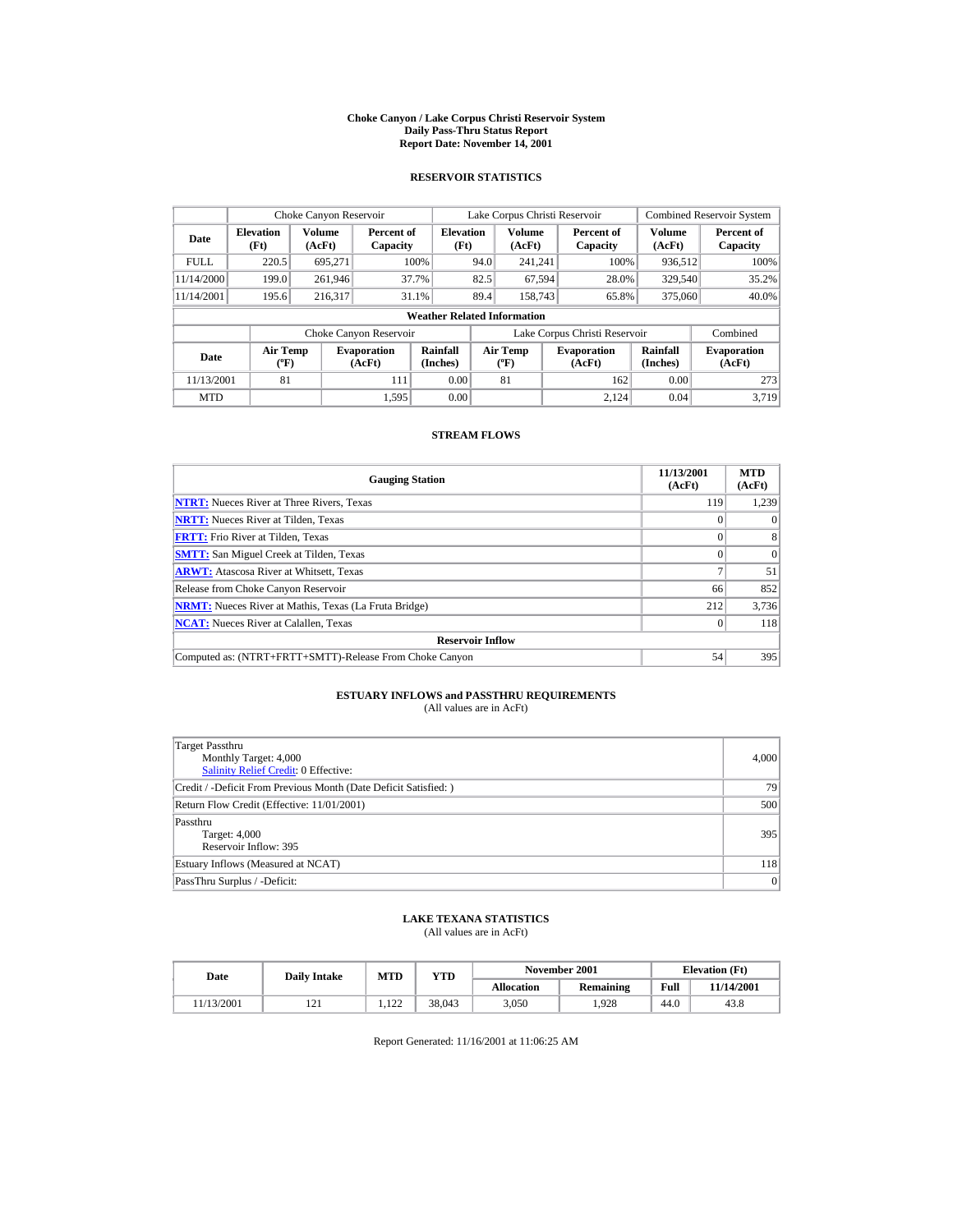#### **Choke Canyon / Lake Corpus Christi Reservoir System Daily Pass-Thru Status Report Report Date: November 15, 2001**

### **RESERVOIR STATISTICS**

|             | Choke Canyon Reservoir                      |                  |                              |                                    |      | Lake Corpus Christi Reservoir    |                               |                      | <b>Combined Reservoir System</b> |
|-------------|---------------------------------------------|------------------|------------------------------|------------------------------------|------|----------------------------------|-------------------------------|----------------------|----------------------------------|
| Date        | <b>Elevation</b><br>(Ft)                    | Volume<br>(AcFt) | Percent of<br>Capacity       | <b>Elevation</b><br>(Ft)           |      | <b>Volume</b><br>(AcFt)          | Percent of<br>Capacity        | Volume<br>(AcFt)     | Percent of<br>Capacity           |
| <b>FULL</b> | 220.5                                       | 695.271          |                              | 100%                               | 94.0 | 241.241                          | 100%                          | 936,512              | 100%                             |
| 11/15/2000  | 199.1                                       | 263,402          |                              | 37.9%                              | 82.6 | 68,435                           | 28.4%                         | 331,837              | 35.4%                            |
| 11/15/2001  | 197.6                                       | 242.547          |                              | 34.9%                              | 89.4 | 158,743                          | 65.8%                         | 401.290              | 42.8%                            |
|             |                                             |                  |                              | <b>Weather Related Information</b> |      |                                  |                               |                      |                                  |
|             |                                             |                  | Choke Canyon Reservoir       |                                    |      |                                  | Lake Corpus Christi Reservoir |                      | Combined                         |
| Date        | <b>Air Temp</b><br>$({}^{\circ}\mathrm{F})$ |                  | <b>Evaporation</b><br>(AcFt) | Rainfall<br>(Inches)               |      | Air Temp<br>$(^{\circ}\text{F})$ | <b>Evaporation</b><br>(AcFt)  | Rainfall<br>(Inches) | <b>Evaporation</b><br>(AcFt)     |
| 11/14/2001  | 80                                          |                  | 56                           | 0.44                               |      | 82                               | 162                           | 0.39                 | 218                              |
| <b>MTD</b>  |                                             |                  | 1.651                        | 0.44                               |      |                                  | 2.286                         | 0.43                 | 3.937                            |

### **STREAM FLOWS**

| <b>Gauging Station</b>                                       | 11/14/2001<br>(AcFt) | <b>MTD</b><br>(AcFt) |
|--------------------------------------------------------------|----------------------|----------------------|
| <b>NTRT:</b> Nueces River at Three Rivers, Texas             | 125                  | 1,364                |
| <b>NRTT:</b> Nueces River at Tilden, Texas                   |                      | $\theta$             |
| <b>FRTT:</b> Frio River at Tilden, Texas                     | 17                   | 25                   |
| <b>SMTT:</b> San Miguel Creek at Tilden, Texas               | 856                  | 856                  |
| <b>ARWT:</b> Atascosa River at Whitsett, Texas               | 97                   | 148                  |
| Release from Choke Canyon Reservoir                          | 66                   | 917                  |
| <b>NRMT:</b> Nueces River at Mathis, Texas (La Fruta Bridge) | 246                  | 3,982                |
| <b>NCAT:</b> Nueces River at Calallen, Texas                 |                      | 118                  |
| <b>Reservoir Inflow</b>                                      |                      |                      |
| Computed as: (NTRT+FRTT+SMTT)-Release From Choke Canyon      | 932                  | 1,328                |

# **ESTUARY INFLOWS and PASSTHRU REQUIREMENTS**<br>(All values are in AcFt)

| Target Passthru<br>Monthly Target: 4,000<br>Salinity Relief Credit: 0 Effective: | 4,000  |
|----------------------------------------------------------------------------------|--------|
| Credit / -Deficit From Previous Month (Date Deficit Satisfied:)                  | 79     |
| Return Flow Credit (Effective: 11/01/2001)                                       | 500    |
| Passthru<br>Target: 4,000<br>Reservoir Inflow: 1,328                             | 1,328  |
| Estuary Inflows (Measured at NCAT)                                               | 118    |
| PassThru Surplus / -Deficit:                                                     | $-631$ |

## **LAKE TEXANA STATISTICS**

(All values are in AcFt)

| Date      | <b>Daily Intake</b> | <b>MTD</b> | $_{\rm VTD}$ |                   | November 2001 |      | <b>Elevation</b> (Ft) |
|-----------|---------------------|------------|--------------|-------------------|---------------|------|-----------------------|
|           |                     |            |              | <b>Allocation</b> | Remaining     | Full | 11/15/2001            |
| 1/14/2001 | 1/1                 | 1.243      | 38.164       | 3.050             | .807          | 44.0 | 43.8                  |

Report Generated: 11/15/2001 at 10:12:09 AM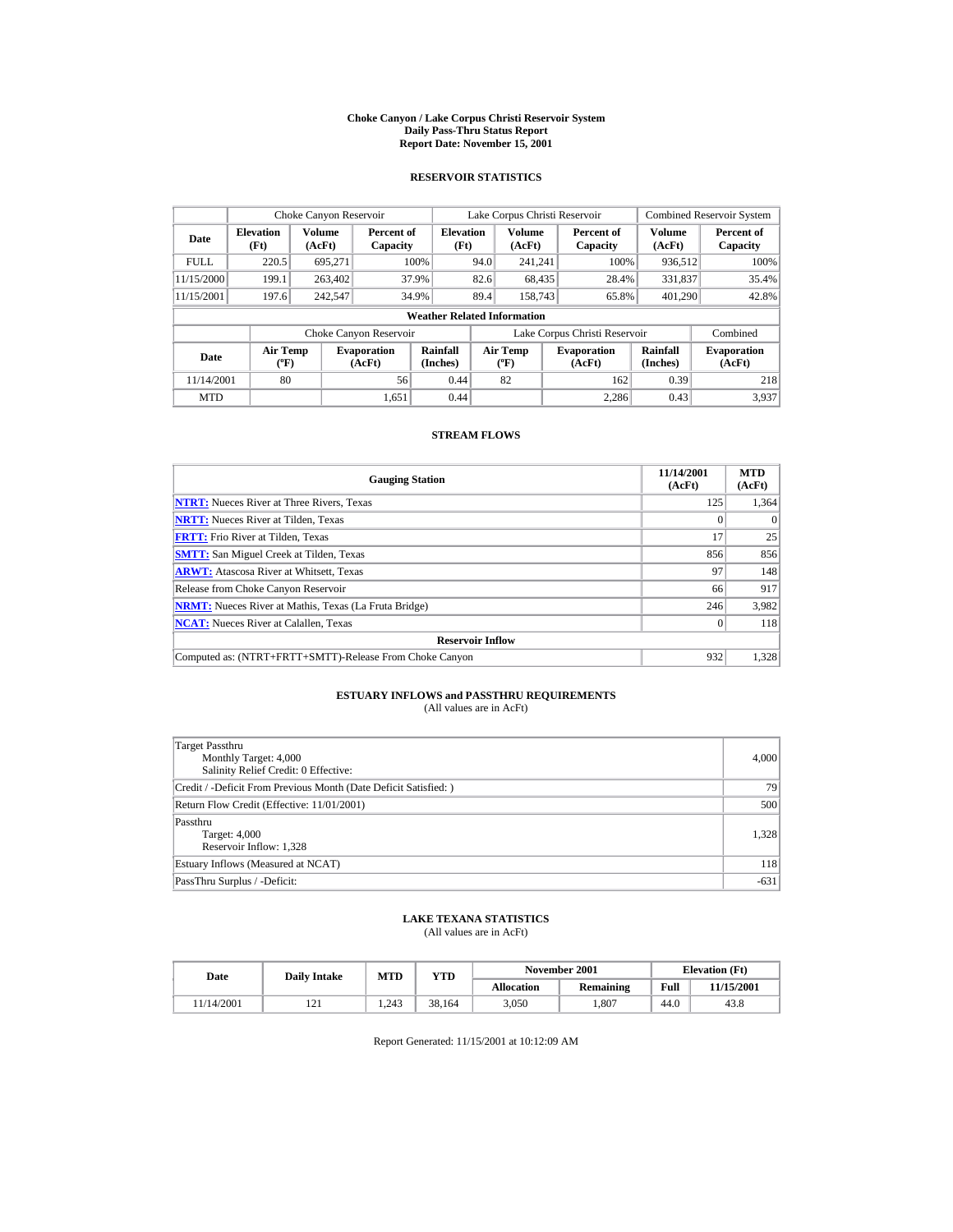#### **Choke Canyon / Lake Corpus Christi Reservoir System Daily Pass-Thru Status Report Report Date: November 16, 2001**

### **RESERVOIR STATISTICS**

| Choke Canyon Reservoir                                                              |       |                      |                        |                                    |                               | Lake Corpus Christi Reservoir |                      |                              |                         | <b>Combined Reservoir System</b> |
|-------------------------------------------------------------------------------------|-------|----------------------|------------------------|------------------------------------|-------------------------------|-------------------------------|----------------------|------------------------------|-------------------------|----------------------------------|
| <b>Elevation</b><br>Date<br>(Ft)                                                    |       | Volume<br>(AcFt)     | Percent of<br>Capacity | <b>Elevation</b><br>(Ft)           |                               | <b>Volume</b><br>(AcFt)       |                      | Percent of<br>Capacity       | <b>Volume</b><br>(AcFt) | Percent of<br>Capacity           |
| <b>FULL</b>                                                                         | 220.5 | 695.271              |                        | 100%                               | 94.0                          | 241.241                       |                      | 100%                         | 936.512                 | 100%                             |
| 11/16/2000                                                                          | 199.2 | 264,864              |                        | 38.1%                              | 82.8                          | 69,859                        |                      | 29.0%                        | 334,723                 | 35.7%                            |
| 11/16/2001                                                                          | 198.9 | 260,206              |                        | 37.4%                              | 90.7                          | 181.760                       |                      | 75.3%                        | 441,966                 | 47.2%                            |
|                                                                                     |       |                      |                        | <b>Weather Related Information</b> |                               |                               |                      |                              |                         |                                  |
|                                                                                     |       |                      | Choke Canyon Reservoir |                                    | Lake Corpus Christi Reservoir |                               |                      |                              |                         | Combined                         |
| <b>Air Temp</b><br><b>Evaporation</b><br>Date<br>$({}^{\circ}\mathrm{F})$<br>(AcFt) |       | Rainfall<br>(Inches) |                        | <b>Air Temp</b><br>$(^{\circ}F)$   |                               | <b>Evaporation</b><br>(AcFt)  | Rainfall<br>(Inches) | <b>Evaporation</b><br>(AcFt) |                         |                                  |
| 11/15/2001<br>77<br>25                                                              |       |                      | 0.74                   |                                    | 79                            |                               | Pan overflow         | 2.31                         | 24                      |                                  |
| <b>MTD</b>                                                                          |       |                      | 1.676                  | 1.18                               |                               |                               |                      | 2.285                        | 2.35                    | 3.961                            |

### **STREAM FLOWS**

| <b>Gauging Station</b>                                       | 11/15/2001<br>(AcFt) | <b>MTD</b><br>(AcFt) |
|--------------------------------------------------------------|----------------------|----------------------|
| <b>NTRT:</b> Nueces River at Three Rivers, Texas             | 4,764                | 6,128                |
| <b>NRTT:</b> Nueces River at Tilden, Texas                   |                      | $\Omega$             |
| <b>FRTT:</b> Frio River at Tilden, Texas                     | 1,838                | 1,863                |
| <b>SMTT:</b> San Miguel Creek at Tilden, Texas               | 1,898                | 2.753                |
| <b>ARWT:</b> Atascosa River at Whitsett, Texas               | 29,577               | 29,725               |
| Release from Choke Canyon Reservoir                          | 27                   | 944                  |
| <b>NRMT:</b> Nueces River at Mathis, Texas (La Fruta Bridge) | 244                  | 4,226                |
| <b>NCAT:</b> Nueces River at Calallen, Texas                 |                      | 118                  |
| <b>Reservoir Inflow</b>                                      |                      |                      |
| Computed as: (NTRT+FRTT+SMTT)-Release From Choke Canyon      | 8.473                | 9,800                |

# **ESTUARY INFLOWS and PASSTHRU REQUIREMENTS**<br>(All values are in AcFt)

| Target Passthru<br>Monthly Target: 4,000<br><b>Salinity Relief Credit: 0 Effective:</b> | 4,000    |
|-----------------------------------------------------------------------------------------|----------|
| Credit / -Deficit From Previous Month (Date Deficit Satisfied:)                         | 79       |
| Return Flow Credit (Effective: 11/01/2001)                                              | 500      |
| Passthru<br>Target: 4,000<br>Reservoir Inflow: 9,800                                    | 4,000    |
| Estuary Inflows (Measured at NCAT)                                                      | 118      |
| PassThru Surplus / -Deficit:                                                            | $-3,303$ |

## **LAKE TEXANA STATISTICS**

(All values are in AcFt)

| Date      | <b>Daily Intake</b> | <b>MTD</b><br>$_{\rm VTD}$ |        |                   | November 2001 |      | <b>Elevation</b> (Ft) |
|-----------|---------------------|----------------------------|--------|-------------------|---------------|------|-----------------------|
|           |                     |                            |        | <b>Allocation</b> | Remaining     | Full | 11/16/2001            |
| 1/15/2001 | 120                 | 1.363                      | 38.283 | 3.050             | .687          | 44.0 | 43.7                  |

Report Generated: 11/16/2001 at 10:40:54 AM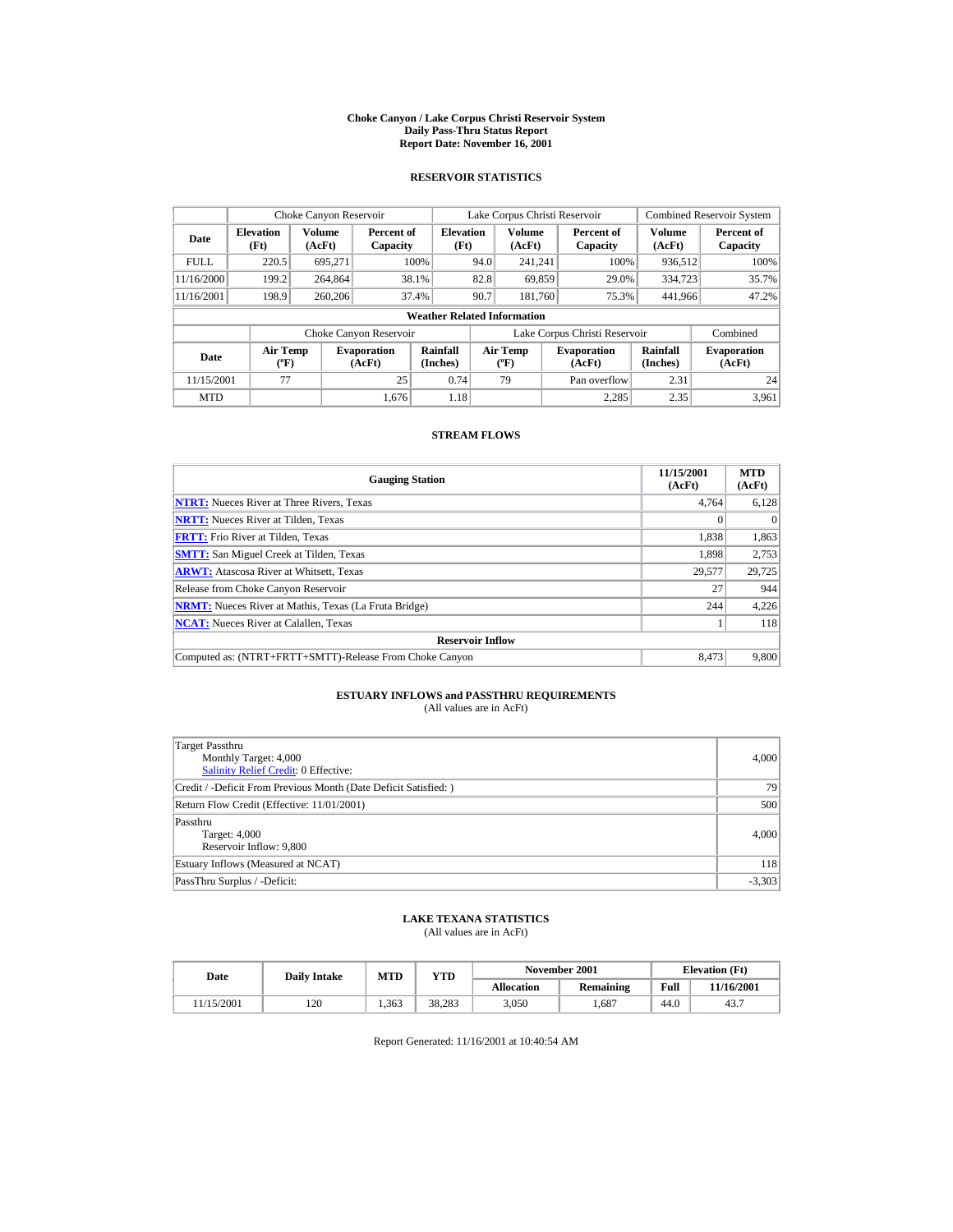#### **Choke Canyon / Lake Corpus Christi Reservoir System Daily Pass-Thru Status Report Report Date: November 17, 2001**

### **RESERVOIR STATISTICS**

|                                                                                     | Choke Canyon Reservoir |                  |                        |                                    |      | Lake Corpus Christi Reservoir |                               |                      | <b>Combined Reservoir System</b> |
|-------------------------------------------------------------------------------------|------------------------|------------------|------------------------|------------------------------------|------|-------------------------------|-------------------------------|----------------------|----------------------------------|
| <b>Elevation</b><br>Date<br>(Ft)                                                    |                        | Volume<br>(AcFt) | Percent of<br>Capacity | <b>Elevation</b><br>(Ft)           |      | Volume<br>(AcFt)              | Percent of<br>Capacity        | Volume<br>(AcFt)     | Percent of<br>Capacity           |
| <b>FULL</b>                                                                         | 220.5                  | 695.271          |                        | 100%                               | 94.0 | 241.241                       | 100%                          | 936,512              | 100%                             |
| 11/17/2000                                                                          | 199.2                  | 265,010          |                        | 38.1%                              | 82.9 | 70.826                        | 29.4%                         | 335,836              | 35.9%                            |
| 11/17/2001                                                                          | 199.3                  | 267,066          |                        | 38.4%                              | 93.3 | 227,540                       | 94.3%                         | 494,606              | 52.8%                            |
|                                                                                     |                        |                  |                        | <b>Weather Related Information</b> |      |                               |                               |                      |                                  |
|                                                                                     |                        |                  | Choke Canyon Reservoir |                                    |      |                               | Lake Corpus Christi Reservoir |                      | Combined                         |
| <b>Air Temp</b><br><b>Evaporation</b><br>Date<br>$({}^{\circ}\mathrm{F})$<br>(AcFt) |                        |                  |                        | Rainfall<br>(Inches)               |      | Air Temp<br>$(^{\circ}F)$     | <b>Evaporation</b><br>(AcFt)  | Rainfall<br>(Inches) | <b>Evaporation</b><br>(AcFt)     |
| 11/16/2001                                                                          | 66                     |                  | 60                     | 0.07                               |      | 76                            | Pan overflow                  | 1.03                 | 59                               |
| <b>MTD</b>                                                                          |                        |                  | 1.736                  | 1.25                               |      |                               | 2.284                         | 5.91                 | 4.020                            |

### **STREAM FLOWS**

| <b>Gauging Station</b>                                       | 11/16/2001<br>(AcFt) | <b>MTD</b><br>(AcFt) |
|--------------------------------------------------------------|----------------------|----------------------|
| <b>NTRT:</b> Nueces River at Three Rivers, Texas             | 18.917               | 25,045               |
| <b>NRTT:</b> Nueces River at Tilden, Texas                   |                      | $\Omega$             |
| <b>FRTT:</b> Frio River at Tilden, Texas                     | 3,037                | 4,901                |
| <b>SMTT:</b> San Miguel Creek at Tilden, Texas               | 693                  | 3,446                |
| <b>ARWT:</b> Atascosa River at Whitsett, Texas               | 9,627                | 39,352               |
| Release from Choke Canyon Reservoir                          |                      | 944                  |
| <b>NRMT:</b> Nueces River at Mathis, Texas (La Fruta Bridge) | 3.116                | 7,343                |
| <b>NCAT:</b> Nueces River at Calallen, Texas                 | 897                  | 1.016                |
| <b>Reservoir Inflow</b>                                      |                      |                      |
| Computed as: (NTRT+FRTT+SMTT)-Release From Choke Canyon      | 22,647               | 32,447               |

# **ESTUARY INFLOWS and PASSTHRU REQUIREMENTS**<br>(All values are in AcFt)

| Target Passthru<br>Monthly Target: 4,000<br><b>Salinity Relief Credit: 0 Effective:</b> | 4,000    |
|-----------------------------------------------------------------------------------------|----------|
| Credit / -Deficit From Previous Month (Date Deficit Satisfied:)                         | 79       |
| Return Flow Credit (Effective: 11/01/2001)                                              | 500      |
| Passthru<br>Target: 4,000<br>Reservoir Inflow: 32.447                                   | 4,000    |
| Estuary Inflows (Measured at NCAT)                                                      | 1,016    |
| PassThru Surplus / -Deficit:                                                            | $-2,405$ |

## **LAKE TEXANA STATISTICS**

(All values are in AcFt)

| Date      | <b>Daily Intake</b> | MTD  | YTD    |                   | November 2001 | <b>Elevation</b> (Ft) |            |
|-----------|---------------------|------|--------|-------------------|---------------|-----------------------|------------|
|           |                     |      |        | <b>Allocation</b> | Remaining     | Full                  | 11/17/2001 |
| 1/16/2001 | 120                 | .483 | 38.403 | 3.050             | . 567         | 44.0                  | 43.9       |

Report Generated: 11/17/2001 at 8:20:11 AM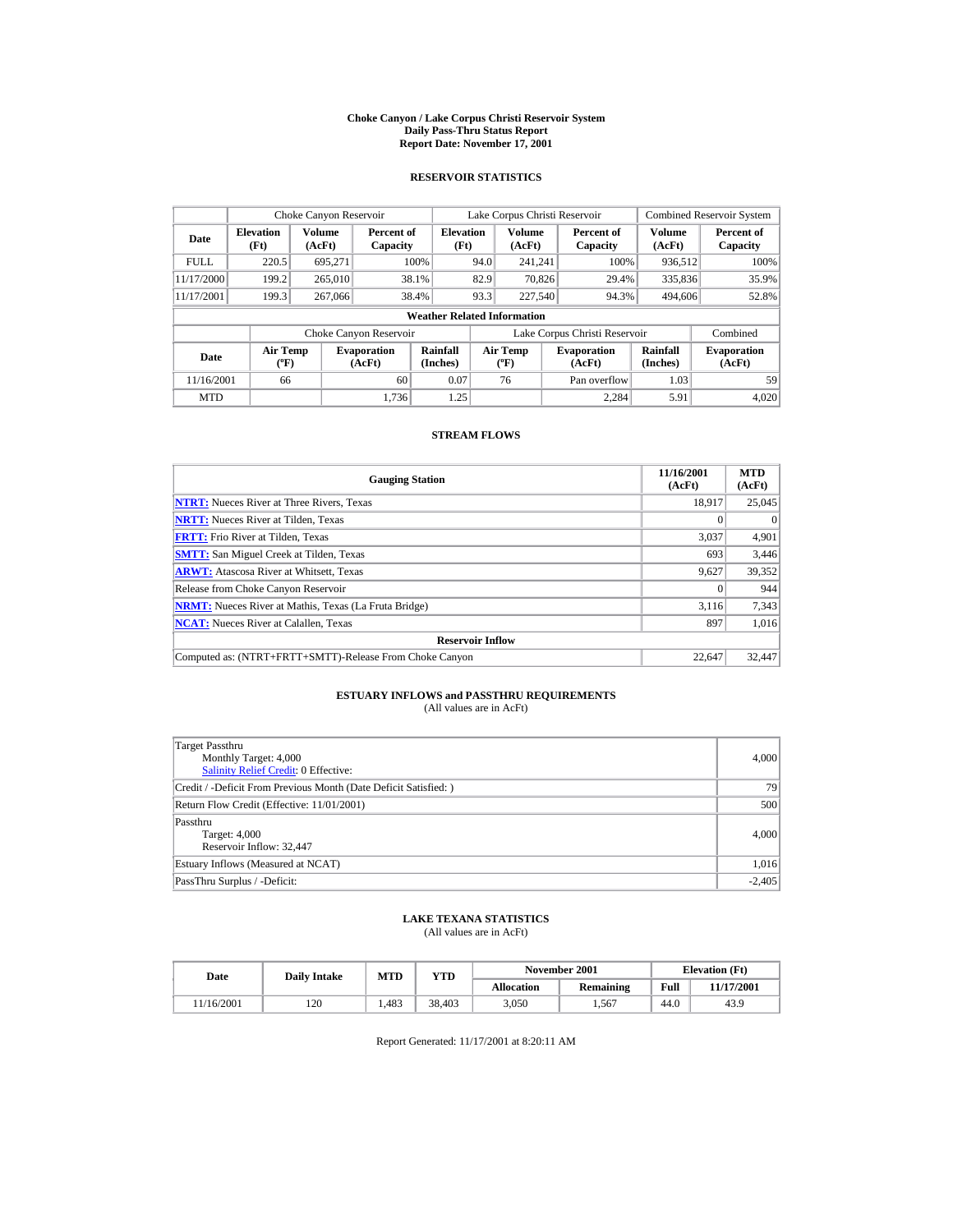#### **Choke Canyon / Lake Corpus Christi Reservoir System Daily Pass-Thru Status Report Report Date: November 18, 2001**

### **RESERVOIR STATISTICS**

|                                                                          | Choke Canyon Reservoir |         |                        |                                    |                                  | Lake Corpus Christi Reservoir |                               |                              | <b>Combined Reservoir System</b> |
|--------------------------------------------------------------------------|------------------------|---------|------------------------|------------------------------------|----------------------------------|-------------------------------|-------------------------------|------------------------------|----------------------------------|
| Volume<br><b>Elevation</b><br>Date<br>(Ft)<br>(AcFt)                     |                        |         | Percent of<br>Capacity | <b>Elevation</b><br>(Ft)           |                                  | Volume<br>(AcFt)              | Percent of<br>Capacity        | Volume<br>(AcFt)             | Percent of<br>Capacity           |
| <b>FULL</b>                                                              | 220.5                  | 695.271 |                        | 100%                               | 94.0                             | 241.241                       | 100%                          | 936,512                      | 100%                             |
| 11/18/2000                                                               | 199.3                  | 266,478 |                        | 38.3%                              | 82.9                             | 71,706                        | 29.7%                         | 338.184                      | 36.1%                            |
| 11/18/2001                                                               | 199.5                  | 268,985 |                        | 38.7%                              | 94.0                             | 241.241                       | 100.0%                        | 510.226                      | 54.5%                            |
|                                                                          |                        |         |                        | <b>Weather Related Information</b> |                                  |                               |                               |                              |                                  |
|                                                                          |                        |         | Choke Canyon Reservoir |                                    |                                  |                               | Lake Corpus Christi Reservoir |                              | Combined                         |
| <b>Air Temp</b><br><b>Evaporation</b><br>Date<br>$(^{\circ}F)$<br>(AcFt) |                        |         | Rainfall<br>(Inches)   |                                    | <b>Air Temp</b><br>$(^{\circ}F)$ | <b>Evaporation</b><br>(AcFt)  | <b>Rainfall</b><br>(Inches)   | <b>Evaporation</b><br>(AcFt) |                                  |
| 11/17/2001                                                               | 75                     |         | 69                     | 0.00                               |                                  | 78                            | 34                            | 0.00                         | 103                              |
| <b>MTD</b>                                                               |                        |         | 1.805                  | 1.25                               |                                  |                               | 2.318                         | 5.91                         | 4.123                            |

### **STREAM FLOWS**

| <b>Gauging Station</b>                                       | 11/17/2001<br>(AcFt) | <b>MTD</b><br>(AcFt) |
|--------------------------------------------------------------|----------------------|----------------------|
| <b>NTRT:</b> Nueces River at Three Rivers, Texas             | 18.917               | 43,962               |
| <b>NRTT:</b> Nueces River at Tilden, Texas                   |                      | $\theta$             |
| <b>FRTT:</b> Frio River at Tilden, Texas                     | 3,037                | 7,938                |
| <b>SMTT:</b> San Miguel Creek at Tilden, Texas               | 693                  | 4,139                |
| <b>ARWT:</b> Atascosa River at Whitsett, Texas               | 9,627                | 48,979               |
| Release from Choke Canyon Reservoir                          |                      | 944                  |
| <b>NRMT:</b> Nueces River at Mathis, Texas (La Fruta Bridge) | 3.116                | 10,459               |
| <b>NCAT:</b> Nueces River at Calallen, Texas                 | 897                  | 1,913                |
| <b>Reservoir Inflow</b>                                      |                      |                      |
| Computed as: (NTRT+FRTT+SMTT)-Release From Choke Canyon      | 22.647               | 55,094               |

# **ESTUARY INFLOWS and PASSTHRU REQUIREMENTS**<br>(All values are in AcFt)

| Target Passthru<br>Monthly Target: 4,000<br><b>Salinity Relief Credit: 0 Effective:</b> | 4,000    |
|-----------------------------------------------------------------------------------------|----------|
| Credit / -Deficit From Previous Month (Date Deficit Satisfied:)                         | 79       |
| Return Flow Credit (Effective: 11/01/2001)                                              | 500      |
| Passthru<br>Target: 4,000<br>Reservoir Inflow: 55,094                                   | 4,000    |
| Estuary Inflows (Measured at NCAT)                                                      | 1,913    |
| PassThru Surplus / -Deficit:                                                            | $-1,508$ |

## **LAKE TEXANA STATISTICS**

(All values are in AcFt)

| Date      | <b>Daily Intake</b> | <b>MTD</b> | $_{\rm VTD}$ |                   | November 2001 |      | <b>Elevation</b> (Ft) |
|-----------|---------------------|------------|--------------|-------------------|---------------|------|-----------------------|
|           |                     |            |              | <b>Allocation</b> | Remaining     | Full | 11/18/2001            |
| 1/17/2001 | 120                 | .602       | 38.523       | 3.050             | .448          | 44.0 | 43.9                  |

Report Generated: 11/18/2001 at 8:22:24 AM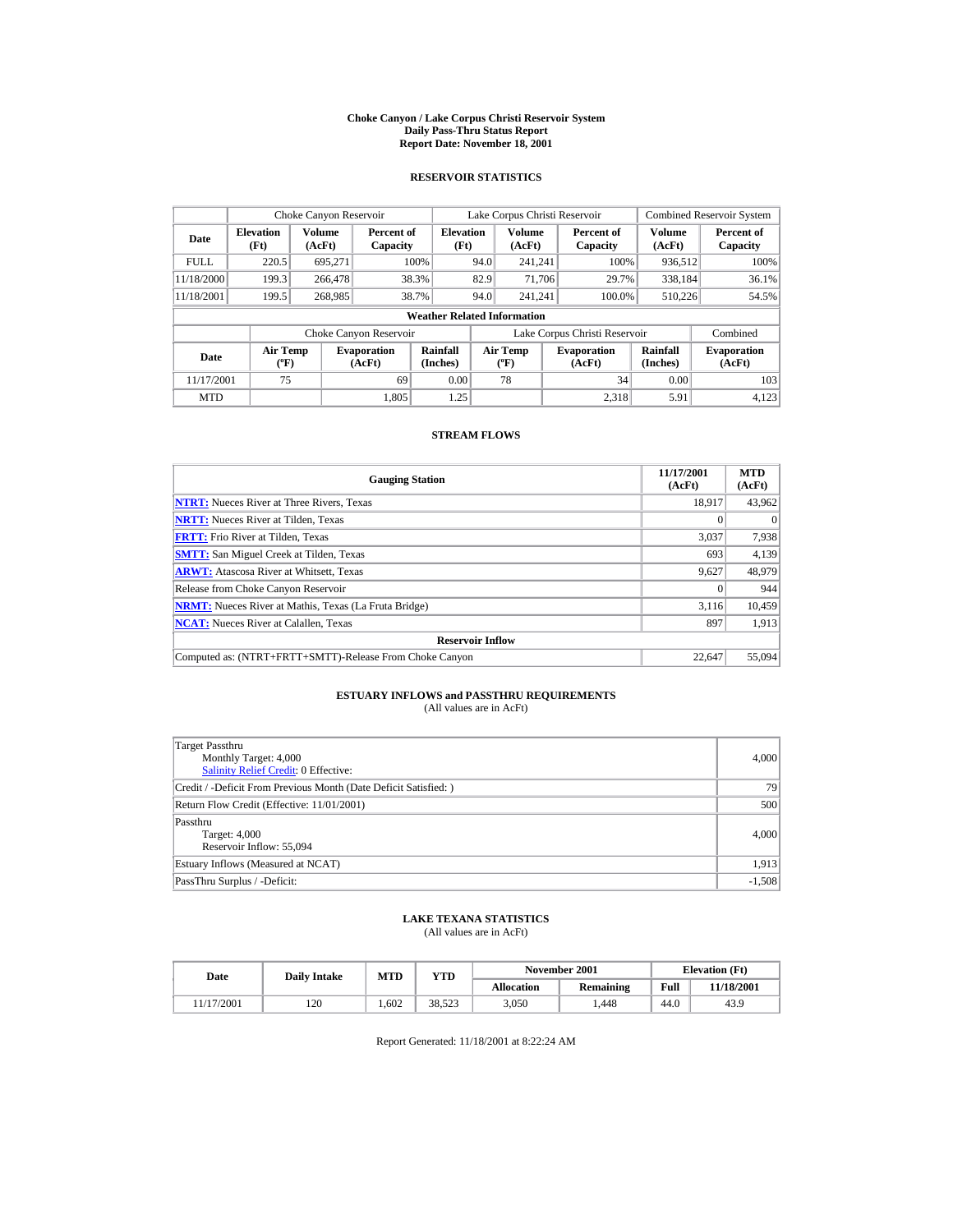#### **Choke Canyon / Lake Corpus Christi Reservoir System Daily Pass-Thru Status Report Report Date: November 19, 2001**

### **RESERVOIR STATISTICS**

|             | Choke Canyon Reservoir                      |                  |                              |                          | Lake Corpus Christi Reservoir |                                  |  |                               |                      | <b>Combined Reservoir System</b> |  |  |
|-------------|---------------------------------------------|------------------|------------------------------|--------------------------|-------------------------------|----------------------------------|--|-------------------------------|----------------------|----------------------------------|--|--|
| Date        | <b>Elevation</b><br>(Ft)                    | Volume<br>(AcFt) | Percent of<br>Capacity       | <b>Elevation</b><br>(Ft) |                               | <b>Volume</b><br>(AcFt)          |  | Percent of<br>Capacity        | Volume<br>(AcFt)     | Percent of<br>Capacity           |  |  |
| <b>FULL</b> | 220.5                                       | 695.271          |                              | 100%                     | 94.0                          | 241.241                          |  | 100%                          | 936,512              | 100%                             |  |  |
| 11/19/2000  | 199.3                                       | 267.214          |                              | 38.4%                    | 83.1                          | 72,797                           |  | 30.2%                         | 340,011              | 36.3%                            |  |  |
| 11/19/2001  | 199.5                                       | 269,578          |                              | 38.8%                    | 94.0                          | 241.241                          |  | 100.0%                        | 510,819              | 54.5%                            |  |  |
|             | <b>Weather Related Information</b>          |                  |                              |                          |                               |                                  |  |                               |                      |                                  |  |  |
|             |                                             |                  | Choke Canyon Reservoir       |                          |                               |                                  |  | Lake Corpus Christi Reservoir |                      | Combined                         |  |  |
| Date        | <b>Air Temp</b><br>$({}^{\circ}\mathrm{F})$ |                  | <b>Evaporation</b><br>(AcFt) | Rainfall<br>(Inches)     |                               | Air Temp<br>$(^{\circ}\text{F})$ |  | <b>Evaporation</b><br>(AcFt)  | Rainfall<br>(Inches) | <b>Evaporation</b><br>(AcFt)     |  |  |
| 11/18/2001  | 77                                          |                  | 69                           | 0.00                     |                               | 79                               |  | 146                           | 0.00                 | 215                              |  |  |
| <b>MTD</b>  |                                             |                  | 1.874                        | 1.25                     |                               |                                  |  | 2.464                         | 5.91                 | 4,338                            |  |  |

### **STREAM FLOWS**

| <b>Gauging Station</b>                                       | 11/18/2001<br>(AcFt) | <b>MTD</b><br>(AcFt) |
|--------------------------------------------------------------|----------------------|----------------------|
| <b>NTRT:</b> Nueces River at Three Rivers, Texas             | 14,332               | 58,293               |
| <b>NRTT:</b> Nueces River at Tilden, Texas                   | 2,779                | 2,779                |
| <b>FRTT:</b> Frio River at Tilden, Texas                     | 433                  | 8,370                |
| <b>SMTT:</b> San Miguel Creek at Tilden, Texas               |                      | 4,142                |
| <b>ARWT:</b> Atascosa River at Whitsett, Texas               | 905                  | 49,884               |
| Release from Choke Canyon Reservoir                          | 25                   | 969                  |
| <b>NRMT:</b> Nueces River at Mathis, Texas (La Fruta Bridge) | 16.912               | 27.371               |
| <b>NCAT:</b> Nueces River at Calallen, Texas                 | 3,216                | 5,129                |
| <b>Reservoir Inflow</b>                                      |                      |                      |
| Computed as: (NTRT+FRTT+SMTT)-Release From Choke Canyon      | 14.743               | 69,837               |

# **ESTUARY INFLOWS and PASSTHRU REQUIREMENTS**<br>(All values are in AcFt)

| Target Passthru<br>Monthly Target: 4,000<br>Salinity Relief Credit: 0 Effective: | 4,000 |
|----------------------------------------------------------------------------------|-------|
| Credit / -Deficit From Previous Month (Date Deficit Satisfied:)                  | 79    |
| Return Flow Credit (Effective: 11/01/2001)                                       | 500   |
| Passthru<br>Target: 4,000<br>Reservoir Inflow: 69,837                            | 4,000 |
| Estuary Inflows (Measured at NCAT)                                               | 5,129 |
| PassThru Surplus / -Deficit:                                                     | 1,708 |

## **LAKE TEXANA STATISTICS**

(All values are in AcFt)

|  | Date      | <b>Daily Intake</b> | MTD        | VTD    |                   | November 2001 | <b>Elevation</b> (Ft) |            |
|--|-----------|---------------------|------------|--------|-------------------|---------------|-----------------------|------------|
|  |           |                     |            |        | <b>Allocation</b> | Remaining     | Full                  | 11/19/2001 |
|  | 1/18/2001 | 119                 | 722<br>ے ر | 38.642 | 3.050             | 1.328         | 44.0                  | 43.9       |

Report Generated: 11/19/2001 at 8:46:46 AM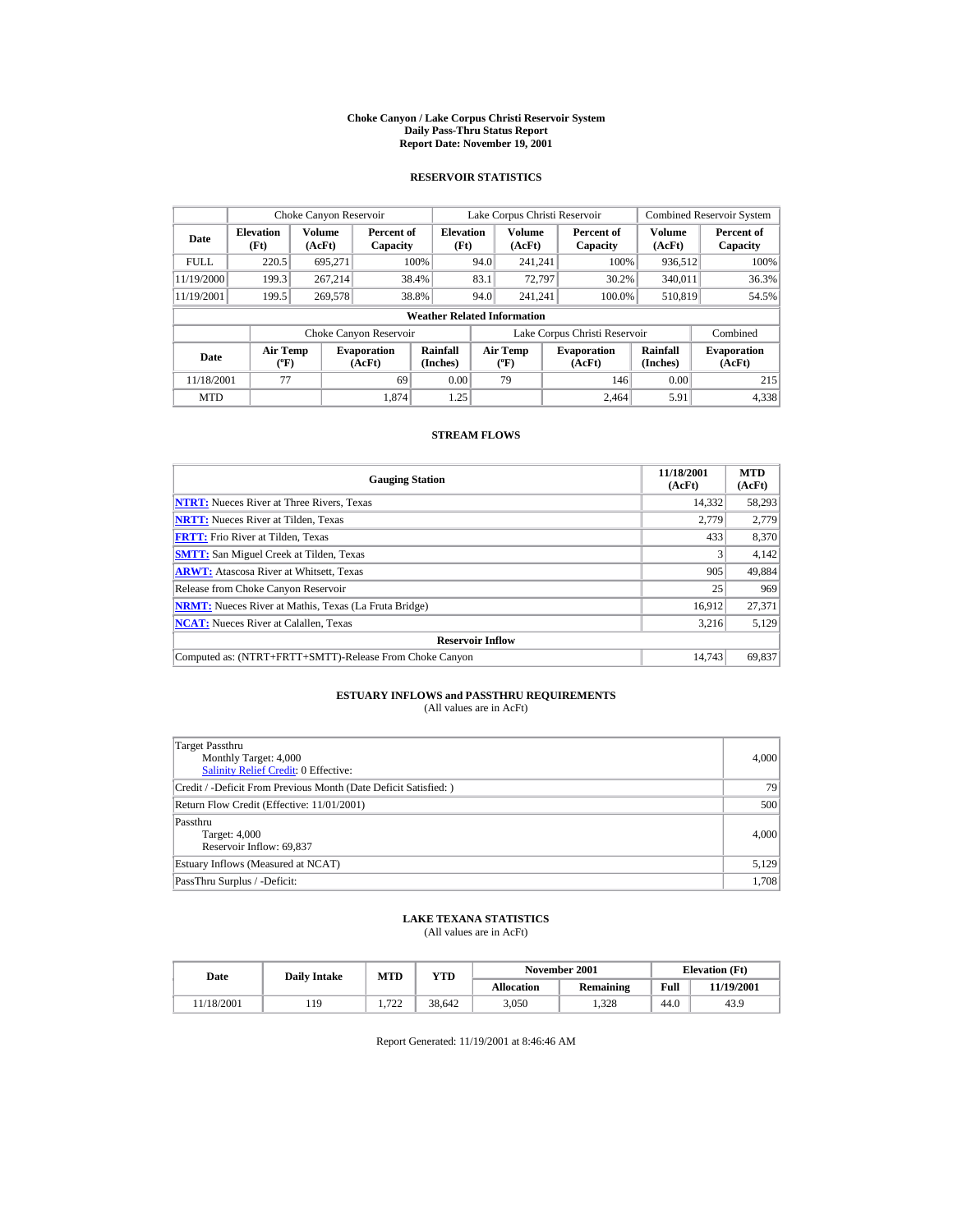#### **Choke Canyon / Lake Corpus Christi Reservoir System Daily Pass-Thru Status Report Report Date: November 20, 2001**

### **RESERVOIR STATISTICS**

|             | Choke Canyon Reservoir                      |                  |                              |                          | Lake Corpus Christi Reservoir |                                          |  |                               |                      | <b>Combined Reservoir System</b> |  |  |
|-------------|---------------------------------------------|------------------|------------------------------|--------------------------|-------------------------------|------------------------------------------|--|-------------------------------|----------------------|----------------------------------|--|--|
| Date        | <b>Elevation</b><br>(Ft)                    | Volume<br>(AcFt) | Percent of<br>Capacity       | <b>Elevation</b><br>(Ft) |                               | <b>Volume</b><br>(AcFt)                  |  | Percent of<br>Capacity        | Volume<br>(AcFt)     | Percent of<br>Capacity           |  |  |
| <b>FULL</b> | 220.5                                       | 695.271          |                              | 100%                     | 94.0                          | 241.241                                  |  | 100%                          | 936,512              | 100%                             |  |  |
| 11/20/2000  | 199.4                                       | 268,246          |                              | 38.6%                    | 83.4                          | 76,373                                   |  | 31.7%                         | 344,619              | 36.8%                            |  |  |
| 11/20/2001  | 199.6                                       | 270,319          |                              | 38.9%                    | 94.0                          | 241.241                                  |  | 100.0%                        | 511,560              | 54.6%                            |  |  |
|             | <b>Weather Related Information</b>          |                  |                              |                          |                               |                                          |  |                               |                      |                                  |  |  |
|             |                                             |                  | Choke Canyon Reservoir       |                          |                               |                                          |  | Lake Corpus Christi Reservoir |                      | Combined                         |  |  |
| Date        | <b>Air Temp</b><br>$({}^{\circ}\mathrm{F})$ |                  | <b>Evaporation</b><br>(AcFt) | Rainfall<br>(Inches)     |                               | <b>Air Temp</b><br>$({}^{\circ}{\rm F})$ |  | <b>Evaporation</b><br>(AcFt)  | Rainfall<br>(Inches) | <b>Evaporation</b><br>(AcFt)     |  |  |
| 11/19/2001  | 76                                          |                  | 121                          | 0.77                     |                               | 78                                       |  | 168                           | 0.01                 | 289                              |  |  |
| <b>MTD</b>  |                                             |                  | 1.995                        | 2.02                     |                               |                                          |  | 2.632                         | 5.92                 | 4.627                            |  |  |

### **STREAM FLOWS**

| <b>Gauging Station</b>                                       | 11/19/2001<br>(AcFt) | <b>MTD</b><br>(AcFt) |
|--------------------------------------------------------------|----------------------|----------------------|
| <b>NTRT:</b> Nueces River at Three Rivers, Texas             | 5,995                | 64,288               |
| <b>NRTT:</b> Nueces River at Tilden, Texas                   | 5,558                | 8,337                |
| <b>FRTT:</b> Frio River at Tilden, Texas                     | 306                  | 8,676                |
| <b>SMTT:</b> San Miguel Creek at Tilden, Texas               |                      | 4,143                |
| <b>ARWT:</b> Atascosa River at Whitsett, Texas               | 304                  | 50,188               |
| Release from Choke Canyon Reservoir                          | 66                   | 1,034                |
| <b>NRMT:</b> Nueces River at Mathis, Texas (La Fruta Bridge) | 18.044               | 45,415               |
| <b>NCAT:</b> Nueces River at Calallen, Texas                 | 3,871                | 8.999                |
| <b>Reservoir Inflow</b>                                      |                      |                      |
| Computed as: (NTRT+FRTT+SMTT)-Release From Choke Canyon      | 6,235                | 76,072               |

# **ESTUARY INFLOWS and PASSTHRU REQUIREMENTS**<br>(All values are in AcFt)

| Target Passthru<br>Monthly Target: 4,000<br><b>Salinity Relief Credit: 0 Effective:</b> | 4,000 |
|-----------------------------------------------------------------------------------------|-------|
| Credit / -Deficit From Previous Month (Date Deficit Satisfied:)                         | 79    |
| Return Flow Credit (Effective: 11/01/2001)                                              | 500   |
| Passthru<br>Target: 4,000<br>Reservoir Inflow: 76,072                                   | 4,000 |
| Estuary Inflows (Measured at NCAT)                                                      | 8,999 |
| PassThru Surplus / -Deficit:                                                            | 5,578 |

## **LAKE TEXANA STATISTICS**

(All values are in AcFt)

| Date      | <b>Daily Intake</b> | <b>MTD</b> | $_{\rm VTD}$ |                   | November 2001 | <b>Elevation</b> (Ft) |            |
|-----------|---------------------|------------|--------------|-------------------|---------------|-----------------------|------------|
|           |                     |            |              | <b>Allocation</b> | Remaining     | Full                  | 11/20/2001 |
| 1/19/2001 | 119                 | .841       | 38.761       | 3.050             | .209          | 44.0                  | 44.2       |

Report Generated: 11/20/2001 at 8:16:21 AM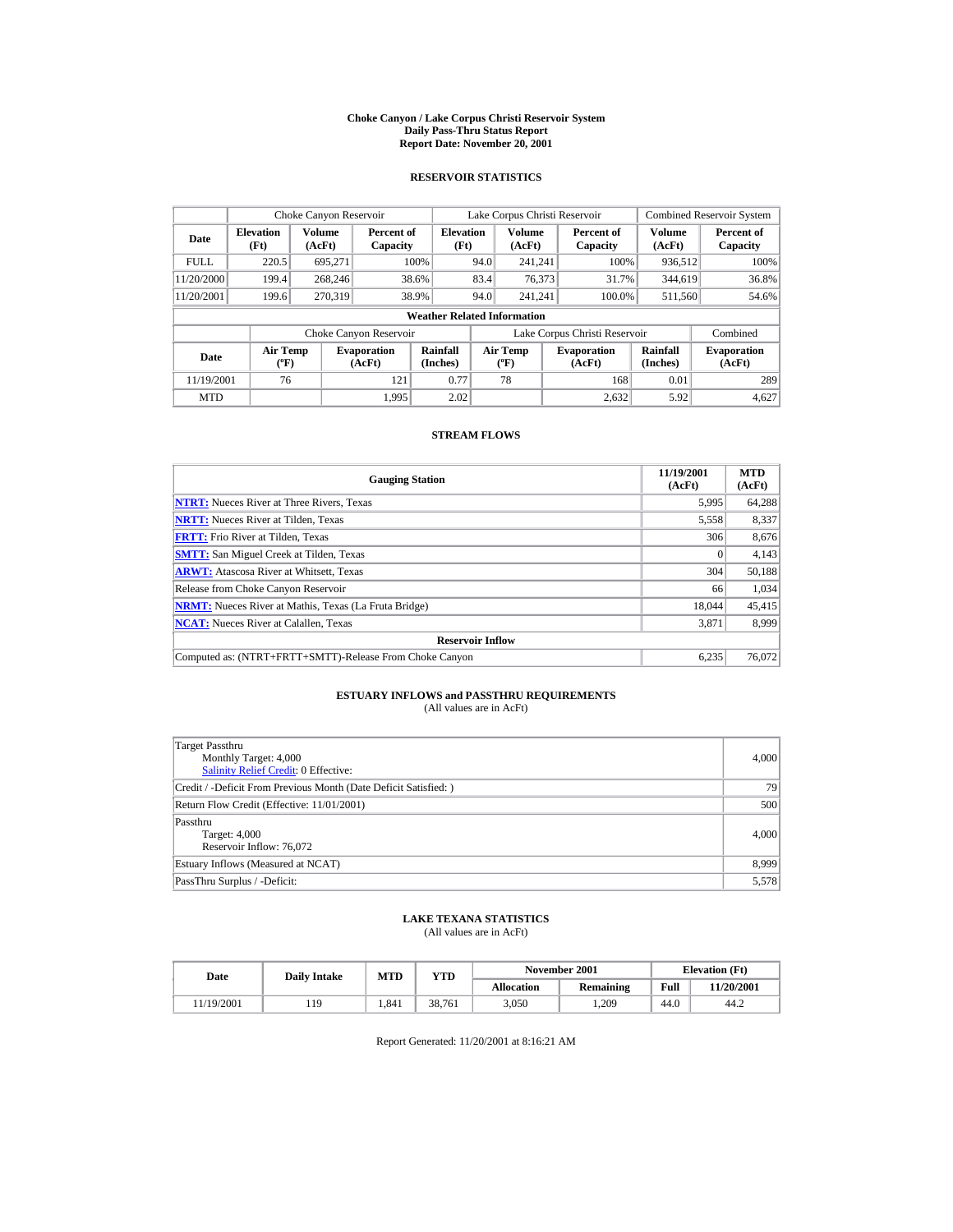#### **Choke Canyon / Lake Corpus Christi Reservoir System Daily Pass-Thru Status Report Report Date: November 21, 2001**

### **RESERVOIR STATISTICS**

|             | Choke Canyon Reservoir             |                  |                              |                          | Lake Corpus Christi Reservoir |                                  |  |                               |                             | <b>Combined Reservoir System</b> |  |  |
|-------------|------------------------------------|------------------|------------------------------|--------------------------|-------------------------------|----------------------------------|--|-------------------------------|-----------------------------|----------------------------------|--|--|
| Date        | <b>Elevation</b><br>(Ft)           | Volume<br>(AcFt) | Percent of<br>Capacity       | <b>Elevation</b><br>(Ft) |                               | <b>Volume</b><br>(AcFt)          |  | Percent of<br>Capacity        | Volume<br>(AcFt)            | Percent of<br>Capacity           |  |  |
| <b>FULL</b> | 220.5                              | 695.271          |                              | 100%                     | 94.0                          | 241.241                          |  | 100%                          | 936,512                     | 100%                             |  |  |
| 11/21/2000  | 199.5                              | 269.281          |                              | 38.7%                    | 83.6                          | 78.488                           |  | 32.5%                         | 347,769                     | 37.1%                            |  |  |
| 11/21/2001  | 199.6                              | 271,062          |                              | 39.0%                    | 94.0                          | 241.241                          |  | 100.0%                        | 512,303                     | 54.7%                            |  |  |
|             | <b>Weather Related Information</b> |                  |                              |                          |                               |                                  |  |                               |                             |                                  |  |  |
|             |                                    |                  | Choke Canyon Reservoir       |                          |                               |                                  |  | Lake Corpus Christi Reservoir |                             | Combined                         |  |  |
| Date        | <b>Air Temp</b><br>$(^{\circ}F)$   |                  | <b>Evaporation</b><br>(AcFt) | Rainfall<br>(Inches)     |                               | <b>Air Temp</b><br>$(^{\circ}F)$ |  | <b>Evaporation</b><br>(AcFt)  | <b>Rainfall</b><br>(Inches) | <b>Evaporation</b><br>(AcFt)     |  |  |
| 11/20/2001  | 60                                 |                  | 104                          | 0.00                     |                               | 61                               |  | 179                           | 0.00                        | 283                              |  |  |
| <b>MTD</b>  |                                    |                  | 2.099                        | 2.02                     |                               |                                  |  | 2.811                         | 5.92                        | 4.910                            |  |  |

### **STREAM FLOWS**

| <b>Gauging Station</b>                                       | 11/20/2001<br>(AcFt) | <b>MTD</b><br>(AcFt) |
|--------------------------------------------------------------|----------------------|----------------------|
| <b>NTRT:</b> Nueces River at Three Rivers, Texas             | 3.910                | 68,199               |
| <b>NRTT:</b> Nueces River at Tilden, Texas                   | 12.069               | 20,406               |
| <b>FRTT:</b> Frio River at Tilden, Texas                     | 945                  | 9,621                |
| <b>SMTT:</b> San Miguel Creek at Tilden, Texas               | 14                   | 4,156                |
| <b>ARWT:</b> Atascosa River at Whitsett, Texas               | 292                  | 50,480               |
| Release from Choke Canyon Reservoir                          | 66                   | 1,100                |
| <b>NRMT:</b> Nueces River at Mathis, Texas (La Fruta Bridge) | 5,578                | 50,993               |
| <b>NCAT:</b> Nueces River at Calallen, Texas                 | 4,427                | 13,426               |
| <b>Reservoir Inflow</b>                                      |                      |                      |
| Computed as: (NTRT+FRTT+SMTT)-Release From Choke Canyon      | 4.804                | 80,876               |

# **ESTUARY INFLOWS and PASSTHRU REQUIREMENTS**<br>(All values are in AcFt)

| Target Passthru<br>Monthly Target: 4,000<br><b>Salinity Relief Credit: 0 Effective:</b> | 4,000  |
|-----------------------------------------------------------------------------------------|--------|
| Credit / -Deficit From Previous Month (Date Deficit Satisfied:)                         | 79     |
| Return Flow Credit (Effective: 11/01/2001)                                              | 500    |
| Passthru<br>Target: 4,000<br>Reservoir Inflow: 80,876                                   | 4,000  |
| Estuary Inflows (Measured at NCAT)                                                      | 13,426 |
| PassThru Surplus / -Deficit:                                                            | 10,005 |

## **LAKE TEXANA STATISTICS**

(All values are in AcFt)

| Date      | <b>Daily Intake</b> | MTD  | $\mathbf{v}\mathbf{T}\mathbf{D}$ |                   | November 2001    | <b>Elevation</b> (Ft) |            |
|-----------|---------------------|------|----------------------------------|-------------------|------------------|-----------------------|------------|
|           |                     |      |                                  | <b>Allocation</b> | <b>Remaining</b> | Full                  | 11/21/2001 |
| 1/20/2001 | 119                 | .960 | 38.880                           | 3.050             | ,090             | 44.0                  | 44.3       |

Report Generated: 11/21/2001 at 8:31:15 AM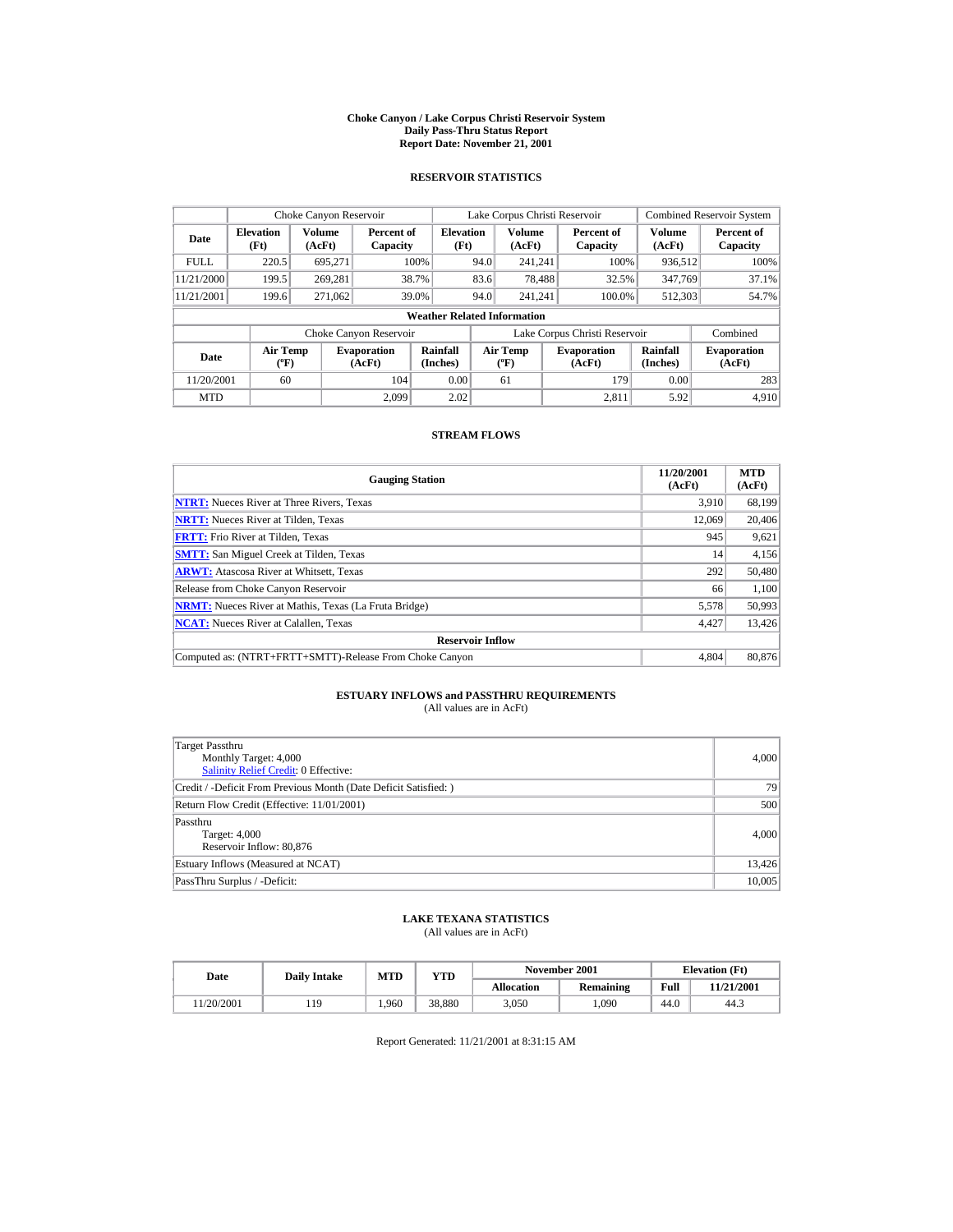#### **Choke Canyon / Lake Corpus Christi Reservoir System Daily Pass-Thru Status Report Report Date: November 22, 2001**

### **RESERVOIR STATISTICS**

|             | Choke Canyon Reservoir                      |                  |                              |                          | Lake Corpus Christi Reservoir |                                  |  |                               |                             | <b>Combined Reservoir System</b> |  |  |
|-------------|---------------------------------------------|------------------|------------------------------|--------------------------|-------------------------------|----------------------------------|--|-------------------------------|-----------------------------|----------------------------------|--|--|
| Date        | <b>Elevation</b><br>(Ft)                    | Volume<br>(AcFt) | Percent of<br>Capacity       | <b>Elevation</b><br>(Ft) |                               | <b>Volume</b><br>(AcFt)          |  | Percent of<br>Capacity        | Volume<br>(AcFt)            | Percent of<br>Capacity           |  |  |
| <b>FULL</b> | 220.5                                       | 695.271          |                              | 100%                     | 94.0                          | 241.241                          |  | 100%                          | 936,512                     | 100%                             |  |  |
| 11/22/2000  | 199.5                                       | 269,874          |                              | 38.8%                    | 83.9                          | 81,205                           |  | 33.7%                         | 351,079                     | 37.5%                            |  |  |
| 11/22/2001  | 199.7                                       | 272,403          |                              | 39.2%                    | 94.0                          | 241.241                          |  | 100.0%                        | 513,644                     | 54.8%                            |  |  |
|             | <b>Weather Related Information</b>          |                  |                              |                          |                               |                                  |  |                               |                             |                                  |  |  |
|             |                                             |                  | Choke Canyon Reservoir       |                          |                               |                                  |  | Lake Corpus Christi Reservoir |                             | Combined                         |  |  |
| Date        | <b>Air Temp</b><br>$({}^{\circ}\mathrm{F})$ |                  | <b>Evaporation</b><br>(AcFt) | Rainfall<br>(Inches)     |                               | <b>Air Temp</b><br>$(^{\circ}F)$ |  | <b>Evaporation</b><br>(AcFt)  | <b>Rainfall</b><br>(Inches) | <b>Evaporation</b><br>(AcFt)     |  |  |
| 11/21/2001  | 58                                          |                  | 43                           | 0.00                     |                               | 63                               |  | 45                            | 0.01                        | 88                               |  |  |
| <b>MTD</b>  |                                             |                  | 2.142                        | 2.02                     |                               |                                  |  | 2.856                         | 5.93                        | 4.998                            |  |  |

### **STREAM FLOWS**

| <b>Gauging Station</b>                                       | 11/21/2001<br>(AcFt) | <b>MTD</b><br>(AcFt) |
|--------------------------------------------------------------|----------------------|----------------------|
| <b>NTRT:</b> Nueces River at Three Rivers, Texas             | 4.883                | 73,082               |
| <b>NRTT:</b> Nueces River at Tilden, Texas                   | 23,026               | 43,432               |
| <b>FRTT:</b> Frio River at Tilden, Texas                     | 1,777                | 11,397               |
| <b>SMTT:</b> San Miguel Creek at Tilden, Texas               |                      | 4,156                |
| <b>ARWT:</b> Atascosa River at Whitsett, Texas               | 246                  | 50,726               |
| Release from Choke Canyon Reservoir                          | 66                   | 1,165                |
| <b>NRMT:</b> Nueces River at Mathis, Texas (La Fruta Bridge) | 2.025                | 53,017               |
| <b>NCAT:</b> Nueces River at Calallen, Texas                 | 4,387                | 17,813               |
| <b>Reservoir Inflow</b>                                      |                      |                      |
| Computed as: (NTRT+FRTT+SMTT)-Release From Choke Canyon      | 6.594                | 87,470               |

# **ESTUARY INFLOWS and PASSTHRU REQUIREMENTS**<br>(All values are in AcFt)

| Target Passthru<br>Monthly Target: 4,000<br>Salinity Relief Credit: 0 Effective: | 4,000  |
|----------------------------------------------------------------------------------|--------|
| Credit / -Deficit From Previous Month (Date Deficit Satisfied:)                  | 79     |
| Return Flow Credit (Effective: 11/01/2001)                                       | 500    |
| Passthru<br>Target: 4,000<br>Reservoir Inflow: 87,470                            | 4,000  |
| Estuary Inflows (Measured at NCAT)                                               | 17,813 |
| PassThru Surplus / -Deficit:                                                     | 14,392 |

## **LAKE TEXANA STATISTICS**

(All values are in AcFt)

| Date |           | <b>Daily Intake</b> | MTD   | VTD    |            | November 2001 | <b>Elevation</b> (Ft) |            |
|------|-----------|---------------------|-------|--------|------------|---------------|-----------------------|------------|
|      |           |                     |       |        | Allocation | Remaining     | Full                  | 11/22/2001 |
|      | 1/21/2001 | 119                 | 2.078 | 38.999 | 3,050      | 972           | 44.0                  | 44.2       |

Report Generated: 11/22/2001 at 7:57:52 AM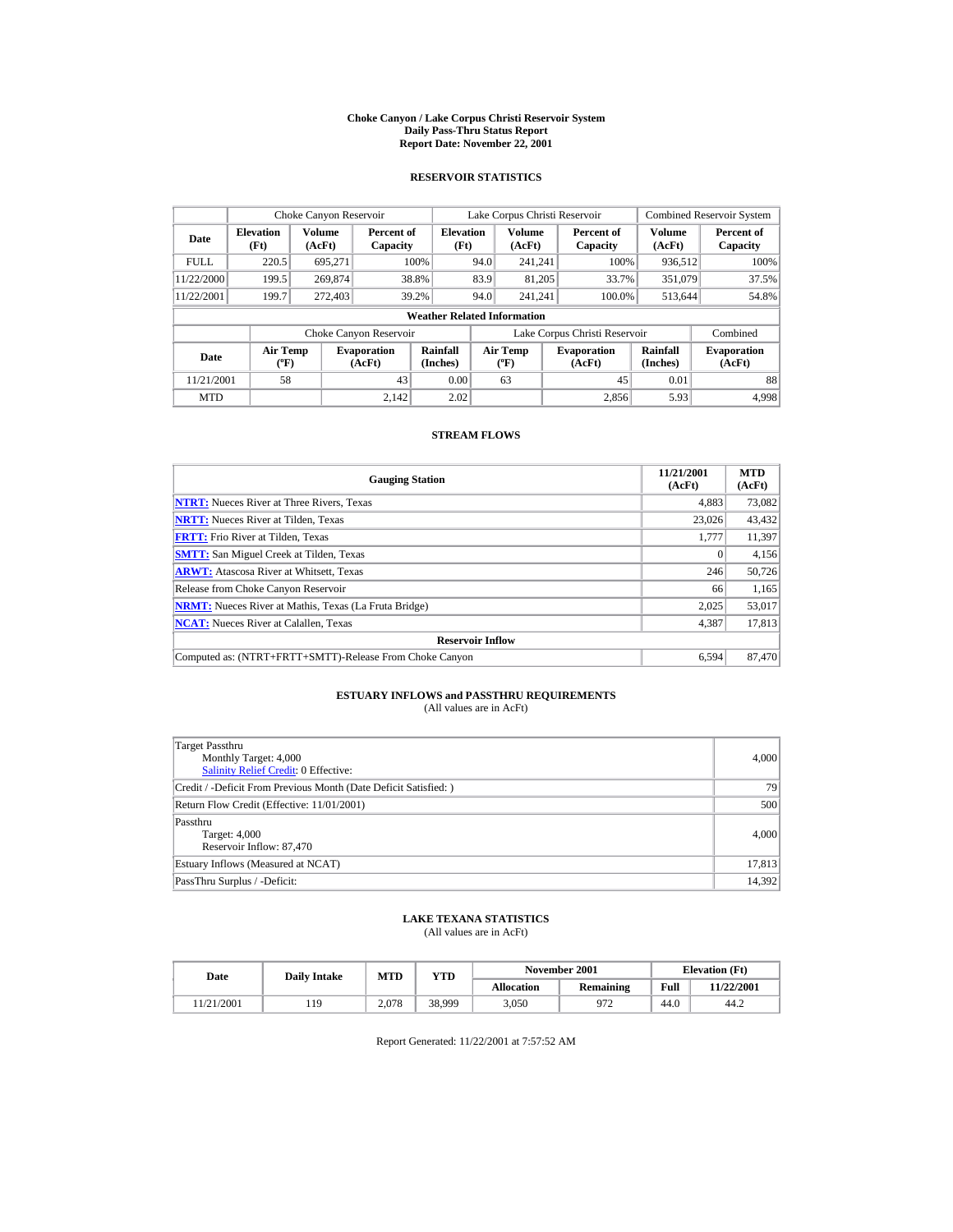#### **Choke Canyon / Lake Corpus Christi Reservoir System Daily Pass-Thru Status Report Report Date: November 23, 2001**

### **RESERVOIR STATISTICS**

|             | Choke Canyon Reservoir             |                  |                              |                          | Lake Corpus Christi Reservoir |                                  |  |                               |                             | <b>Combined Reservoir System</b> |  |  |
|-------------|------------------------------------|------------------|------------------------------|--------------------------|-------------------------------|----------------------------------|--|-------------------------------|-----------------------------|----------------------------------|--|--|
| Date        | <b>Elevation</b><br>(Ft)           | Volume<br>(AcFt) | Percent of<br>Capacity       | <b>Elevation</b><br>(Ft) |                               | Volume<br>(AcFt)                 |  | Percent of<br>Capacity        | Volume<br>(AcFt)            | Percent of<br>Capacity           |  |  |
| <b>FULL</b> | 220.5                              | 695.271          |                              | 100%                     | 94.0                          | 241.241                          |  | 100%                          | 936,512                     | 100%                             |  |  |
| 11/23/2000  | 199.6                              | 270.616          |                              | 38.9%                    | 84.0                          | 83,324                           |  | 34.5%                         | 353,940                     | 37.8%                            |  |  |
| 11/23/2001  | 199.9                              | 275,098          |                              | 39.6%                    | 94.0                          | 241.241                          |  | 100.0%                        | 516,339                     | 55.1%                            |  |  |
|             | <b>Weather Related Information</b> |                  |                              |                          |                               |                                  |  |                               |                             |                                  |  |  |
|             |                                    |                  | Choke Canyon Reservoir       |                          |                               |                                  |  | Lake Corpus Christi Reservoir |                             | Combined                         |  |  |
| Date        | <b>Air Temp</b><br>$(^{\circ}F)$   |                  | <b>Evaporation</b><br>(AcFt) | Rainfall<br>(Inches)     |                               | <b>Air Temp</b><br>$(^{\circ}F)$ |  | <b>Evaporation</b><br>(AcFt)  | <b>Rainfall</b><br>(Inches) | <b>Evaporation</b><br>(AcFt)     |  |  |
| 11/22/2001  | 76                                 |                  | 53                           | 0.00                     |                               | 84                               |  | 112                           | 0.00                        | 165                              |  |  |
| <b>MTD</b>  |                                    |                  | 2.195                        | 2.02                     |                               |                                  |  | 2.968                         | 5.93                        | 5.163                            |  |  |

### **STREAM FLOWS**

| <b>Gauging Station</b>                                       | 11/22/2001<br>(AcFt) | <b>MTD</b><br>(AcFt) |
|--------------------------------------------------------------|----------------------|----------------------|
| <b>NTRT:</b> Nueces River at Three Rivers, Texas             | 7,622                | 80,704               |
| <b>NRTT:</b> Nueces River at Tilden, Texas                   | 15,840               | 59,272               |
| <b>FRTT:</b> Frio River at Tilden, Texas                     | 4.089                | 15,487               |
| <b>SMTT:</b> San Miguel Creek at Tilden, Texas               |                      | 4,156                |
| <b>ARWT:</b> Atascosa River at Whitsett, Texas               | 177                  | 50,903               |
| Release from Choke Canyon Reservoir                          | 66                   | 1,231                |
| <b>NRMT:</b> Nueces River at Mathis, Texas (La Fruta Bridge) | 5,578                | 58,595               |
| <b>NCAT:</b> Nueces River at Calallen, Texas                 | 3,315                | 21,128               |
| <b>Reservoir Inflow</b>                                      |                      |                      |
| Computed as: (NTRT+FRTT+SMTT)-Release From Choke Canyon      | 11.646               | 99.116               |

# **ESTUARY INFLOWS and PASSTHRU REQUIREMENTS**<br>(All values are in AcFt)

| Target Passthru<br>Monthly Target: 4,000<br>Salinity Relief Credit: 0 Effective: | 4,000  |
|----------------------------------------------------------------------------------|--------|
| Credit / -Deficit From Previous Month (Date Deficit Satisfied:)                  | 79     |
| Return Flow Credit (Effective: 11/01/2001)                                       | 500    |
| Passthru<br>Target: 4,000<br>Reservoir Inflow: 99,116                            | 4,000  |
| Estuary Inflows (Measured at NCAT)                                               | 21,128 |
| PassThru Surplus / -Deficit:                                                     | 17,707 |

## **LAKE TEXANA STATISTICS**

(All values are in AcFt)

| Date      | <b>Daily Intake</b> | <b>MTD</b> | YTD    |                   | November 2001 | <b>Elevation</b> (Ft) |            |
|-----------|---------------------|------------|--------|-------------------|---------------|-----------------------|------------|
|           |                     |            |        | <b>Allocation</b> | Remaining     | Full                  | 11/23/2001 |
| 1/22/2001 | 120                 | 2.198      | 39,118 | 3.050             | 852           | 44.0                  | 44.2       |

Report Generated: 11/23/2001 at 7:55:31 AM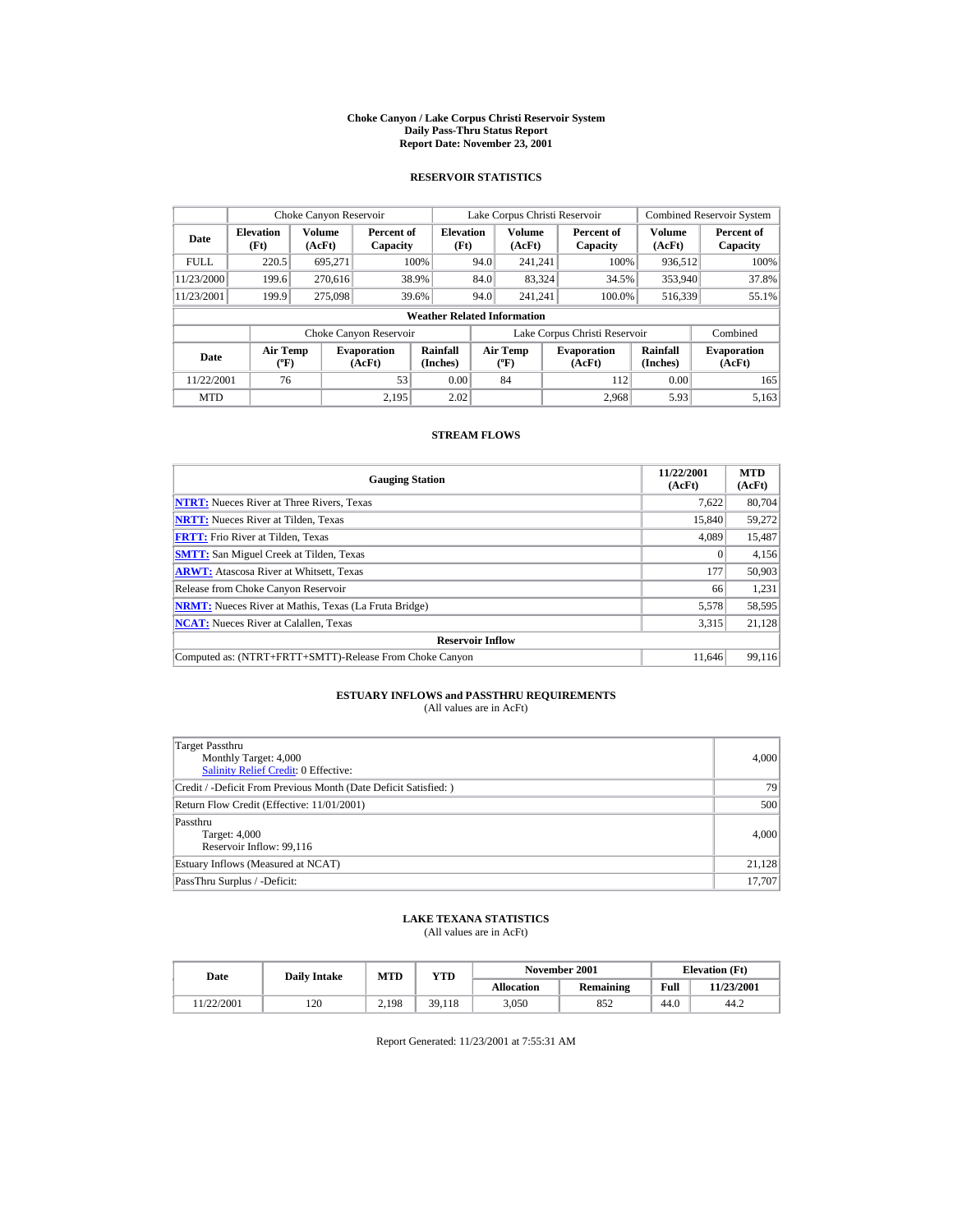#### **Choke Canyon / Lake Corpus Christi Reservoir System Daily Pass-Thru Status Report Report Date: November 24, 2001**

### **RESERVOIR STATISTICS**

|             | Choke Canyon Reservoir                      |                         |                              |                                    | Lake Corpus Christi Reservoir |                                  |  |                               |                      | <b>Combined Reservoir System</b> |
|-------------|---------------------------------------------|-------------------------|------------------------------|------------------------------------|-------------------------------|----------------------------------|--|-------------------------------|----------------------|----------------------------------|
| Date        | <b>Elevation</b><br>(Ft)                    | <b>Volume</b><br>(AcFt) | Percent of<br>Capacity       | <b>Elevation</b><br>(Ft)           |                               | <b>Volume</b><br>(AcFt)          |  | Percent of<br>Capacity        | Volume<br>(AcFt)     | Percent of<br>Capacity           |
| <b>FULL</b> | 220.5                                       | 695.271                 |                              | 100%                               | 94.0                          | 241.241                          |  | 100%                          | 936,512              | 100%                             |
| 11/24/2000  | 199.7                                       | 271.956                 |                              | 39.1%                              | 84.2                          | 85,145                           |  | 35.3%                         | 357,101              | 38.1%                            |
| 11/24/2001  | 200.1                                       | 278,113                 |                              | 40.0%                              | 94.0                          | 241.241                          |  | 100.0%                        | 519,354              | 55.5%                            |
|             |                                             |                         |                              | <b>Weather Related Information</b> |                               |                                  |  |                               |                      |                                  |
|             |                                             |                         | Choke Canyon Reservoir       |                                    |                               |                                  |  | Lake Corpus Christi Reservoir |                      | Combined                         |
| Date        | <b>Air Temp</b><br>$({}^{\circ}\mathrm{F})$ |                         | <b>Evaporation</b><br>(AcFt) | Rainfall<br>(Inches)               |                               | Air Temp<br>$(^{\circ}\text{F})$ |  | <b>Evaporation</b><br>(AcFt)  | Rainfall<br>(Inches) | <b>Evaporation</b><br>(AcFt)     |
| 11/23/2001  | 83                                          |                         | 115                          | 0.00                               |                               | 83                               |  | 146                           | 0.00                 | 261                              |
| <b>MTD</b>  |                                             |                         | 2.310                        | 2.02                               |                               |                                  |  | 3.114                         | 5.93                 | 5.424                            |

## **STREAM FLOWS**

| <b>Gauging Station</b>                                       | 11/23/2001<br>(AcFt) | <b>MTD</b><br>(AcFt) |
|--------------------------------------------------------------|----------------------|----------------------|
| <b>NTRT:</b> Nueces River at Three Rivers, Texas             | 12.029               | 92,733               |
| <b>NRTT:</b> Nueces River at Tilden, Texas                   | 10.004               | 69,277               |
| <b>FRTT:</b> Frio River at Tilden, Texas                     | 3,593                | 19,079               |
| <b>SMTT:</b> San Miguel Creek at Tilden, Texas               | $\mathbf{0}$         | 4,156                |
| <b>ARWT:</b> Atascosa River at Whitsett, Texas               | 133                  | 51,036               |
| Release from Choke Canyon Reservoir                          | 66                   | 1,296                |
| <b>NRMT:</b> Nueces River at Mathis, Texas (La Fruta Bridge) | 6,967                | 65,563               |
| <b>NCAT:</b> Nueces River at Calallen, Texas                 | 3,176                | 24,304               |
| <b>Reservoir Inflow</b>                                      |                      |                      |
| Computed as: (NTRT+FRTT+SMTT)-Release From Choke Canyon      | 15.556               | 114,672              |

# **ESTUARY INFLOWS and PASSTHRU REQUIREMENTS**<br>(All values are in AcFt)

| Target Passthru<br>Monthly Target: 4,000<br>Salinity Relief Credit: 0 Effective: | 4,000  |
|----------------------------------------------------------------------------------|--------|
| Credit / -Deficit From Previous Month (Date Deficit Satisfied:)                  | 79     |
| Return Flow Credit (Effective: 11/01/2001)                                       | 500    |
| Passthru<br>Target: 4,000<br>Reservoir Inflow: 114,672                           | 4,000  |
| Estuary Inflows (Measured at NCAT)                                               | 24,304 |
| PassThru Surplus / -Deficit:                                                     | 20,883 |

## **LAKE TEXANA STATISTICS**

(All values are in AcFt)

| Date      | <b>Daily Intake</b> | <b>MTD</b>        | VTD    |                   | November 2001 | <b>Elevation</b> (Ft) |            |
|-----------|---------------------|-------------------|--------|-------------------|---------------|-----------------------|------------|
|           |                     |                   |        | <b>Allocation</b> | Remaining     | Full                  | 11/24/2001 |
| 1/23/2001 | 120                 | n 217<br><u>_</u> | 39.238 | 3.050             | 733           | 44.0                  | 44.2       |

Report Generated: 11/24/2001 at 8:00:24 AM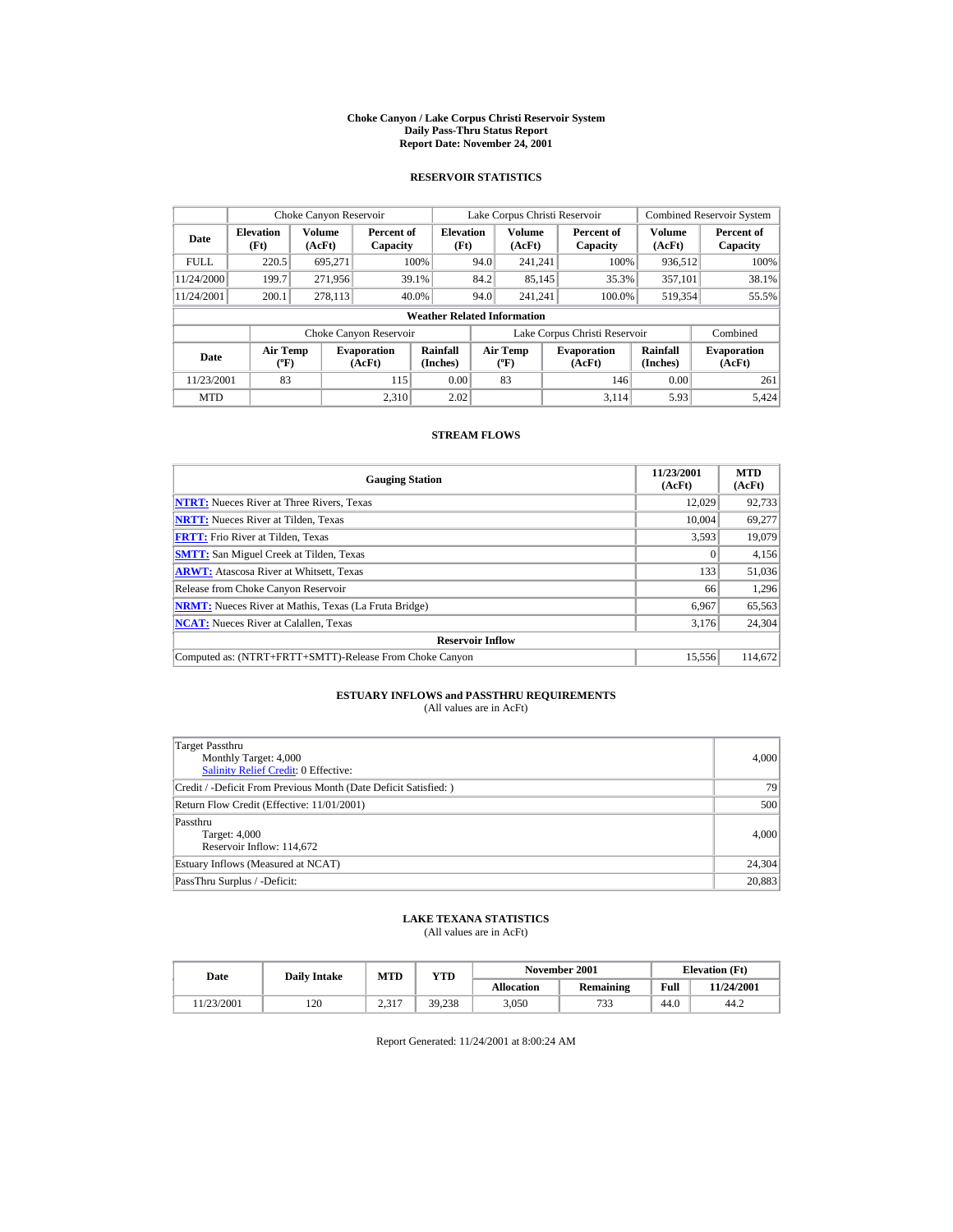#### **Choke Canyon / Lake Corpus Christi Reservoir System Daily Pass-Thru Status Report Report Date: November 25, 2001**

### **RESERVOIR STATISTICS**

|             | Choke Canyon Reservoir           |                  |                              |                                    | Lake Corpus Christi Reservoir |                                  |  |                               |                             | <b>Combined Reservoir System</b> |
|-------------|----------------------------------|------------------|------------------------------|------------------------------------|-------------------------------|----------------------------------|--|-------------------------------|-----------------------------|----------------------------------|
| Date        | <b>Elevation</b><br>(Ft)         | Volume<br>(AcFt) | Percent of<br>Capacity       | <b>Elevation</b><br>(Ft)           |                               | Volume<br>(AcFt)                 |  | Percent of<br>Capacity        | Volume<br>(AcFt)            | Percent of<br>Capacity           |
| <b>FULL</b> | 220.5                            | 695.271          |                              | 100%                               | 94.0                          | 241.241                          |  | 100%                          | 936,512                     | 100%                             |
| 11/25/2000  | 199.7                            | 272,105          |                              | 39.1%                              | 84.4                          | 87,469                           |  | 36.3%                         | 359,574                     | 38.4%                            |
| 11/25/2001  | 200.2                            | 279,932          | 40.3%                        |                                    | 94.0                          | 241.241                          |  | 100.0%                        | 521,173                     | 55.7%                            |
|             |                                  |                  |                              | <b>Weather Related Information</b> |                               |                                  |  |                               |                             |                                  |
|             |                                  |                  | Choke Canyon Reservoir       |                                    |                               |                                  |  | Lake Corpus Christi Reservoir |                             | Combined                         |
| Date        | <b>Air Temp</b><br>$(^{\circ}F)$ |                  | <b>Evaporation</b><br>(AcFt) | Rainfall<br>(Inches)               |                               | <b>Air Temp</b><br>$(^{\circ}F)$ |  | <b>Evaporation</b><br>(AcFt)  | <b>Rainfall</b><br>(Inches) | <b>Evaporation</b><br>(AcFt)     |
| 11/24/2001  | 77                               |                  | 150                          | 0.00                               |                               | 79                               |  | 179                           | 0.00                        | 329                              |
| <b>MTD</b>  |                                  |                  | 2.460                        | 2.02                               |                               |                                  |  | 3.293                         | 5.93                        | 5.753                            |

### **STREAM FLOWS**

| <b>Gauging Station</b>                                       | 11/24/2001<br>(AcFt) | <b>MTD</b><br>(AcFt) |
|--------------------------------------------------------------|----------------------|----------------------|
| <b>NTRT:</b> Nueces River at Three Rivers, Texas             | 13.198               | 105,932              |
| <b>NRTT:</b> Nueces River at Tilden, Texas                   | 6.983                | 76,260               |
| <b>FRTT:</b> Frio River at Tilden, Texas                     | 2,013                | 21,092               |
| <b>SMTT:</b> San Miguel Creek at Tilden, Texas               | $\mathbf{0}$         | 4,156                |
| <b>ARWT:</b> Atascosa River at Whitsett, Texas               | 101                  | 51,137               |
| Release from Choke Canyon Reservoir                          | 66                   | 1,362                |
| <b>NRMT:</b> Nueces River at Mathis, Texas (La Fruta Bridge) | 11.281               | 76,843               |
| <b>NCAT:</b> Nueces River at Calallen, Texas                 | 3,378                | 27,682               |
| <b>Reservoir Inflow</b>                                      |                      |                      |
| Computed as: (NTRT+FRTT+SMTT)-Release From Choke Canyon      | 15.146               | 129,818              |

# **ESTUARY INFLOWS and PASSTHRU REQUIREMENTS**<br>(All values are in AcFt)

| Target Passthru<br>Monthly Target: 4,000<br><b>Salinity Relief Credit: 0 Effective:</b> | 4,000  |
|-----------------------------------------------------------------------------------------|--------|
| Credit / -Deficit From Previous Month (Date Deficit Satisfied:)                         | 79     |
| Return Flow Credit (Effective: 11/01/2001)                                              | 500    |
| Passthru<br>Target: 4,000<br>Reservoir Inflow: 129,818                                  | 4,000  |
| Estuary Inflows (Measured at NCAT)                                                      | 27,682 |
| PassThru Surplus / -Deficit:                                                            | 24,261 |

## **LAKE TEXANA STATISTICS**

(All values are in AcFt)

| Date      | <b>Daily Intake</b> | <b>MTD</b> | $_{\rm VTD}$ |                   | November 2001 | <b>Elevation</b> (Ft) |            |
|-----------|---------------------|------------|--------------|-------------------|---------------|-----------------------|------------|
|           |                     |            |              | <b>Allocation</b> | Remaining     | Full                  | 11/25/2001 |
| 1/24/2001 | 120                 | 2.437      | 39.358       | 3.050             | 613           | 44.0                  | 44.2       |

Report Generated: 11/26/2001 at 7:48:53 AM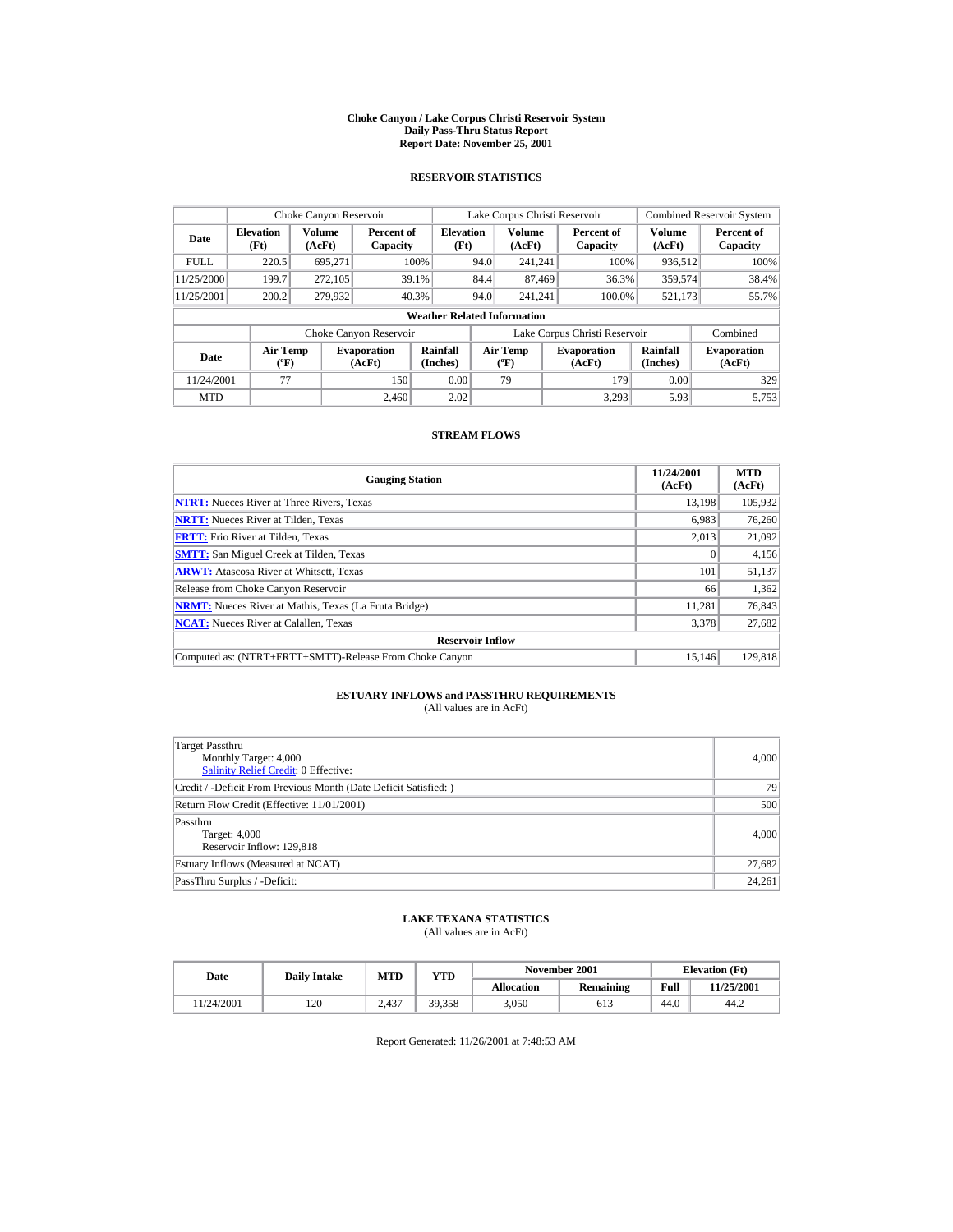#### **Choke Canyon / Lake Corpus Christi Reservoir System Daily Pass-Thru Status Report Report Date: November 26, 2001**

### **RESERVOIR STATISTICS**

|             | Choke Canyon Reservoir                      |                         |                              |                                    |      | Lake Corpus Christi Reservoir    |                               |                      | <b>Combined Reservoir System</b> |
|-------------|---------------------------------------------|-------------------------|------------------------------|------------------------------------|------|----------------------------------|-------------------------------|----------------------|----------------------------------|
| Date        | <b>Elevation</b><br>(Ft)                    | <b>Volume</b><br>(AcFt) | Percent of<br>Capacity       | <b>Elevation</b><br>(Ft)           |      | <b>Volume</b><br>(AcFt)          | Percent of<br>Capacity        | Volume<br>(AcFt)     | Percent of<br>Capacity           |
| <b>FULL</b> | 220.5                                       | 695.271                 |                              | 100%                               | 94.0 | 241.241                          | 100%                          | 936,512              | 100%                             |
| 11/26/2000  | 199.7                                       | 272,403                 |                              | 39.2%                              | 84.6 | 89.246                           | 37.0%                         | 361,649              | 38.6%                            |
| 11/26/2001  | 200.2                                       | 280,691                 |                              | 40.4%                              | 94.0 | 241.241                          | 100.0%                        | 521,932              | 55.7%                            |
|             |                                             |                         |                              | <b>Weather Related Information</b> |      |                                  |                               |                      |                                  |
|             |                                             |                         | Choke Canyon Reservoir       |                                    |      |                                  | Lake Corpus Christi Reservoir |                      | Combined                         |
| Date        | <b>Air Temp</b><br>$({}^{\circ}\mathrm{F})$ |                         | <b>Evaporation</b><br>(AcFt) | Rainfall<br>(Inches)               |      | Air Temp<br>$(^{\circ}\text{F})$ | <b>Evaporation</b><br>(AcFt)  | Rainfall<br>(Inches) | <b>Evaporation</b><br>(AcFt)     |
| 11/25/2001  | 77                                          |                         | 89                           | 0.00                               |      | 78                               | 179                           | 0.00                 | 268                              |
| <b>MTD</b>  |                                             |                         | 2.549                        | 2.02                               |      |                                  | 3.472                         | 5.93                 | 6.021                            |

### **STREAM FLOWS**

| <b>Gauging Station</b>                                       | 11/25/2001<br>(AcFt) | <b>MTD</b><br>(AcFt) |
|--------------------------------------------------------------|----------------------|----------------------|
| <b>NTRT:</b> Nueces River at Three Rivers, Texas             | 10,600               | 116,531              |
| <b>NRTT:</b> Nueces River at Tilden, Texas                   | 4.764                | 81.024               |
| <b>FRTT:</b> Frio River at Tilden, Texas                     | 1.024                | 22,116               |
| <b>SMTT:</b> San Miguel Creek at Tilden, Texas               | $\Omega$             | 4,156                |
| <b>ARWT:</b> Atascosa River at Whitsett, Texas               | 85                   | 51,222               |
| Release from Choke Canyon Reservoir                          | 66                   | 1,427                |
| <b>NRMT:</b> Nueces River at Mathis, Texas (La Fruta Bridge) | 12.704               | 89,547               |
| <b>NCAT:</b> Nueces River at Calallen, Texas                 | 3,910                | 31,593               |
| <b>Reservoir Inflow</b>                                      |                      |                      |
| Computed as: (NTRT+FRTT+SMTT)-Release From Choke Canyon      | 11.559               | 141.377              |

# **ESTUARY INFLOWS and PASSTHRU REQUIREMENTS**<br>(All values are in AcFt)

| Target Passthru<br>Monthly Target: 4,000<br>Salinity Relief Credit: 0 Effective: | 4,000  |
|----------------------------------------------------------------------------------|--------|
| Credit / -Deficit From Previous Month (Date Deficit Satisfied:)                  | 79     |
| Return Flow Credit (Effective: 11/01/2001)                                       | 500    |
| Passthru<br>Target: 4,000<br>Reservoir Inflow: 141,377                           | 4,000  |
| Estuary Inflows (Measured at NCAT)                                               | 31,593 |
| PassThru Surplus / -Deficit:                                                     | 28,172 |

## **LAKE TEXANA STATISTICS**

(All values are in AcFt)

| Date      | <b>Daily Intake</b> | <b>MTD</b> | $_{\rm VTD}$ |                   | November 2001 |      | <b>Elevation</b> (Ft) |
|-----------|---------------------|------------|--------------|-------------------|---------------|------|-----------------------|
|           |                     |            |              | <b>Allocation</b> | Remaining     | Full | 11/26/2001            |
| 1/25/2001 | 19                  | 2.556      | 39.477       | 3.050             | 494           | 44.0 | 44.2                  |

Report Generated: 11/26/2001 at 8:41:11 AM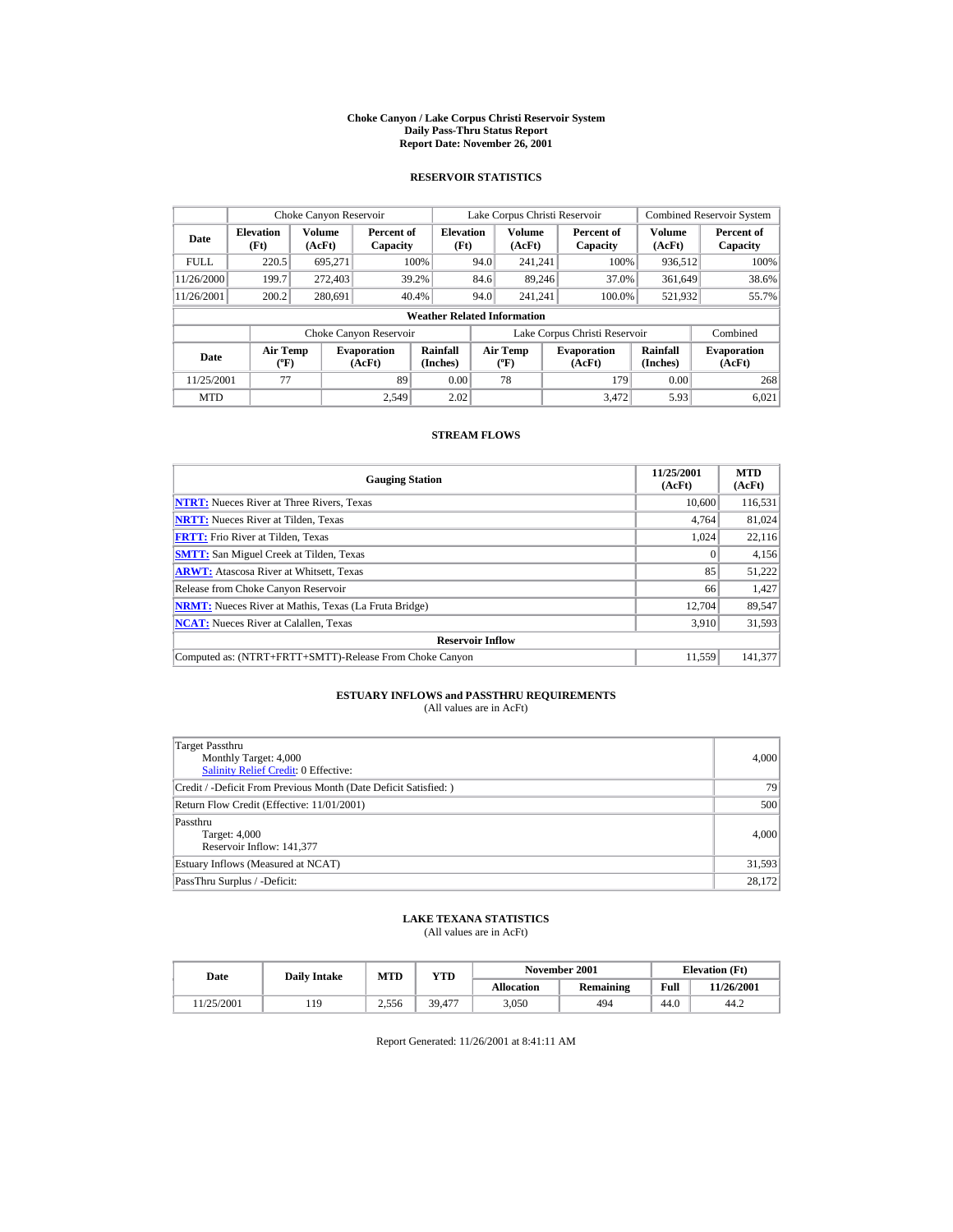#### **Choke Canyon / Lake Corpus Christi Reservoir System Daily Pass-Thru Status Report Report Date: November 27, 2001**

### **RESERVOIR STATISTICS**

|             | Choke Canyon Reservoir                      |                  |                              |                                    | Lake Corpus Christi Reservoir |                                   |  |                               |                      | <b>Combined Reservoir System</b> |
|-------------|---------------------------------------------|------------------|------------------------------|------------------------------------|-------------------------------|-----------------------------------|--|-------------------------------|----------------------|----------------------------------|
| Date        | <b>Elevation</b><br>(Ft)                    | Volume<br>(AcFt) | Percent of<br>Capacity       | <b>Elevation</b><br>(Ft)           |                               | <b>Volume</b><br>(AcFt)           |  | Percent of<br>Capacity        | Volume<br>(AcFt)     | Percent of<br>Capacity           |
| <b>FULL</b> | 220.5                                       | 695.271          |                              | 100%                               | 94.0                          | 241.241                           |  | 100%                          | 936,512              | 100%                             |
| 11/27/2000  | 199.7                                       | 272.851          |                              | 39.2%                              | 84.7                          | 90.931                            |  | 37.7%                         | 363,782              | 38.8%                            |
| 11/27/2001  | 200.3                                       | 280,844          |                              | 40.4%                              | 94.0                          | 241.241                           |  | 100.0%                        | 522,085              | 55.7%                            |
|             |                                             |                  |                              | <b>Weather Related Information</b> |                               |                                   |  |                               |                      |                                  |
|             |                                             |                  | Choke Canyon Reservoir       |                                    |                               |                                   |  | Lake Corpus Christi Reservoir |                      | Combined                         |
| Date        | <b>Air Temp</b><br>$({}^{\circ}\mathrm{F})$ |                  | <b>Evaporation</b><br>(AcFt) | Rainfall<br>(Inches)               |                               | Air Temp<br>$({}^{\circ}{\rm F})$ |  | <b>Evaporation</b><br>(AcFt)  | Rainfall<br>(Inches) | <b>Evaporation</b><br>(AcFt)     |
| 11/26/2001  | 82                                          |                  | 106                          | 0.00                               |                               | 84                                |  | 123                           | 0.00                 | 229                              |
| <b>MTD</b>  |                                             |                  | 2.655                        | 2.92                               |                               |                                   |  | 3.595                         | 6.32                 | 6.250                            |

## **STREAM FLOWS**

| <b>Gauging Station</b>                                       | 11/26/2001<br>(AcFt) | <b>MTD</b><br>(AcFt) |
|--------------------------------------------------------------|----------------------|----------------------|
| <b>NTRT:</b> Nueces River at Three Rivers, Texas             | 7.920                | 124,452              |
| <b>NRTT:</b> Nueces River at Tilden, Texas                   | 4.030                | 85,053               |
| <b>FRTT:</b> Frio River at Tilden, Texas                     | 601                  | 22,718               |
| <b>SMTT:</b> San Miguel Creek at Tilden, Texas               | $\mathbf{0}$         | 4,156                |
| <b>ARWT:</b> Atascosa River at Whitsett, Texas               | 79                   | 51,302               |
| Release from Choke Canyon Reservoir                          | 66                   | 1.493                |
| <b>NRMT:</b> Nueces River at Mathis, Texas (La Fruta Bridge) | 12.267               | 101.815              |
| <b>NCAT:</b> Nueces River at Calallen, Texas                 | 4,268                | 35,860               |
| <b>Reservoir Inflow</b>                                      |                      |                      |
| Computed as: (NTRT+FRTT+SMTT)-Release From Choke Canyon      | 8.456                | 149,833              |

# **ESTUARY INFLOWS and PASSTHRU REQUIREMENTS**<br>(All values are in AcFt)

| Target Passthru<br>Monthly Target: 4,000<br>Salinity Relief Credit: 0 Effective: | 4,000  |
|----------------------------------------------------------------------------------|--------|
| Credit / -Deficit From Previous Month (Date Deficit Satisfied:)                  | 79     |
| Return Flow Credit (Effective: 11/01/2001)                                       | 500    |
| Passthru<br>Target: 4,000<br>Reservoir Inflow: 149,833                           | 4,000  |
| Estuary Inflows (Measured at NCAT)                                               | 35,860 |
| PassThru Surplus / -Deficit:                                                     | 32,439 |

## **LAKE TEXANA STATISTICS**

(All values are in AcFt)

| Date      | <b>Daily Intake</b> | <b>MTD</b> | YTD    |                   | November 2001 | <b>Elevation</b> (Ft) |            |
|-----------|---------------------|------------|--------|-------------------|---------------|-----------------------|------------|
|           |                     |            |        | <b>Allocation</b> | Remaining     | Full                  | 11/27/2001 |
| 1/26/2001 | 1 C                 | 2.676      | 39.596 | 3.050             | 374           | 44.0                  | 44.1       |

Report Generated: 11/27/2001 at 7:56:06 AM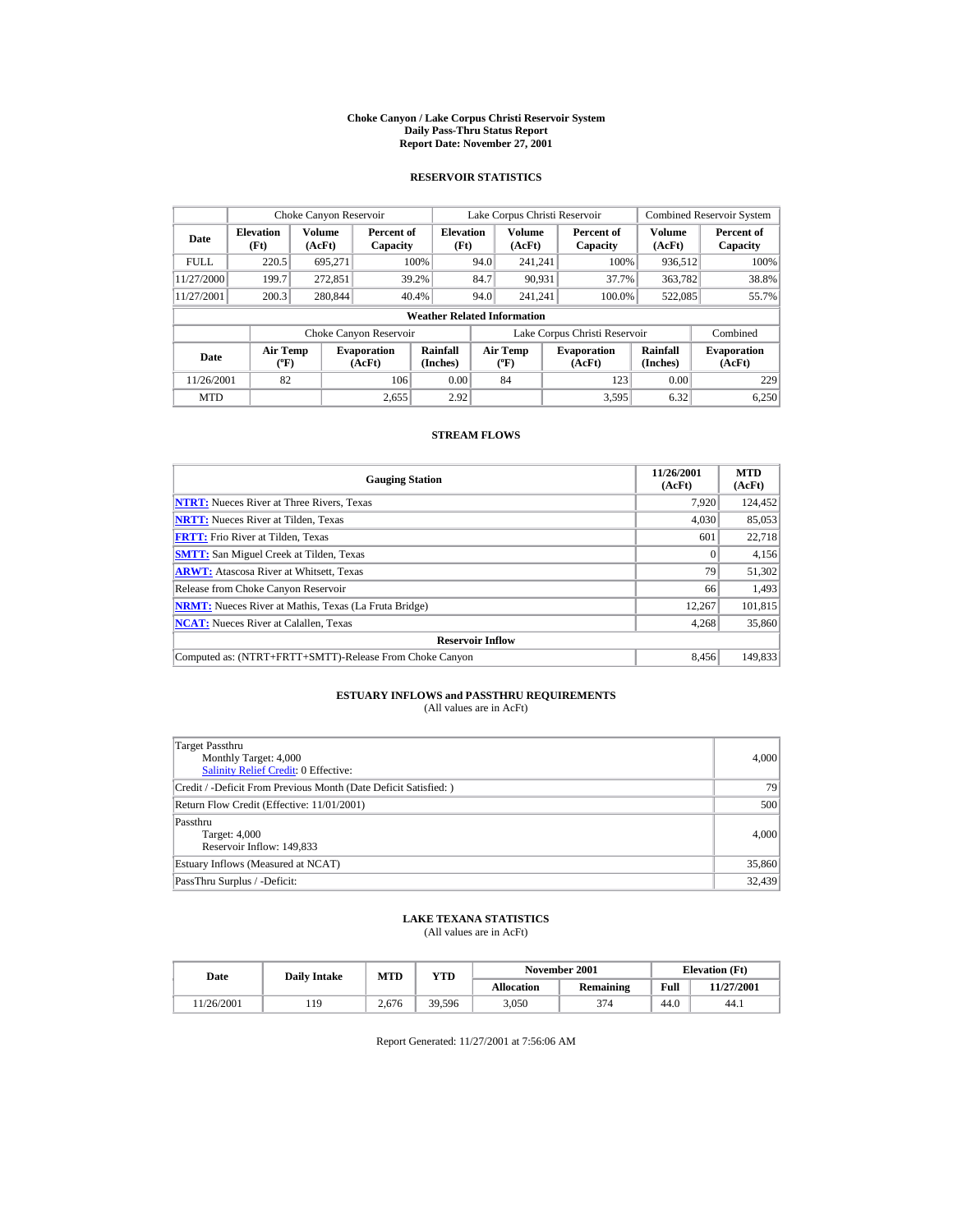#### **Choke Canyon / Lake Corpus Christi Reservoir System Daily Pass-Thru Status Report Report Date: November 28, 2001**

### **RESERVOIR STATISTICS**

|             | Choke Canyon Reservoir           |                         |                              |                                    | Lake Corpus Christi Reservoir |                                  |  |                               |                             | <b>Combined Reservoir System</b> |
|-------------|----------------------------------|-------------------------|------------------------------|------------------------------------|-------------------------------|----------------------------------|--|-------------------------------|-----------------------------|----------------------------------|
| Date        | <b>Elevation</b><br>(Ft)         | <b>Volume</b><br>(AcFt) | Percent of<br>Capacity       | <b>Elevation</b><br>(Ft)           |                               | Volume<br>(AcFt)                 |  | Percent of<br>Capacity        | Volume<br>(AcFt)            | Percent of<br>Capacity           |
| <b>FULL</b> | 220.5                            | 695.271                 |                              | 100%                               | 94.0                          | 241.241                          |  | 100%                          | 936,512                     | 100%                             |
| 11/28/2000  | 199.8                            | 273,449                 |                              | 39.3%                              | 84.8                          | 92.272                           |  | 38.2%                         | 365,721                     | 39.1%                            |
| 11/28/2001  | 200.3                            | 281,148                 |                              | 40.4%                              | 94.0                          | 241.241                          |  | 100.0%                        | 522,389                     | 55.8%                            |
|             |                                  |                         |                              | <b>Weather Related Information</b> |                               |                                  |  |                               |                             |                                  |
|             |                                  |                         | Choke Canyon Reservoir       |                                    |                               |                                  |  | Lake Corpus Christi Reservoir |                             | Combined                         |
| Date        | <b>Air Temp</b><br>$(^{\circ}F)$ |                         | <b>Evaporation</b><br>(AcFt) | Rainfall<br>(Inches)               |                               | <b>Air Temp</b><br>$(^{\circ}F)$ |  | <b>Evaporation</b><br>(AcFt)  | <b>Rainfall</b><br>(Inches) | <b>Evaporation</b><br>(AcFt)     |
| 11/27/2001  | 61                               |                         | 177                          | 0.14                               |                               | 73                               |  | 157                           | 0.11                        | 334                              |
| <b>MTD</b>  |                                  |                         | 2.832                        | 3.06                               |                               |                                  |  | 3.752                         | 6.43                        | 6.584                            |

## **STREAM FLOWS**

| <b>Gauging Station</b>                                       | 11/27/2001<br>(AcFt) | <b>MTD</b><br>(AcFt) |
|--------------------------------------------------------------|----------------------|----------------------|
| <b>NTRT:</b> Nueces River at Three Rivers, Texas             | 5.995                | 130,446              |
| <b>NRTT:</b> Nueces River at Tilden, Texas                   | 29                   | 85,083               |
| <b>FRTT:</b> Frio River at Tilden, Texas                     | 10                   | 22,728               |
| <b>SMTT:</b> San Miguel Creek at Tilden, Texas               | 4                    | 4,160                |
| <b>ARWT:</b> Atascosa River at Whitsett, Texas               | 6                    | 51,308               |
| Release from Choke Canyon Reservoir                          | 66                   | 1,558                |
| <b>NRMT:</b> Nueces River at Mathis, Texas (La Fruta Bridge) | 10.163               | 111,978              |
| <b>NCAT:</b> Nueces River at Calallen, Texas                 | 4,407                | 40,267               |
| <b>Reservoir Inflow</b>                                      |                      |                      |
| Computed as: (NTRT+FRTT+SMTT)-Release From Choke Canyon      | 5.943                | 155,776              |

# **ESTUARY INFLOWS and PASSTHRU REQUIREMENTS**<br>(All values are in AcFt)

| Target Passthru<br>Monthly Target: 4,000<br><b>Salinity Relief Credit: 0 Effective:</b> | 4,000  |
|-----------------------------------------------------------------------------------------|--------|
| Credit / -Deficit From Previous Month (Date Deficit Satisfied:)                         | 79     |
| Return Flow Credit (Effective: 11/01/2001)                                              | 500    |
| Passthru<br>Target: 4,000<br>Reservoir Inflow: 155,776                                  | 4,000  |
| Estuary Inflows (Measured at NCAT)                                                      | 40,267 |
| PassThru Surplus / -Deficit:                                                            | 36,846 |

## **LAKE TEXANA STATISTICS**

(All values are in AcFt)

| Date      | <b>Daily Intake</b> | <b>MTD</b>                        | YTD    |                   | November 2001 | <b>Elevation</b> (Ft) |            |
|-----------|---------------------|-----------------------------------|--------|-------------------|---------------|-----------------------|------------|
|           |                     |                                   |        | <b>Allocation</b> | Remaining     | Full                  | 11/28/2001 |
| 1/27/2001 | 1 C                 | 2.795<br>$\overline{\phantom{a}}$ | 39,715 | 3.050             | 255           | 44.0                  | 44.1       |

Report Generated: 11/28/2001 at 8:41:30 AM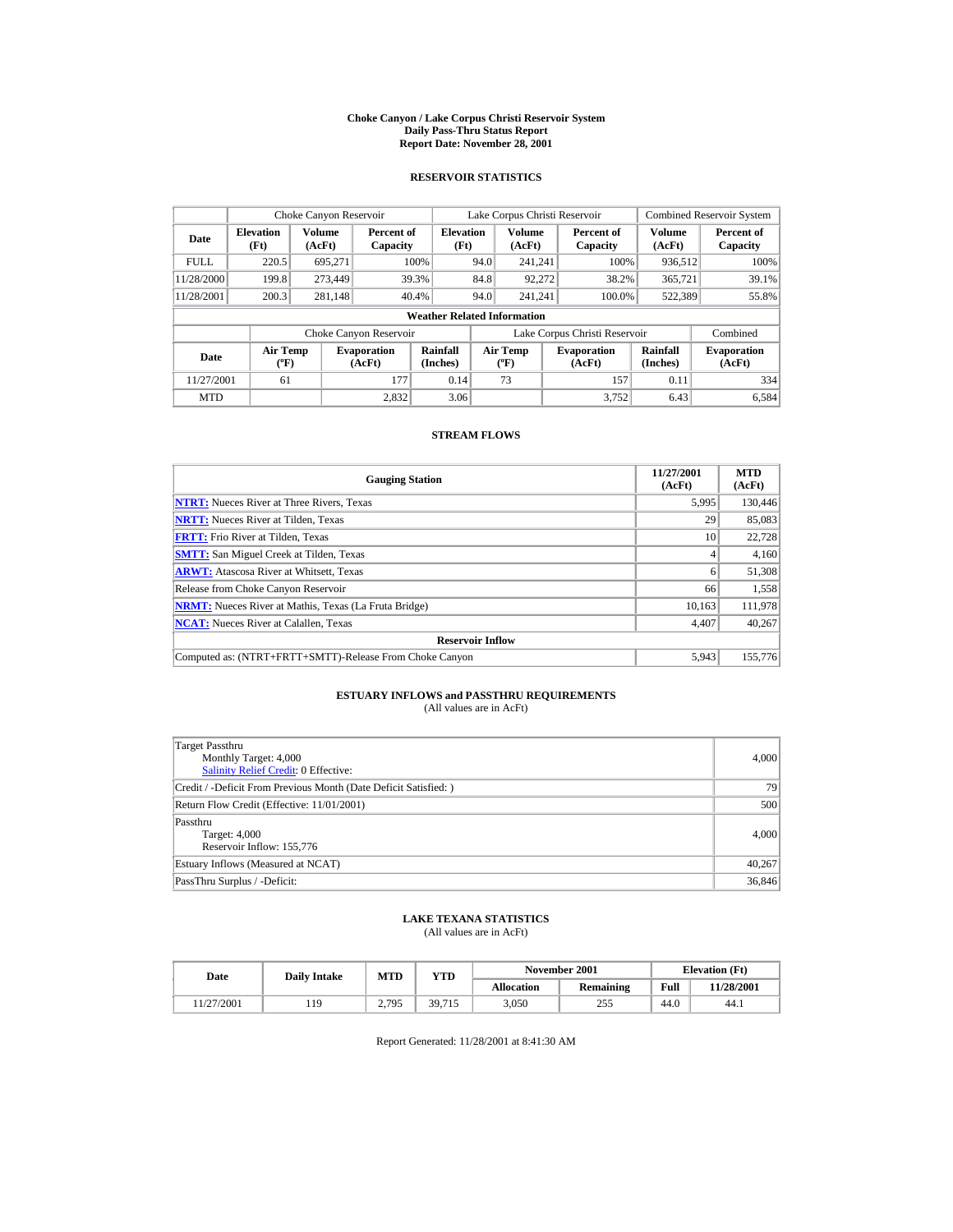#### **Choke Canyon / Lake Corpus Christi Reservoir System Daily Pass-Thru Status Report Report Date: November 29, 2001**

### **RESERVOIR STATISTICS**

|             | Choke Canyon Reservoir           |                         |                              |                                    | Lake Corpus Christi Reservoir |                                  |  |                               |                             | <b>Combined Reservoir System</b> |
|-------------|----------------------------------|-------------------------|------------------------------|------------------------------------|-------------------------------|----------------------------------|--|-------------------------------|-----------------------------|----------------------------------|
| Date        | <b>Elevation</b><br>(Ft)         | <b>Volume</b><br>(AcFt) | Percent of<br>Capacity       | <b>Elevation</b><br>(Ft)           |                               | Volume<br>(AcFt)                 |  | Percent of<br>Capacity        | Volume<br>(AcFt)            | Percent of<br>Capacity           |
| <b>FULL</b> | 220.5                            | 695.271                 |                              | 100%                               | 94.0                          | 241.241                          |  | 100%                          | 936,512                     | 100%                             |
| 11/29/2000  | 199.8                            | 274,048                 |                              | 39.4%                              | 84.9                          | 93,134                           |  | 38.6%                         | 367,182                     | 39.2%                            |
| 11/29/2001  | 200.3                            | 281,300                 |                              | 40.5%                              | 94.0                          | 241.241                          |  | 100.0%                        | 522,541                     | 55.8%                            |
|             |                                  |                         |                              | <b>Weather Related Information</b> |                               |                                  |  |                               |                             |                                  |
|             |                                  |                         | Choke Canyon Reservoir       |                                    |                               |                                  |  | Lake Corpus Christi Reservoir |                             | Combined                         |
| Date        | <b>Air Temp</b><br>$(^{\circ}F)$ |                         | <b>Evaporation</b><br>(AcFt) | Rainfall<br>(Inches)               |                               | <b>Air Temp</b><br>$(^{\circ}F)$ |  | <b>Evaporation</b><br>(AcFt)  | <b>Rainfall</b><br>(Inches) | <b>Evaporation</b><br>(AcFt)     |
| 11/28/2001  | 45                               |                         | 62                           | 0.45                               |                               | 48                               |  | 34                            | 0.19                        | 96                               |
| <b>MTD</b>  |                                  |                         | 2.894                        | 3.51                               |                               |                                  |  | 3.786                         | 6.62                        | 6.680                            |

### **STREAM FLOWS**

| <b>Gauging Station</b>                                       | 11/28/2001<br>(AcFt) | <b>MTD</b><br>(AcFt) |
|--------------------------------------------------------------|----------------------|----------------------|
| <b>NTRT:</b> Nueces River at Three Rivers, Texas             | 4.704                | 135,151              |
| <b>NRTT:</b> Nueces River at Tilden, Texas                   | 3,613                | 92,338               |
| <b>FRTT:</b> Frio River at Tilden, Texas                     | 337                  | 23,458               |
| <b>SMTT:</b> San Miguel Creek at Tilden, Texas               | $\Omega$             | 4,156                |
| <b>ARWT:</b> Atascosa River at Whitsett, Texas               | 60                   | 51,433               |
| Release from Choke Canyon Reservoir                          | 66                   | 1,624                |
| <b>NRMT:</b> Nueces River at Mathis, Texas (La Fruta Bridge) | 6.015                | 117,992              |
| <b>NCAT:</b> Nueces River at Calallen, Texas                 | 4,466                | 44,733               |
| <b>Reservoir Inflow</b>                                      |                      |                      |
| Computed as: (NTRT+FRTT+SMTT)-Release From Choke Canyon      | 4.976                | 161.141              |

# **ESTUARY INFLOWS and PASSTHRU REQUIREMENTS**<br>(All values are in AcFt)

| Target Passthru<br>Monthly Target: 4,000<br>Salinity Relief Credit: 0 Effective: | 4,000  |
|----------------------------------------------------------------------------------|--------|
| Credit / -Deficit From Previous Month (Date Deficit Satisfied:)                  | 79     |
| Return Flow Credit (Effective: 11/01/2001)                                       | 500    |
| Passthru<br>Target: 4,000<br>Reservoir Inflow: 161,141                           | 4,000  |
| Estuary Inflows (Measured at NCAT)                                               | 44,733 |
| PassThru Surplus / -Deficit:                                                     | 41,312 |

## **LAKE TEXANA STATISTICS**

(All values are in AcFt)

| Date      | <b>Daily Intake</b> | <b>MTD</b> | $_{\rm VTD}$ |                   | November 2001 | <b>Elevation</b> (Ft) |                   |
|-----------|---------------------|------------|--------------|-------------------|---------------|-----------------------|-------------------|
|           |                     |            |              | <b>Allocation</b> | Remaining     | Full                  | <b>11/29/2001</b> |
| 1/28/2001 | 19                  | 2.913      | 39.834       | 3.050             | 137           | 44.0                  | 44.1              |

Report Generated: 11/29/2001 at 9:14:21 AM